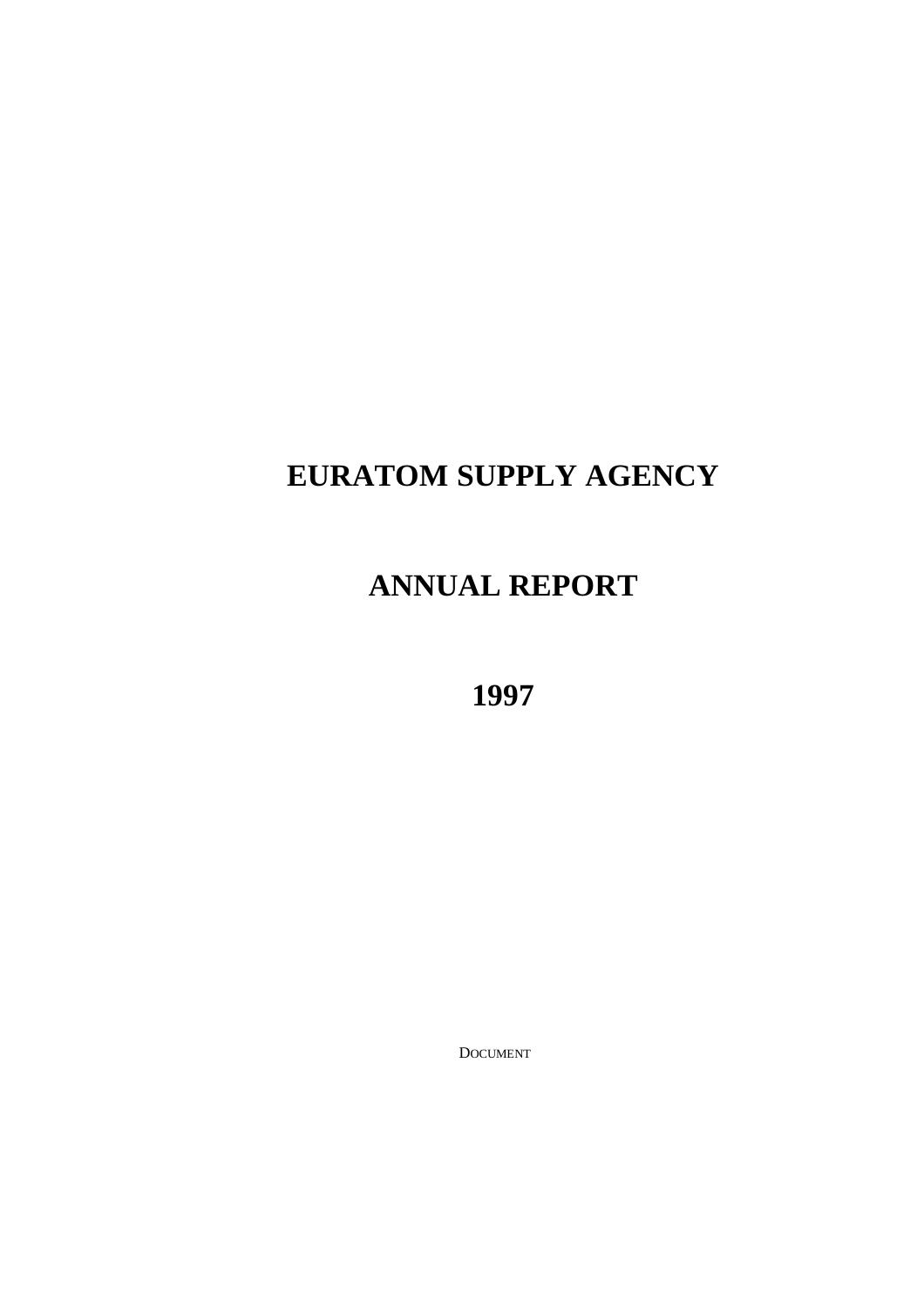# **TABLE OF CONTENTS**

| <b>Summary</b>                                                                 | $\mathbf{1}$   |
|--------------------------------------------------------------------------------|----------------|
| Zusammenfassung                                                                | 3              |
| <b>Resume</b>                                                                  | 5              |
| <b>CHAPTER I</b>                                                               | 7              |
| <b>General developments</b>                                                    | 7              |
| Foreword                                                                       | $\tau$         |
| <b>Supply Situation</b>                                                        | $\overline{7}$ |
| Supply of material from the New Independent States (NIS)<br>Legal developments | 10<br>11       |
| Other developments                                                             | 14             |
| <b>CHAPTER II</b>                                                              | 17             |
| Supply of nuclear materials and enrichment services in the European Union      | 17             |
| Reactor needs/net requirements                                                 | 17             |
| Natural uranium                                                                | 17             |
| Special fissile materials<br>Commission authorisations for export              | 21<br>22       |
| <b>CHAPTER III</b>                                                             | 23             |
| Nuclear energy developments in the european union member states                | 23             |
| <b>CHAPTER IV</b>                                                              | 37             |
| <b>International Relations</b>                                                 | 37             |
| <b>Bilateral Nuclear Co-operation Agreements</b>                               | 37             |
| Bilateral relations in the nuclear field with other countries                  | 39             |
| Multilateral Agreements in the nuclear field                                   | 39             |
| <b>CHAPTER V</b>                                                               | 41             |
| <b>Administrative report</b>                                                   | 41             |
| Personnel                                                                      | 41             |
| Finance                                                                        | 41             |
| <b>Advisory Committee</b><br>Addresses                                         | 41<br>42       |
|                                                                                |                |
| ORGANISATIONAL CHART                                                           | 43             |
| Annex 1                                                                        | 44             |
| Annex 2                                                                        | 45             |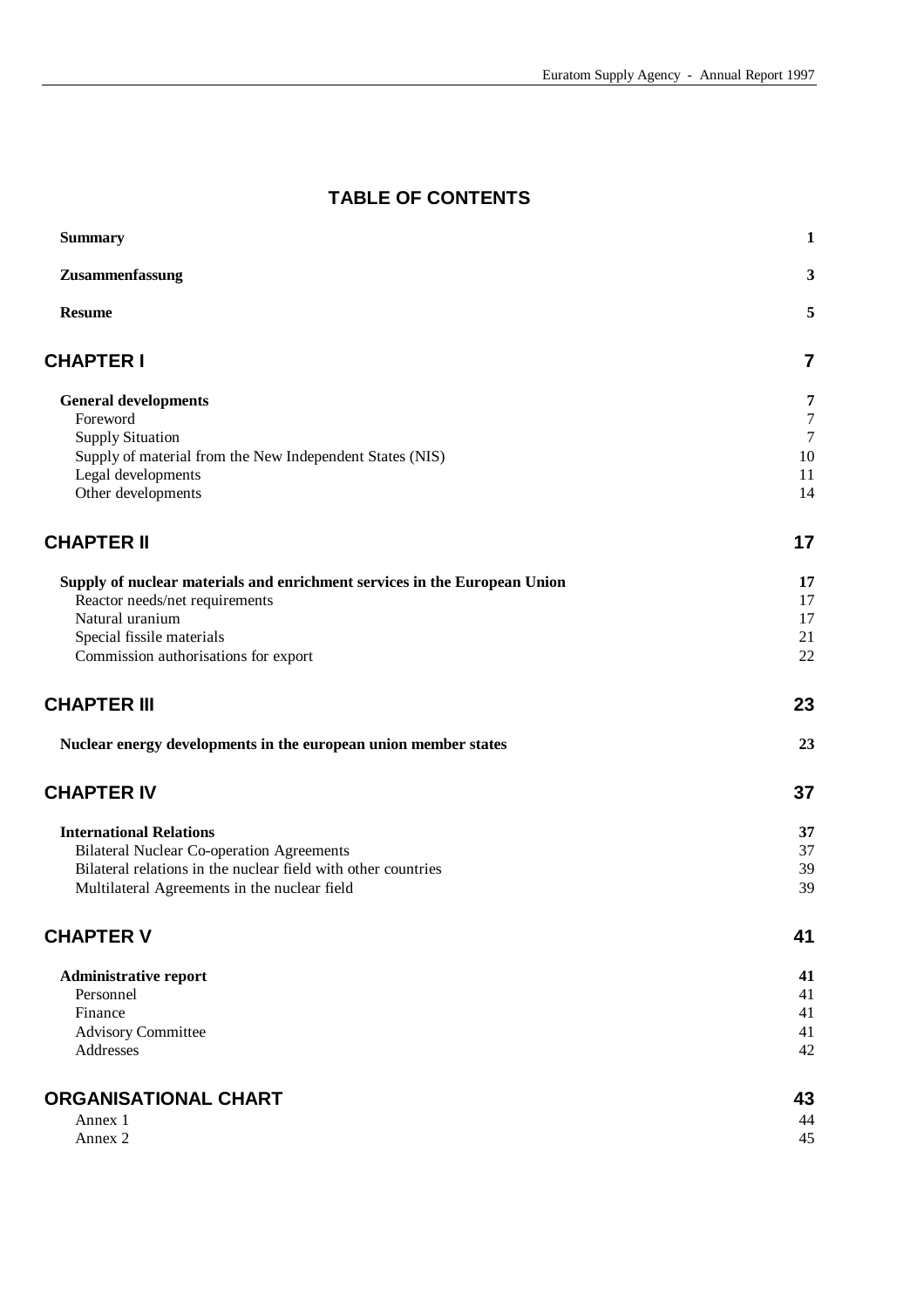# **SUMMARY**

In 1997 the net nuclear electricity generated in the European Union amounted to 813.5 TWh representing approximately 35.6% of the total electricity produced, amounting to 2 285.5 TWh<sup>1</sup>.

This report for 1997, as in previous years, concentrates on the nuclear fuel market and the supply of nuclear fuels to users in the European Union. The supply of the nuclear power stations of the European Union has been satisfactory. In the natural uranium market, in particular, the depletion of user inventories is not yet reflected in prices, which remained low. The uranium supply from Russia and other New Independent States has been followed closely. In order to ensure an adequate diversity of supply sources and to avoid overdependence on a single source of supply, the policy has been maintained for utilities in the European Union not to cover more than a certain share of their needs with supplies of material originating in any of the New Independent States. The introduction on the market of blended High Enriched Uranium from the military cycle has not yet had a significant impact but is attracting much attention.

The recognition of the need to limit fossil fuel burning because of its climatic effects, as discussed in Kyoto in December 1997, provides a strong argument for some countries to maintain and increase the nuclear contribution to the total energy mix. In the European Union only France had new reactors connected to the grid in 1997. Only one reactor was under construction in the European Union in 1997, again in France, for commissioning in 1998.

With regard to new initiatives, and arising from the co-operation between Framatome, Siemens, EdF

and German utilities, the basic design phase of the European Pressurised Water Reactor has been completed. Siemens and German utilities were also active in the development of the new concept Boiling Water Reactor BWR-1000.

Decisions to close, or not to continue to operate reactors, have been taken in France (Superphenix) and in Sweden (Barsebäck) but have, in both cases, met great opposition from trade unions and industry representatives. At the time of the completion of this report, the future of the Mülheim-Kärlich nuclear power plant, following the ruling of the Federal Administrative Court of January 1998, is very uncertain.

Member States with and without nuclear power are engaged in the disposal of Low Level Waste and Intermediate Level Waste. Some Member States also have long term projects for the disposal of High Level Waste. The Member States concerned are at different stages of deciding, licensing, creating, extending or exploiting underground laboratories for the evaluation of geological repositories.

The fabrication of MOX fuel for Japan, which will take place in Belgium, has been covered by an exchange of diplomatic notes between the European Commission and Japan in February 1997. A significant advantage of the use of Mixed Oxide Fuel, a technology in which Member States of the European Union have the lead, is the reduction of the plutonium inventories.

Two international agreements entered into force in 1997 with relevance in the nuclear area, namely the Partnership and Co-operation Agreement with Russia and the Nuclear Co-operation Agreement with Argentina.

-

<sup>1</sup> Source : Eurostat.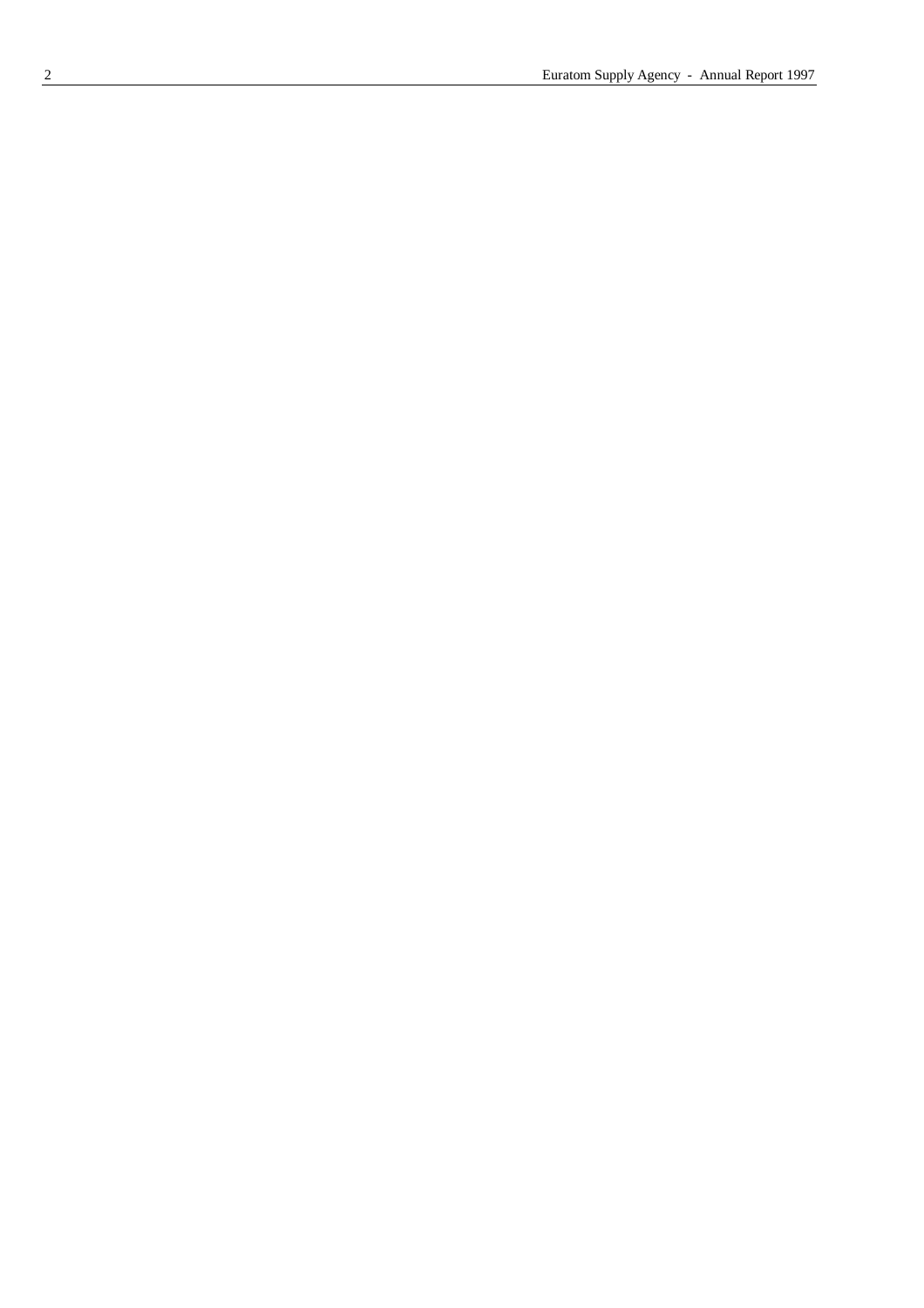# **ZUSAMMENFASSUNG**

Im Jahre 1997 wurden in der Europäischen Union 813,5 TWh Elektrizität aus Kernenergie erzeugt, was ungefähr 35,6% der gesamten Stromerzeugung (2.285,5 TWh) entspricht $^1$ .

Wie schon in den Vorjahren konzentriert sich dieser Bericht auf den Kernbrennstoffmarkt und die Versorgung der Verbraucher der EU mit Kernbrennstoffen. Die Versorgung der Kernkraftwerke in der EU verlief zufriedenstellend. Was insbesondere den Markt für Natururan angeht, so hat sich der Abbau der Lagerbestände bei den Verbrauchern noch nicht in den Preisen widergespiegelt, die niedrig blieben. Die Uranversorgung aus Rußland und den Neuen Unabhängigen Staaten wurde genau beobachtet. Um eine angemessene Streuung der Versorgungsquellen zu gewährleisten und einer zu großen Abhängigkeit von einzelnen Versorgungsquellen vorzubeugen, wurde weiterhin eine Politik verfolgt, mit der erreicht werden soll, daß die Verbraucher in der EU nicht mehr als einen bestimmten Anteil ihres Bedarfs mit Lieferungen mit Ursprung in den Neuen Unabhängigen Staaten decken. Die Vermarktung der Komponenten des hoch-angereicherten Materials aus militärischen Beständen hatte noch keinen spürbaren Einfluß, ist jedoch Gegenstand erhöhter Aufmerksamkeit.

Die Erkenntnis, daß der Einsatz fossiler Brennstoffe wegen seiner klimatischen Auswirkungen eingeschränkt werden muß, ist in den Augen einiger Länder ein wichtiges Argument dafür, den Beitrag der Kernenergie zum Energiemix insgesamt aufrechtzuerhalten und auszuweiten. In der EU hat lediglich Frankreich zwei neue Kernkraftwerke ans Netz genommen. Nur ein Reaktor, wiederum in Frankreich, war 1997 im Bau und soll 1998 in Betrieb genommen werden.

Hinsichtlich neuer Initiativen wurde – ausgehend von einer Zusammenarbeit zwischen Framatome, Siemens, EdF und deutschen EVU – die Designphase für den Europäischen Druckwasserreaktor (EPWR) abgeschlossen. Siemens und deutsche EVU waren auch in der Entwicklung des neu konzipierten Siedewasserreaktors BWR-1000 engagiert.

Entscheidungen, Kernkraftwerke stillzulegen oder nicht weiterzubetreiben, sind in Frankreich (Superphenix) und in Schweden (Barsebäck) getroffen worden, sind aber in beiden Fällen Gegenstand lebhaften Widerstands von Gewerkschaften und Industrievertretern. Zum Zeitpunkt des Abschlusses dieses Berichts war die Zukunft des Kernkraftwerks Mülheim-Kärlich nach der Entscheidung des Bundesverwaltungsgerichts von Januar 1998 noch völlig unklar.

Mitgliedstaaten mit und ohne Kernenergie sind in der Frage der Beseitigung schwach- und mittelradioaktiven Abfalls engagiert. Einige Mitgliedstaaten verfügen auch über langfristige Vorhaben zur Beseitigung hoch-radioaktiver Abfälle. Die Verfahren betreffend Entscheidungsfindung, Lizensierung, Errichtung, Ausbau, Erweiterung und Nutzung unterirdischer Laboratorien für die Beurteilung geologischer Lager befinden sich in den betreffenden Mitgliedstaaten in unterschiedlichen Stadien.

Die Fabrikation von MOX-Brennelementen für Japan in Belgien wurde im Februar 1997 durch einen Austausch diplomatischer Noten zwischen der Europäischen Kommission und Japan abgedeckt. Ein bedeutsamer Vorteil des Einsatzes von MOX-Brennelementen – einer Technologie, in der die Mitgliedstaaten der EU eine führende Rolle spielen – ist die Reduzierung der Plutonium-Bestände.

-

Ouelle : Eurostat.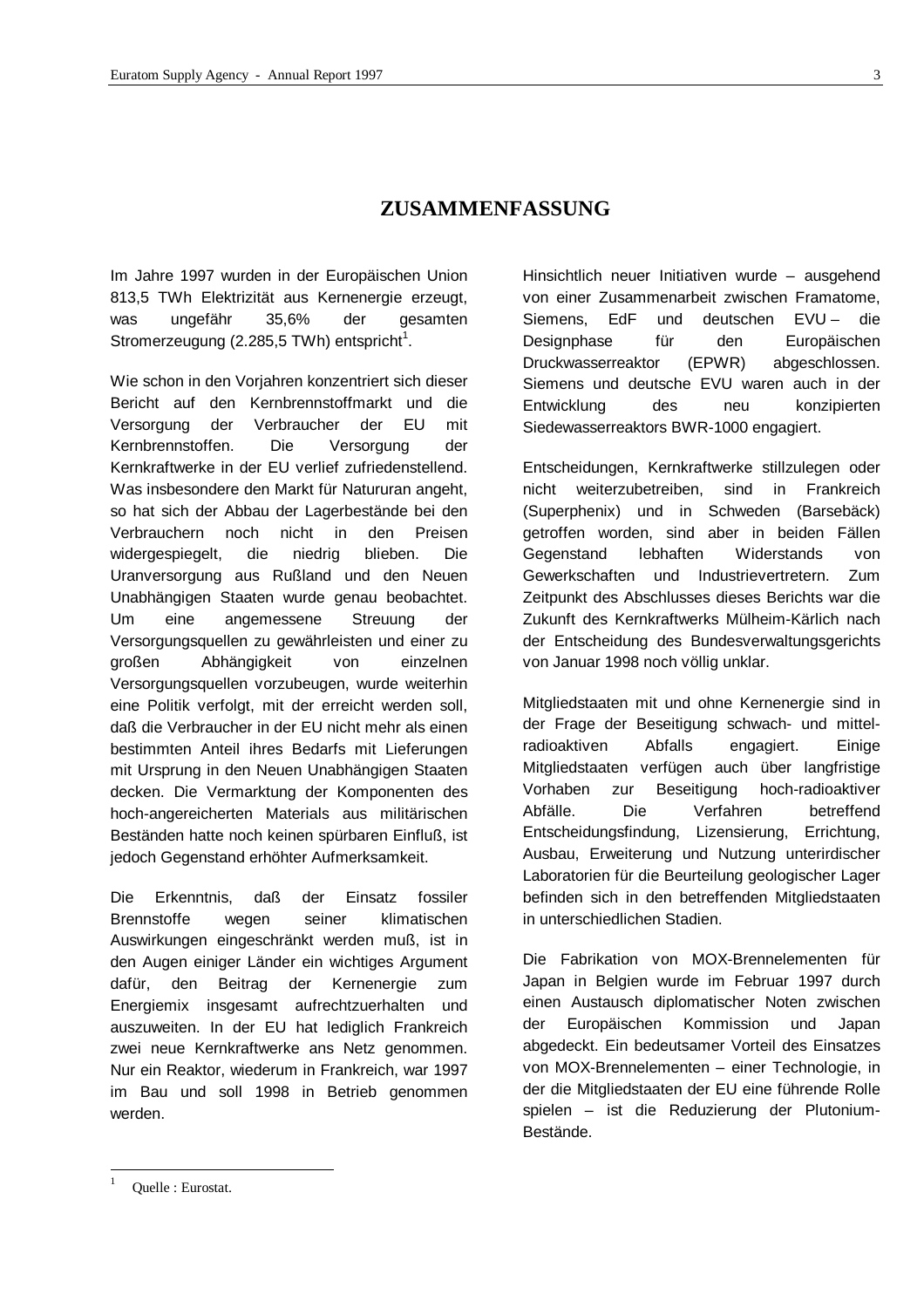Zwei internationale Abkommen mit Bezug zur Kernenergie sind 1997 in Kraft getreten : das Partnerschafts- und Kooperationsabkommen mit Rußland und das Nukleare Kooperationsabkommen mit Argentinien.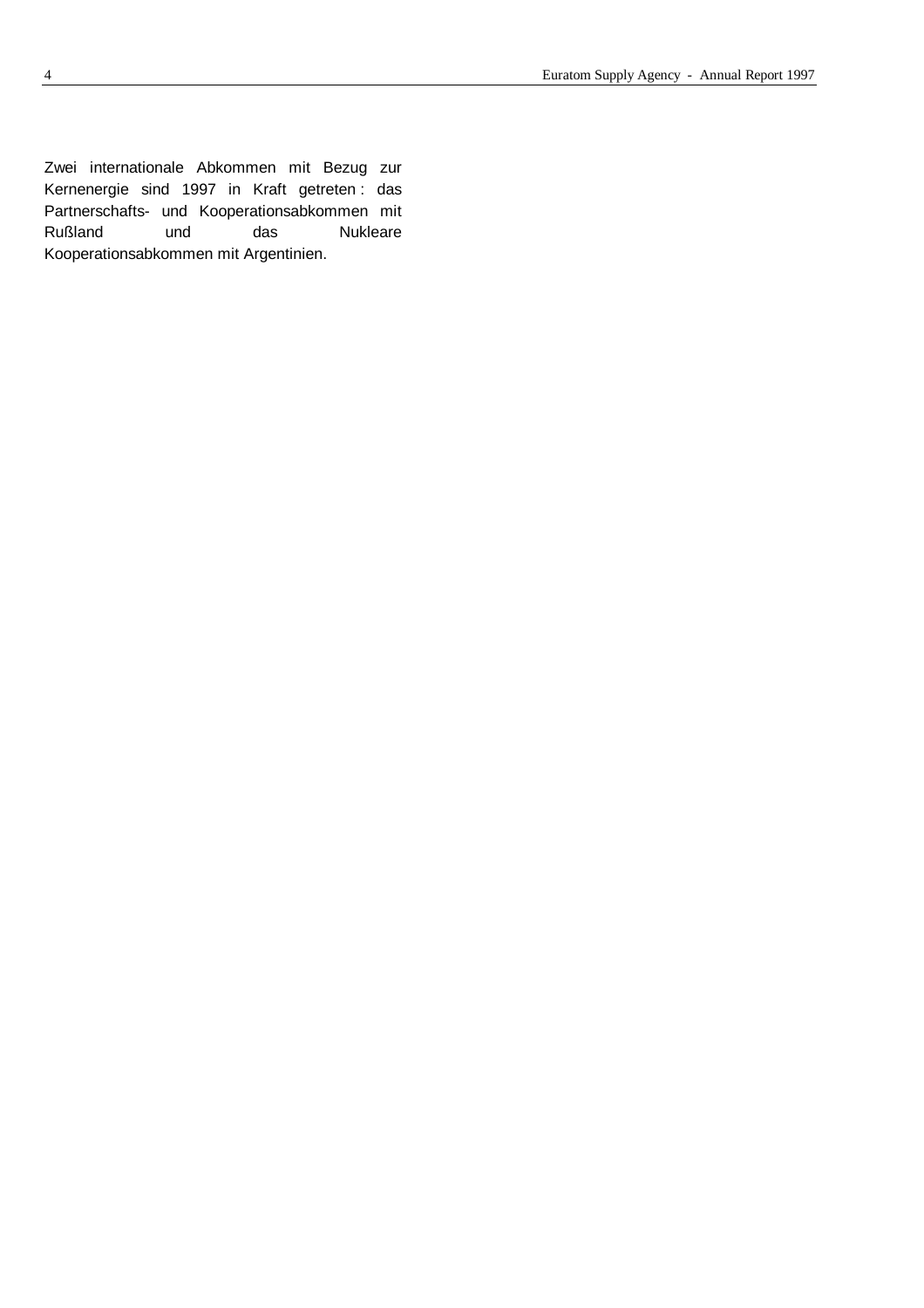# **RESUME**

L'énergie électrique d'origine nucléaire nette produite en 1997 dans l'Union Européenne s'est montée à 813,5 TWh, soit approximativement 35,6% de l'électricité totale produite qui s'est élevée, elle, à 2.285,6 TWh $^{\rm 1}.$ 

Comme par le passé, le rapport 1997 se concentre sur le marché des combustibles nucléaires et sur l'approvisionnement des utilisateurs de l'Union européenne. L'approvisionnement des réacteurs nucléaires de puissance de l'Union européenne s'est déroulé de manière satisfaisante. Pour ce qui concerne particulièrement le marché de l'uranium naturel, l'appauvrissement des stocks des utilisateurs ne s'est pas reflété dans les prix qui sont restés bas. Les fournitures d'uranium en provenance de Russie et des Etats Nouvellement Indépendants ont fait l'objet d'un suivi serré. En vue d'assurer une diversification appropriée des différentes sources d'approvisionnement et d'éviter une sur-dépendance vis-à-vis d'une source unique, on a poursuivi la politique visant à éviter que les électriciens de l'Union Européenne ne couvrent plus qu'une certaine partie de leurs besoins au moyen d'approvisionnement en matières provenant d'un quelconque de ces Etats Nouvellement Indépendants. La mise sur le marché des mélanges à partir d'uranium hautement enrichi provenant du cycle militaire n'a pas encore eu d'impact significatif, bien que suscitant beaucoup d'intérêt.

La reconnaissance de la nécessité de limiter l'utilisation de combustibles fossiles en raison des effets climatiques induits, ainsi qu'il en a été discuté à Kyoto en décembre 1997, fournit un argument de poids, selon certains pays, pour le maintien et l'augmentation de la part du nucléaire parmi leurs sources d'énergie. En 1997, seule la France, au sein de l'Union Européenne, a vu deux nouveaux réacteurs couplés au réseau. Un seul réacteur, lui aussi en France, était en construction

Pour ce qui est des nouvelles initiatives, et suite à l'accord de coopération entre Framatome, Siemens, EdF et certains électriciens allemands, la première phase du projet de « Réacteur Européen à Eau Pressurisée » a été menée à bien. Siemens ainsi que des électriciens allemands ont collaboré activement au développement du Réacteur à Eau Bouillante BNR-1000 de conception nouvelle.

La France (Superphenix) et la Suède (Barsebäck) ont décidé de fermer ou de ne pas poursuivre l'exploitation de ces réacteurs, mais, dans les deux cas, cette décision a rencontré une importante opposition des syndicats et des industriels. Au moment de la finalisation du présent rapport, le futur du réacteur nucléaire de puissance de Mülheim-Kärlich était très incertain à la suite de la décision de la Cour Administrative Fédérale de janvier 1998.

Les Etats membres, nucléaires ou non, se sont engagés sur le terrain du stockage des déchets moyennement ou faiblement radioactifs. Certains ont aussi des projets à long terme pour le stockage des déchets hautement radioactifs. Les Etats membres concernés en sont à différents stades pour ce qui regarde la décision, la licence, la création, l'agrandissement ou l'exploitation des laboratoires souterrains pour l'évaluation des sites géologiques.

La future fabrication, en Belgique, de combustibles MOX pour le Japon a été couverte par un échange de notes diplomatiques entre la Commission Européenne et le Japon, en février 1997. L'utilisation de MOX, technologie pour laquelle les Etats membres occupent une position de pointe, présente l'avantage significatif de réduire les stocks de plutonium.

-

dans l'Union européenne en 1997 pour mise en service en 1998.

<sup>1</sup> Source : Eurostat.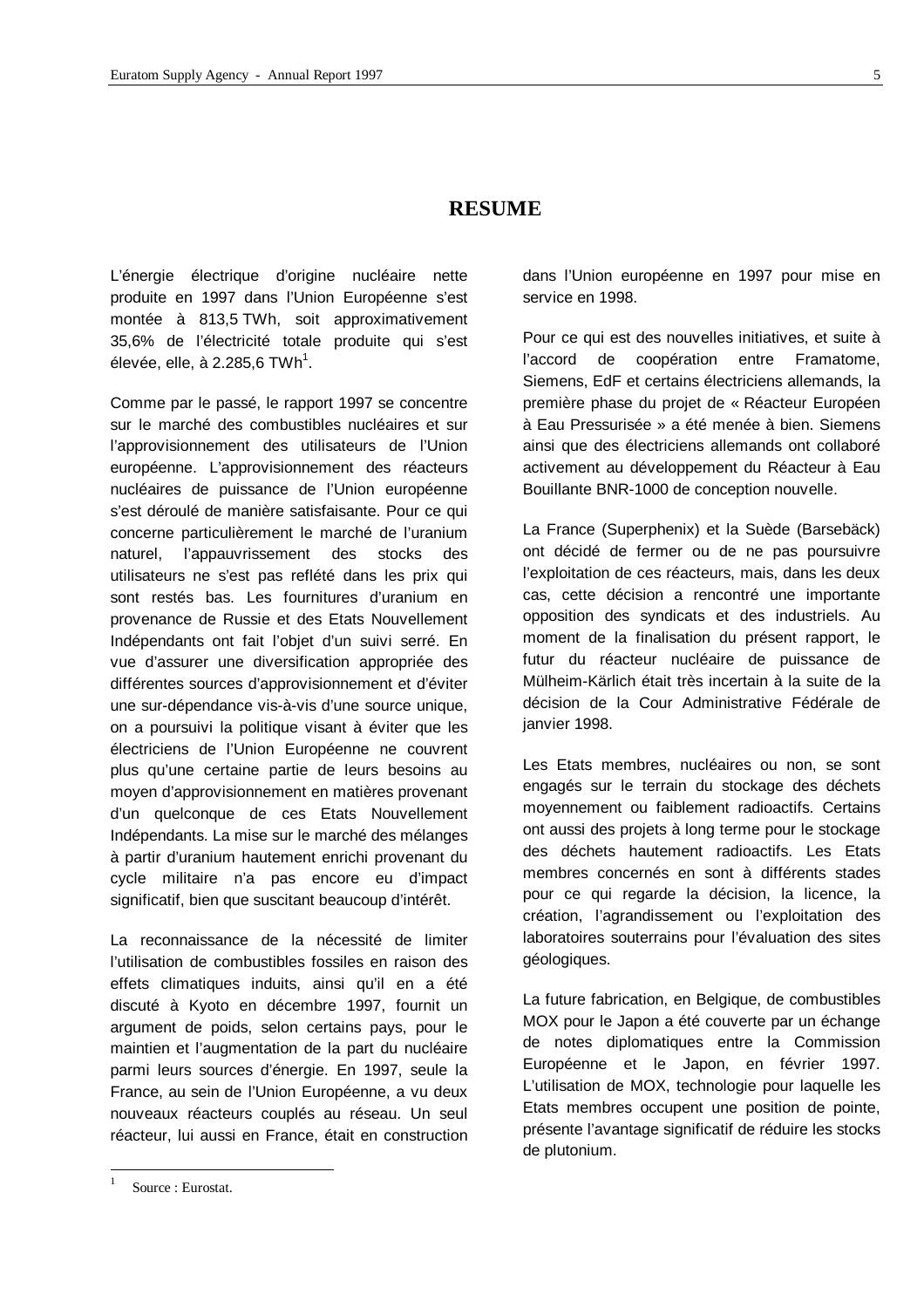Deux accords internationaux concernant le secteur nucléaire sont entrés en vigueur en 1997, à savoir l'accord de partenariat et de coopération avec la Russie ainsi que l'accord de coopération nucléaire avec l'Argentine.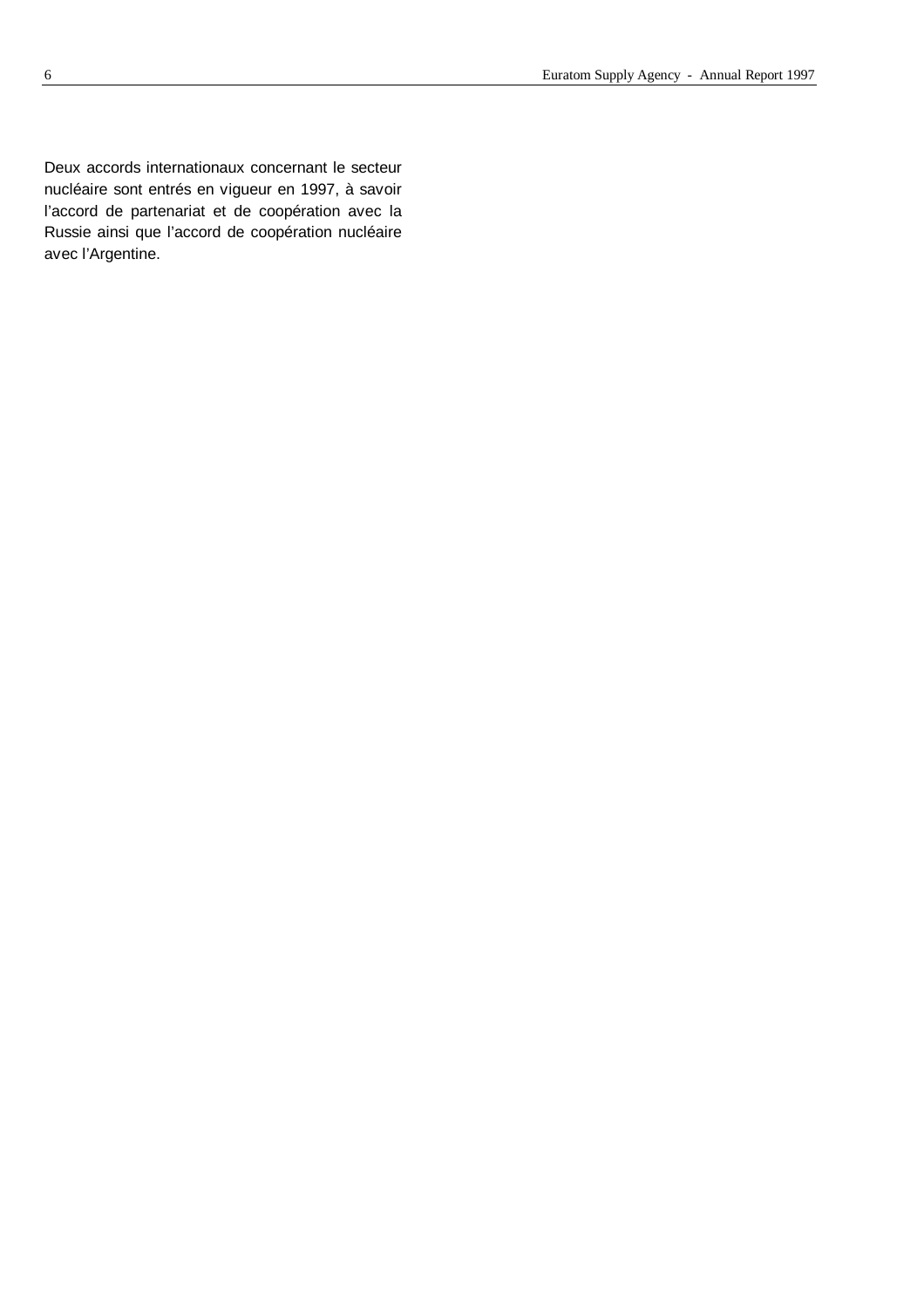# **CHAPTER I**

# **GENERAL DEVELOPMENTS**

# **FOREWORD**

The third conference of the Parties to the United Nations Framework Convention on Climate changes held in Kyoto adopted a protocol on 11 December 1997 by which a majority of industrialised countries have taken the commitment to reduce the greenhouse emissions (in particular  $CO<sub>2</sub>$ ) by the year 2010. The European Union and its Member States are parties to the Kyoto protocol, which will enter into force once it has been ratified. The conference provided, in the view of some countries, a unique opportunity for the nuclear industry to present its case and to emphasize that *nuclear power deserves full consideration as one of the means of curbing CO2 emissions, as it is the only fully developed non-fossil electricity generating option with the potential for large scale* development<sup>1</sup>.

In order to achieve the emission limits agreed in principle at the Kyoto conference, it seems probable that nuclear energy will continue to be required to generate a large proportion of the European Union's electricity. Maintaining the present level might not be sufficient to achieve these limits and an increase of nuclear generation capacity might be needed. Furthermore, nuclear power can contribute to the diversification of electricity production capacity which may be required for political, economic or strategic reasons.

These ideas and proposals are coming forward, however, at a time of deregulation of the electricity

l

markets (Directive  $96/92$ /EC<sup>2</sup>). Implementation of the Directive could affect the utilities long term strategy concerning electricity production capacity and fuel procurement. Deregulation is likely to increase competition among utilities leading them to reduce costs and to implement shorter term strategies.

In order to enable the nuclear power industry to fulfil what may be an increasingly significant role, a regular supply of nuclear fuels must be assured. In this respect, the objectives of the Euratom Treaty with regard to security of supply and viability of the basic nuclear industries remain, in the Supply Agency's opinion, very important, as was recently confirmed by the European Communities' Courts in their rulings on the rights and obligations of the Agency.

# **SUPPLY SITUATION**

#### **NATURAL URANIUM**

As in previous years, the supply of natural uranium concentrates to the European Union (EU) users in 1997 was mainly covered by long term contracts. Deliveries under "spot" contracts amounted only to 12%. of the total. Russia was the largest supplier, followed by Niger, Australia and Canada. After rising steadily for the past several years the market share of Russia and the other uranium exporting republics of the former Soviet Union is tending to stabilise (see below).

The Supply Agency maintained its recommendation that users should hold sufficient stockpiles and cover their future needs primarily by long term contracts. EU utilities' stockpiles are, in general, considered adequate. Excessive

-

Uranium Institute "Cleaning the Air: Nuclear Power and Climate Change". Statement by the nuclear power industry to the Third Conference of the Parties to the UNFCCC in Kyoto, published in http://www.uilondon.org/airclear.html 3 December 1997 and UI Core Issues Feb-Mar 1998.

<sup>2</sup> OJ L27 of 30.1.1997.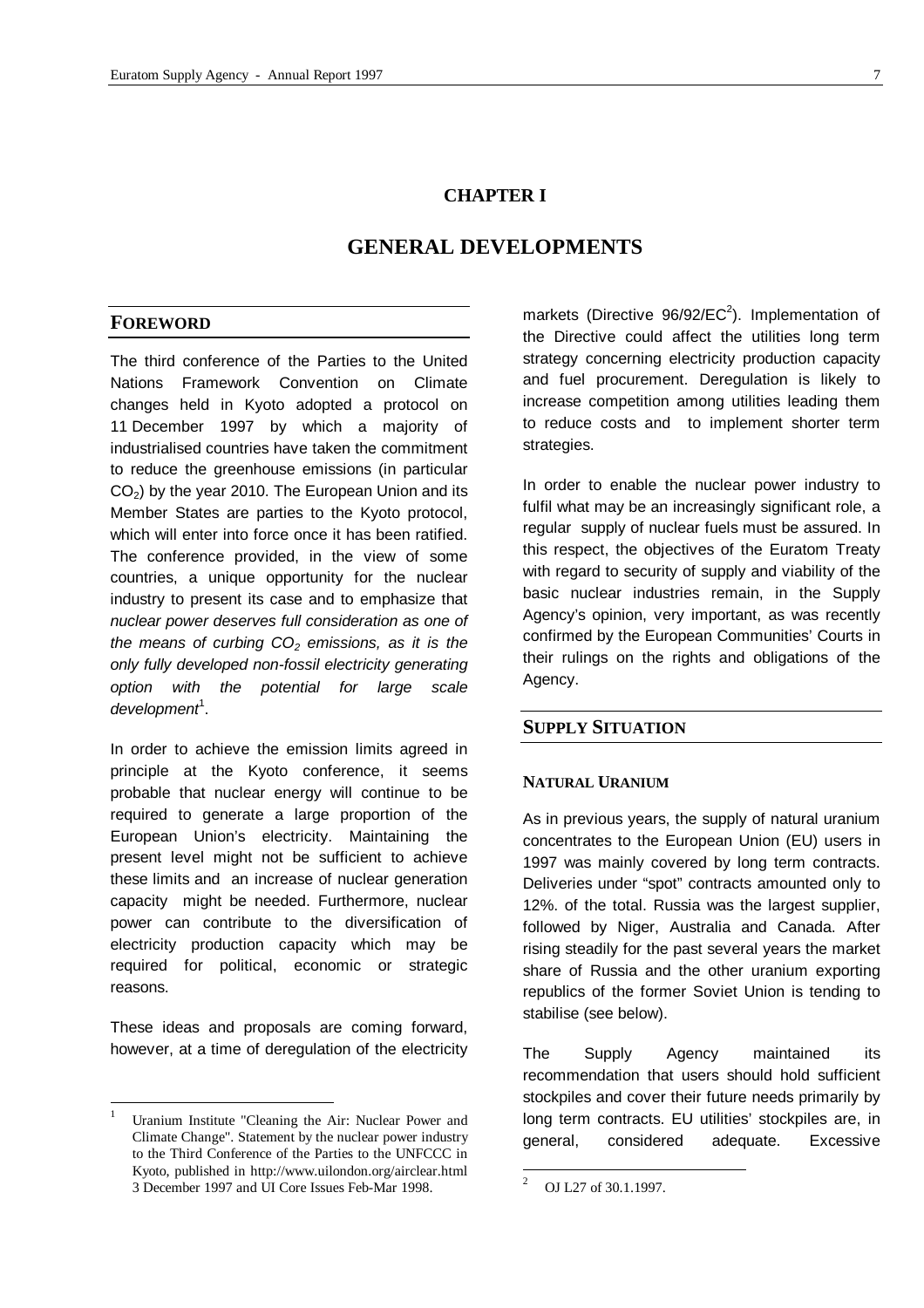inventories have been drawn down, and deregulation of the electricity markets, which almost certainly will bring pressure to lower costs, may, in future, lead to even more stockpile reductions.

Most of the EU reactor requirements in the short to medium term are already covered by long term contracts. As a result potential demand is expected to be limited in 1998 and in 1999. However this may vary substantially depending on the exercise of options, which will be decided according to market conditions. In 1997, 13 long term contracts with primary producers for a total of more than 8 000 tU were signed by EU users and concluded by the Agency.

The Supply Agency's average price for natural uranium deliveries in 1997 under long term purchasing contracts stabilised while the average price for natural uranium delivered under spot purchasing contracts increased substantially (see Chapter 2).

Preliminary figures<sup>1</sup> indicate that total World production remained almost at the same level (35 800 tU in 1997 compared with 35 200 tU in 1996<sup>2</sup>). Western world production was some 29 200 tU in 1997 (compared with 28 700 tU in 1996 $3$ ), while production in the rest of the world (China, NIS, Central and Eastern Europe) was in the order of 6 600 tU (compared with 6 700 tU in 1996). Within the EU, production remained very low, covering only a small fraction of the Community's needs, but EU companies continued producing abroad through their subsidiaries.

As in the last few years, World production fell well short of consumption, estimated $4$  at some 64 500 tU in 1997. Therefore a large proportion of the requirements continued to be covered by use of inventories and sources other than primary production. As many of the mines currently in operation will be exhausted in the near to medium term, and excess stockpiles are being drawn down, new sources of supply will be needed. A supply shortage resulting from the gap between the World needs and the available supply (traditional and non-traditional) is not excluded; it could even be accentuated by delays of new mining projects in Canada and Australia. However, non-traditional sources, such as High Enriched Uranium (HEU) from disarmament (see below), and new mines may adequately cover future needs.

The argument about a possible shortage of natural uranium has been going on for several years but such a situation does not appear to be about to materialise in the near future. The Agency is of the opinion that security of future supplies can only be achieved if prices are at sufficient levels to sustain current production and to provide an incentive to the primary producers to start new mining projects on time. It is important also that new mining investments should not be endangered by disruptive supplies from non-traditional sources. The Agency recommends EU users to maintain a portfolio of diversified, long term contracts at equitable terms with primary producers. Deregulation of the electricity market may bring about a reduction of electricity prices and force the industry to reduce production costs; however changes to procurement and stockpile policies should be considered in the light of long term supply security imperatives.

# **CONVERSION, ENRICHMENT, FABRICATION**

As in previous years conversion, enrichment and fabrication facilities in the EU provided adequate coverage for its needs. The market remained relatively stable, and current world-wide capacity is sufficient to meet current requirements.

In 1997 the conversion market was still in balance, but for the near future observers expect oversupply due to sales of uranium inventories, which include conversion, in particular of Russian origin in the case of material derived from the military HEU (contrary to the situation on the natural uranium

 $\frac{1}{1}$ Sources : Uranium Institute News Briefings, UX Weekly and Urangesellschaft.

<sup>2</sup> This figure slightly differs from the preliminary figure published in our Report for 1996. 3

See previous footnote. 4

Source : Uranium Institute Market Report 1996.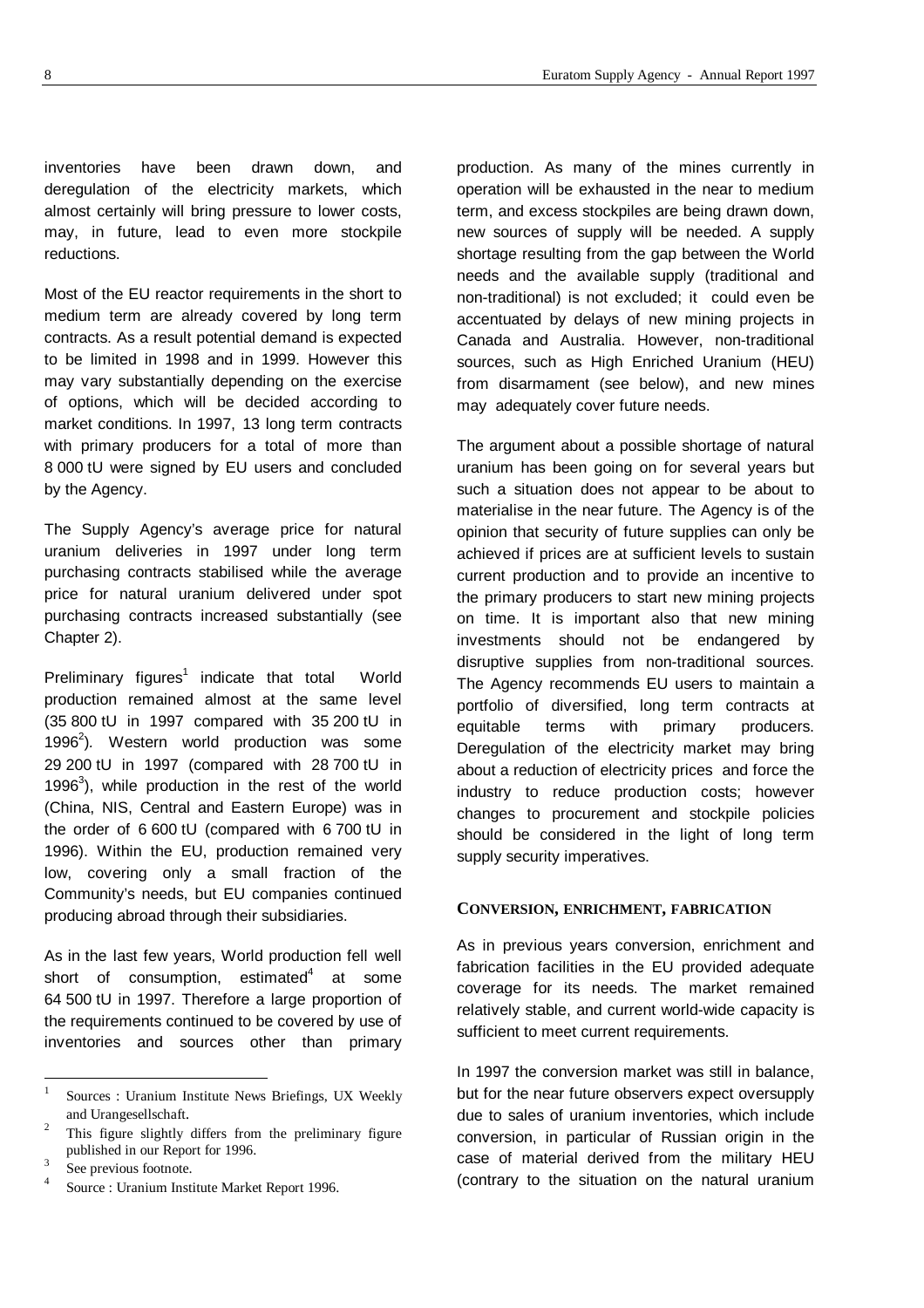market, there are no restrictions on the sale of Russian conversion). The perception of a coming excess of supply has created already a downward pressure on prices for conversion.

Almost all enrichment supply continued to take place under multiannual contracts. Spot market activity remained very low world-wide. Price indicators showed a decrease, which could be attributed to competition amongst suppliers for reduced near term demand and possibly to favourable exchange rates for the EU enrichers. However, deliveries under some old long term contracts continued to take place at prices much above current levels, which lead to dissatisfaction among the utilities concerned and to litigation (see below).

The licensing process for the construction of a new enrichment plant by Louisiana Energy Services (LES) in the United States, using Urenco technology, advanced. However, a number of key issues need to be resolved before the US Nuclear Regulatory Commission (NRC) may take a final decision on the LES application. Separately, preparations for the privatisation of the United States Enrichment Corporation (USEC) also made progress, but the privatisation process could not be launched in 1997<sup>1</sup>.

Talks have been announced between British Nuclear Fuels (BNFL) and Siemens with a view to establishing a joint venture for their respective fuel procurement, conversion and fabrication activities, as well as reactor construction; BNFL's reprocessing activities and its participation in Urenco are not affected.

Reprocessing of spent fuel continued normally in France and the United Kingdom. The use of reprocessed uranium and mixed-oxide (MOX) fuels is progressing and additional fabrication capacity in the EU is due to become operational in the near future (see Chapter III).

With regard to the use of MOX in the USA, the Department of Energy published its industrial MOX strategy in July 1997. A draft call for tenders was issued in November 1997 concerning the construction of a MOX fabrication plant – which could use European technology – scheduled to start activities in 2007, and the irradiation of MOX fuel in three to eight US civil reactors between 2007 and 2022 containing 33 tons of plutonium derived from disarmament of nuclear weapons.

Bilateral co-operation between, on the one hand, France and Russia and, on the other hand, Germany and Russia in order to transform approximately 1.3 tons of plutonium per year into MOX fuel, started in 1992. In the framework of the Franco-German-Russian co-operation, an agreement between the three parties has been reached to carry out project work for the conception of a fabrication plant of MOX-DEMOX fuel. This project has received the support of the G7 countries.

Through the use of MOX, the civil nuclear industry adds an efficient contribution to the management of plutonium derived from the disarmament of nuclear weapons in the US and Russia and thus helps the disarmament process in compliance with nonproliferation objectives while contributing to electricity production.

# **REPROCESSING AND USE OF MIXED-OXIDE FUELS (MOX)**

l

<sup>1</sup> Following US government clearance the privatisation process was officially started in January 1998.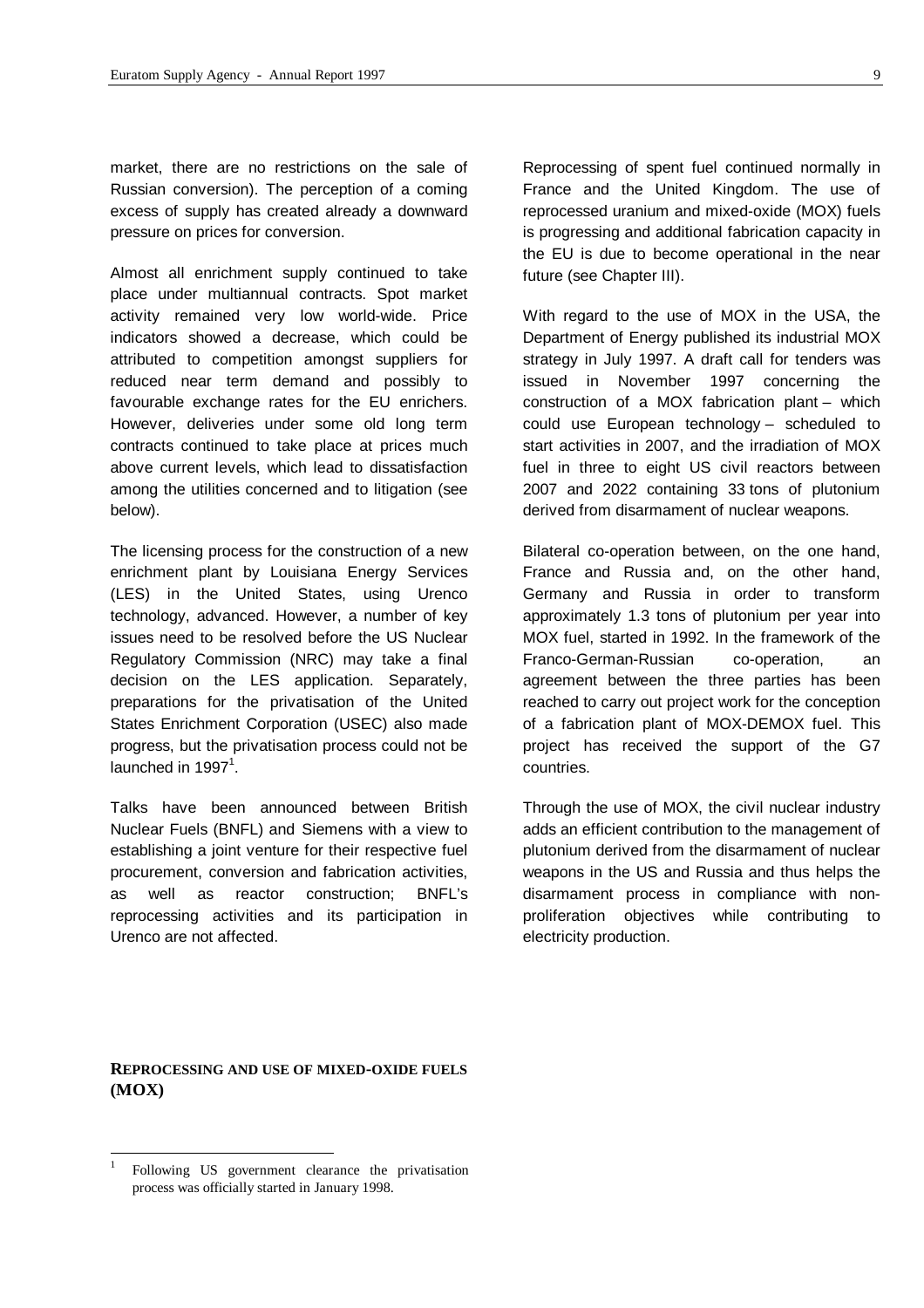# **SUPPLY OF MATERIAL FROM THE NEW INDEPENDENT STATES (NIS)**

#### **POLICY WITH REGARD TO NIS SUPPLIES**

As a group of countries, the New Independent States  $(NIS)^1$  of the former Soviet Union remained the main source of the EU's supplies for natural uranium. Deliveries of natural uranium equivalent of NIS origin to EU utilities under purchasing contracts amounted to 3 900 tU, and a further 1 100 tU were acquired as a result of exchanges. The total acquisitions of natural uranium from NIS were therefore some 5 000 tU representing about 33% of total deliveries to EU utilities under purchasing contracts in 1997 (43% in 1996) or 28% of the total amount of fuel loaded in EU reactors.

Of the newly concluded contracts, those for NIS supplies represented only a moderate, though not negligible, share. Deliveries under older contracts, concluded in the early 1990s and contracts concluded before accession of new Member States, account for the high market share of the NIS deliveries, in particular those from Russia.

The NIS also maintained their market share at a stable level on the US market, where strict quotas apply but where some flexibility was allowed through the "matched sales" programme<sup>2</sup>. The breakthrough on the Japanese natural uranium market, which was expected by some, did not materialise in 1997.

Supply of Russian enrichment to EU end-users was comparable to that in previous years representing some 20% of the total delivered to the EU utilities in 1997. Additional quantities of separative work were delivered to EU companies following the reenrichment of tails to 0.711% U235 (natural uranium equivalent) and above. Contracts were in place for the blending down of Russian HEU with EU reprocessed uranium, which contributed also to the acquisition of natural uranium feed and separative work of Russian origin, however the quantities involved are so far very limited.

The Agency continued to apply a flexible and pragmatic supply policy, which aims, in general, at ensuring security of supply for the EU users through the diversification of sources and the avoidance of over-dependence on any single one. The legality of this policy and of its enforcement through individual decisions on the conclusion of supply contracts, has been confirmed by the Court of First Instance in the Kernkraftwerke Lippe Ems (KLE) case (see below).

It is recalled that in the case of NIS supplies of natural uranium, the policy aims at maintaining the maximum dependency of the EU users at approximately one quarter of total net requirements, and at ensuring trade at "market related prices". The policy is applied on a utility by utility basis and allows for some flexibility to take care of special cases or situations, e.g. a utility with very small requirements, "combined purchases" of Community production together with NIS material or rearrangement of delivery schedules (advancing deliveries under some contracts). The principles of the policy apply also to enrichment with somewhat lower quantitative limitations.

By virtue of Article 105 of the Euratom Treaty, contracts concluded by users of new Member States before their accession to the EU may continue to be implemented without restrictions; NIS deliveries under such contracts may therefore result in the above mentioned dependence level being exceeded, but such deliveries will be taken into consideration when the utilities concerned enter into new contracts for NIS supply.

 $\frac{1}{1}$ Referred to in previous reports as CIS (Commonwealth of Independent States); these countries are, notwithstanding their close ties, legally fully independent but they are dealt with together for essentially historical and geographical reasons. In practice the following republics are relevant with respect to natural uranium production : Russia, Ukraine, Kazakhstan, Uzbekistan, and, to a much lesser extent, Kyrgystan and Tajikistan.

<sup>2</sup> The United States authorities continued to impose strict quotas on nuclear material from the NIS countries which are implemented and administrated on the basis of "Suspension Agreements". For Russia, limited amounts can be imported into the USA on the condition that they are matched with equivalent amounts of newly produced US material.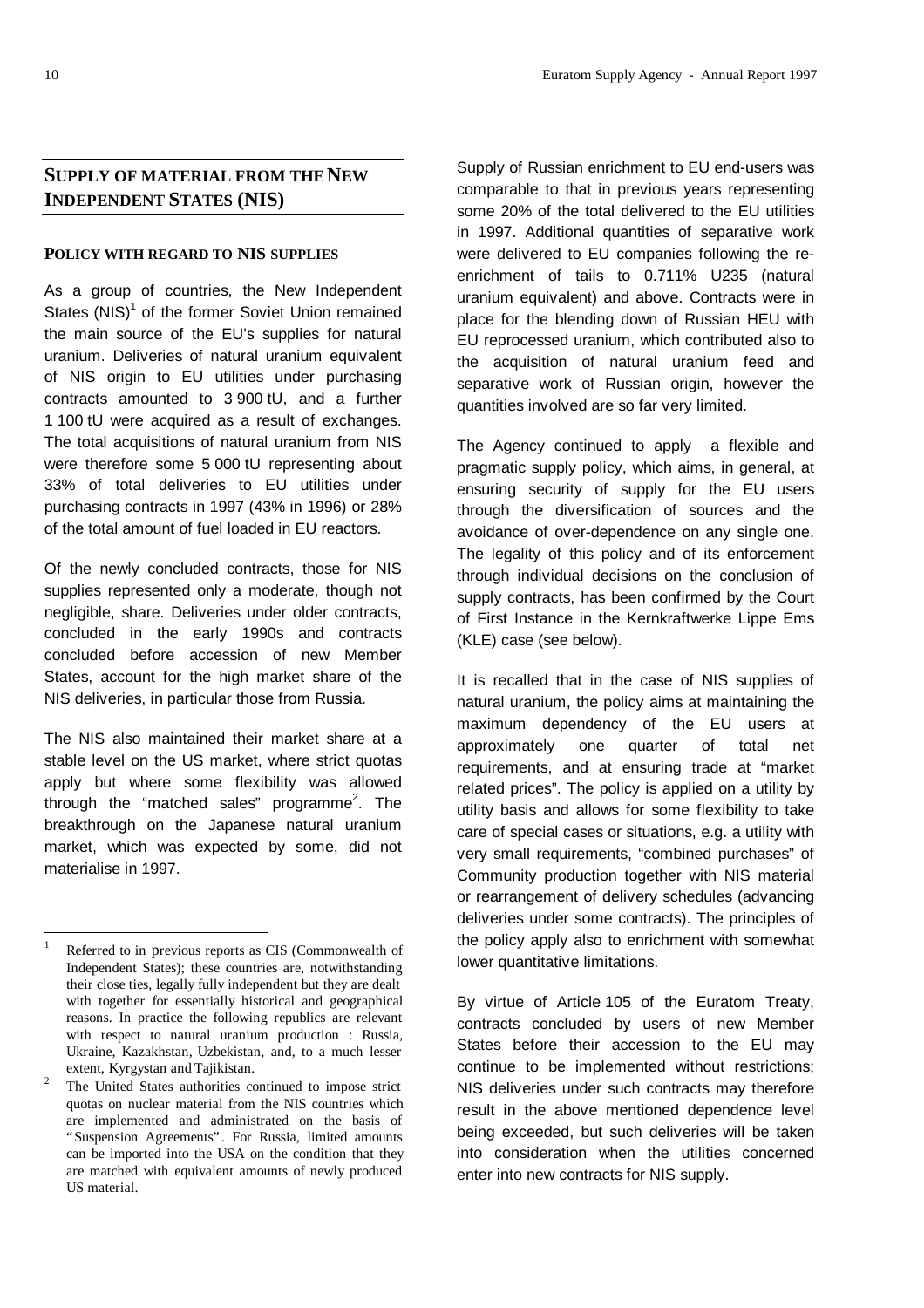The Agency encourages parties to discuss with it in advance their draft contracts and their contractual intentions, in order to achieve a mutual understanding, and to avoid formal negative decisions possibly at a very late stage of negotiations.

#### **PHYSICAL IMPORTS OF NIS ORIGIN MATERIAL**

Physical imports from the NIS of natural uranium or feed contained in Enriched Uranium Product (EUP) amounted to some 12 100 tU in 1997 according to notifications from the EU operators, while the deliveries to the EU end-users were only 5 000 tU.

For the period 1992-1997 imports of natural uranium or feed contained in EUP from NIS amounted to a cumulative total of 75 600 tU. These quantities exceed by far the deliveries to the EU end users (some 26 900 tU over the same period); they include material in storage, in transit for final use outside the EU and a small amount of non-NIS origin uranium returned to EU after enrichment in Russia.

# **SUPPLIES DERIVED FROM DISARMAMENT OF NUCLEAR WEAPONS**

Low Enriched Uranium (LEU) resulting from the blending down of military High Enriched Uranium (HEU), according to the 1994 agreement between Russia and the US, continued to be delivered to the United States Enrichment Corporation (USEC). Some 16 tHEU containing 4 800 tU feed equivalent and 3 200 t Separative Work (SW) were delivered in 1997. The enrichment component may be marketed freely in the US by USEC, but the ownership of the natural uranium component has to be returned to the Russians.

The way in which the above natural uranium feed component will be sold is not entirely clear and, in view of the quantities involved, remains one of the major factors affecting the natural uranium market in the future. A group of western companies had reached an agreement in principle with the Russian sellers over the marketing of that material, but the agreement was not concluded, reportedly because

the guarantees which the Western companies were seeking could not be provided. At the end of the year the Russians announced that they would instead market the material through companies under their control. It is recalled that this material is subject to restrictions both in the EU (see above) and  $US^1$ .

# **LEGAL DEVELOPMENTS**

In 1997 two landmark judgements were handed down by the Community courts in cases relating to nuclear supplies. Other legal matters are mentioned elsewhere (see "enrichment overpricing case" and "Mülheim Kärlich case").

# **COURT OF FIRST INSTANCE JUDGEMENT IN THE KLE CASE**

On 25 February 1997 the Court of First Instance handed down its judgement<sup>2</sup> in the case of the German user Kernkraftwerke Lippe Ems (KLE) versus the Commission of the European Communities.

KLE made two claims. The first was a claim for annulment against the Commission's decision of 4 February 1994 in which the Commission accepted that the Agency needed to know the origin of the material concerned, before the time period for a decision on the conclusion of the contract could be held to have started. The second was an annulment action against the Commission's decision of 21 February 1994 which supported the Agency's decision not to conclude the contract if the material concerned was to come from the NIS,

l

<sup>1</sup> This material is subject to a special quota defined in the USEC Privatisation Act of 1996. This quota allows for the consumption in the USA of 769 tU/year in 1998 and increases yearly by 769 tU/year until 2009, remaining at the level of 7692 tU/year thereafter. The quantities above the quota must be re-exported (they are deemed to be of Russian origin and bear US safeguards obligations); alternatively these quantities may be sold jointly with newly produced US material ("matched sales"), if available, under certain limitations (see previous footnote).

<sup>2</sup> Joined cases T-149/94 and T-181/94, Kerndraftwerke Lippe-Ems/Commission, [1997] EcR, II 161.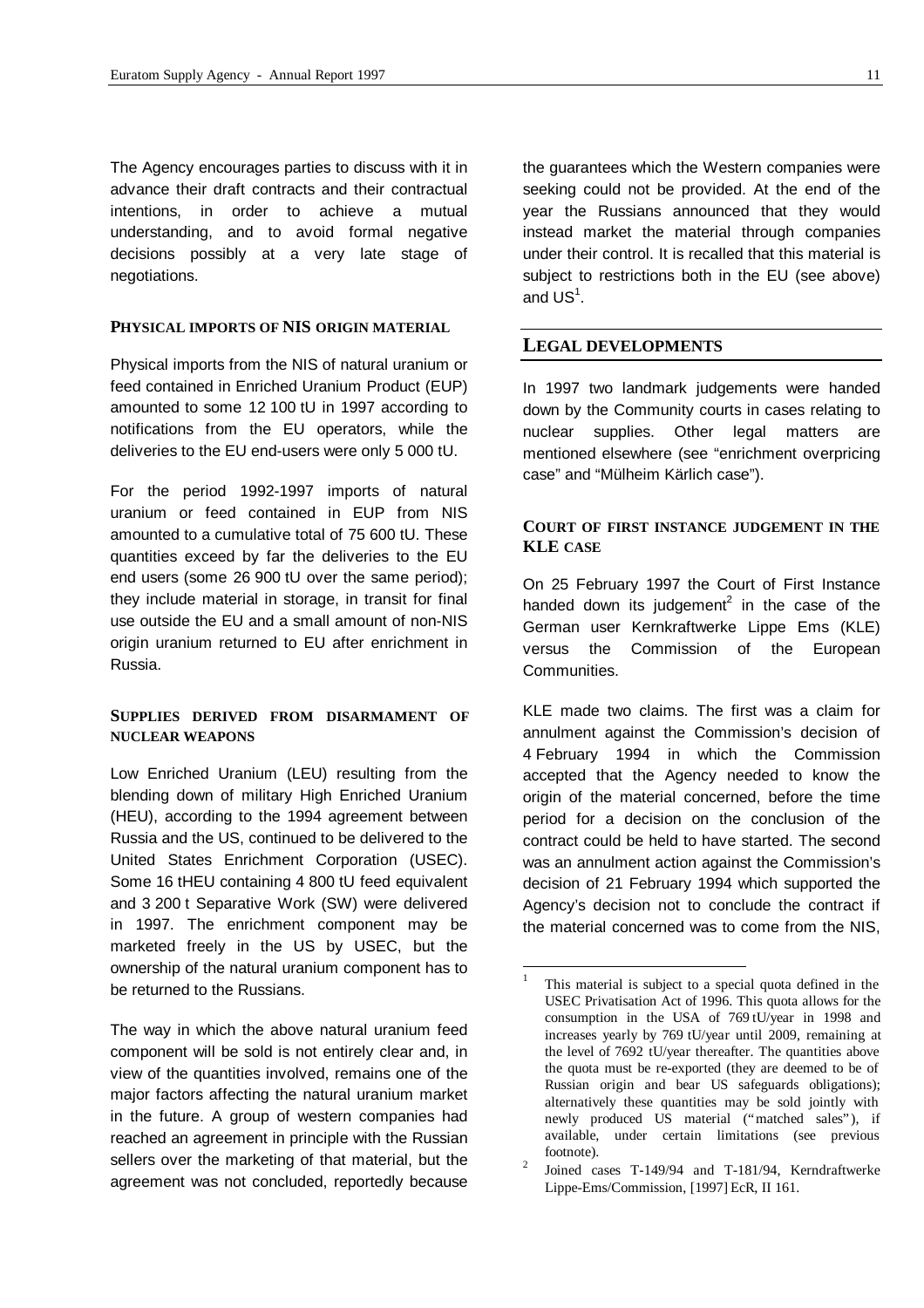and a compensation action for damages resulting from the allegedly illegal Commission decision.

As far as the first claim is concerned, the Court held that it is essential that the Agency knows the geographical origin in order to assure reliability of supply. In this case, the Court was of the opinion that the origin was at least implicitly agreed by the parties, and that therefore a later communication of the origin was not possible. The Court concluded that the Agency's decision, taken the tenth day after receipt of the information on the origin, was within a reasonable lapse of time and did not infringe Article 5bis (f) of the Agency Rules of 1960 and 1975 concerning the manner in which demand is to be balanced against supply. Therefore the first claim had to be rejected.

In support of its second claim (the annulment action against the Commission decision of 21 February and the compensation action), KLE submitted several pleas, mainly based on an interpretation of the Treaty whereby the exercise of the Agency's exclusive right to conclude contracts can not derogate from market forces and that therefore conclusion of the contract could not have been refused.

With reference to its judgement of 15 September 1995 in the Empresa Nacional del Uranio (ENU) case, subsequently confirmed on appeal (see below), the Court of First Instance considered the system of Chapter VI of the Euratom Treaty in the light of the aims of the Community, essentially the task of guaranteeing reliability of supplies, in accordance with the principle of equal access to resources. For that purpose the Supply Agency was established, which has a right of option and the exclusive right to conclude contracts. The simplified procedure did not deprive the Agency of this exclusive right, and therefore the Agency has the right to object to a contract which might prejudice the achievement of the Treaty objectives.

In general, the Agency has to observe the principle of balancing supply and demand, but the Treaty provides for one specific exception. Under Article 61, paragraph 1, the Agency is only obliged to meet all orders "unless prevented from so doing by legal or material obstacles". In the KLE case three such obstacles were identified, namely one deriving from the policy of diversification of external sources of supply, one relating to the low, not "market related", price level and one from the obligation of equal access, i.e. the requirement not to allow a privileged position for certain users.

As to the first obstacle, the Court considered, again with a reference to its ENU judgement, that the Agency has a discretion to bar certain imports of uranium which would reduce the diversification of external sources of supply. In particular, the Court admitted that security of supply could be jeopardised if NIS imports were permitted in unlimited quantities and were to replace traditional supplies, without any guarantee of continuity of supplies in the long term (point 94 of the judgement).

With respect to the second obstacle, the Court first established, with reference to the Court of Justice's Ruling in the physical protection case (ruling 1/78), that Article 14 of the Trade Agreement between the USSR and the Community, which provides that trade is to take place at market related prices, is part of Community law. After analysing the price data, in particular noting that the contract in question was designed to cover medium term needs and that the proposed price was well below the Agency's average long term prices, and even below the Agency's average spot prices, the Court concluded that the price in the contract was not market related, and that therefore the second obstacle was proven.

Finally, concerning the third obstacle the Court admitted that, if supplies from a certain source are to be limited, the application of a permissible threshold of dependence fixed at a maximum percentage of individual users needs is justified, and that the establishment by the Agency of the permissible degree of dependence at a maximum of 25% falls within the bounds of its broad discretion. The third obstacle was therefore also accepted.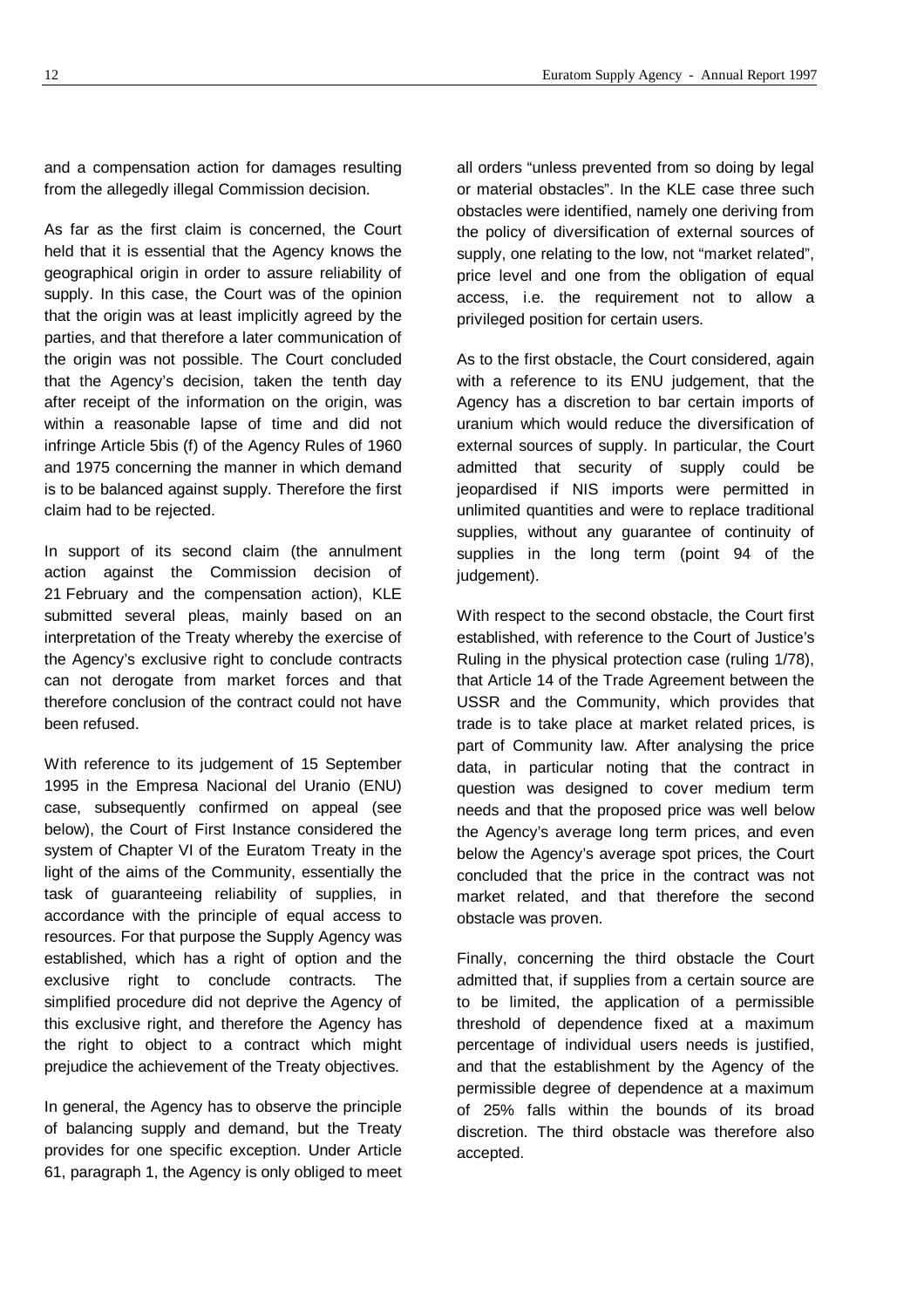In more general terms, the Court stated that it is in the Community's interest that dependence on a particular source should not become too great, and that trade with other countries should also be developed. The Court also rejected KLE's plea that the contract involved only two companies within the Community, and observed that BNFL, the other party to the contract, acted only as an intermediary. The Court rejected the argument of lack of transparency by referring to the published information (the Council 1986 resolution on energy policy, in which geographical diversification is a key policy objective, the Trade Agreement with the USSR, the provisions of the Euratom Treaty, as well as the indications published in the Agency's annual report) and observed that, although the 25% threshold had not been published at the time of the Commission decision, this figure was not a strict rule but a flexible internal assessment criterion. As to complaints concerning an alleged breach of the principle of equal treatment, the Court observed that KLE had not established such a breach. As less restrictive actions (establishment of stockpiles, determination of origin at equal conditions), would not have been able to solve the problem, the Court rejected the argument of proportionality. The Court also considered the Commission's reasoning to be sufficient.

Consequently, the Court rejected the annulment action as unfounded. It also rejected the action for damages, without having to examine its receivability.

On 23 April 1997 KLE appealed<sup>1</sup> against the judgement of the Court of First Instance to the Court of Justice. This case is still pending before the Court and a judgement is not expected before the end of 1998.

# **JUDGEMENT OF THE COURT OF JUSTICE IN THE ENU CASE**

l

On 11 March 1997 $^2$  the Court of Justice rejected the appeal by Empresa Nacional del Uranio (ENU) against the judgement of the Court of First Instance of 15 September 1995 $^3$ .

ENU's original suit before the Court of First Instance consisted in an annulment action against the Commission's decision of 19 July 1993 which rejected claims for Community preference and for a "special cause of action" for Portuguese uranium as well as for compensation. In its judgement of 15 September 1995 the Court of First Instance had rejected both original actions. ENU appealed this judgement.

In support of its appeal, ENU invoked in essence three pleas, namely, first that the Court had changed the object of the actions, secondly that it had not examined the validity of the "simplified procedure" and thirdly that the "special cause of action" had not been interpreted as a binding commitment (points 27-29). In his conclusions of 5 December 1996 the Advocate General recommended the Court to reject the appeal in part as irreceivable and in part as unfounded.

The Court rejected the first of the pleas by stating that the Court of First Instance had rightly interpreted ENU's request, concerning the full application of Chapter 6 in conjunction with the Agency's implicit refusal to exercise its option right, as a request to guarantee the purchase of the Portuguese production.

As far as the second plea was concerned, the Court confirmed the absence of a "community preference" for uranium production, and approved therefore the Commission's refusal to force the Agency to exercise its right of option. The Court confirmed that Article 66 of the Treaty does not imply that as long as domestic supplies are available at "not unreasonable prices" all imports are prohibited. This article provides only for an exception, under very specific conditions and subject to a Commission decision, to the Agency's

l

<sup>1</sup> Case C-161/97 P Kernkraftwerke Lippe-Ems/Commission, for a summary of the arguments see OJ C212 of 12.7.1997, p. 10.

<sup>2</sup> Case C-337/95 P ENU/Commission, [1997] ECR, I 1329.

<sup>3</sup> Joined cases T-458/93 and T-523/93, ENU/Commission, [1995] ECR, II 2459.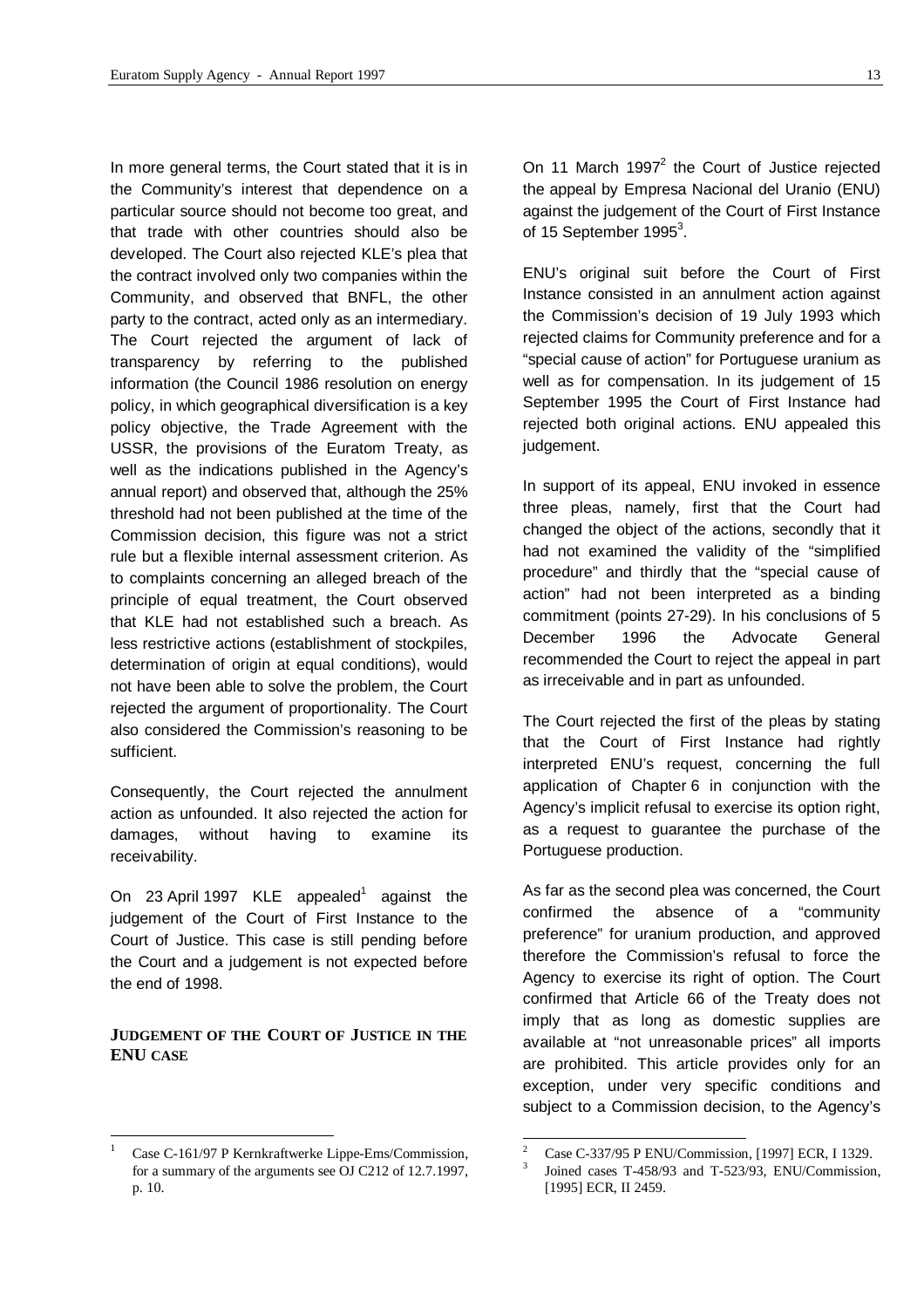exclusive right to conclude contracts. Without having to examine in detail the validity of the Rules on the "simplified procedure", the Court observed that this procedure is not contrary to the Treaty, as the Agency has the possibility to refuse the conclusion of contracts (point 50).

Concerning the third plea the Court only stated that the Court of First Instance had accepted as a fact (which can not be challenged in the appeal) that the letter from the Commissioner responsible on the "special cause of action" was not more than a political orientation, without any binding effect.

The annulment action had thus rightly been rejected by the Court of First Instance. Lacking any illegal action by the Commission, the Court rejected, without examining the receivability, the compensation action as well.

The broad interpretation of the rights and powers of the Supply Agency as expressed in the Court of First Instance's initial judgement of this case were not questioned on any ground by the Court of Justice. For the Agency this interpretation is therefore now final.

# **TREATY OF AMSTERDAM**

Contrary to what some expected during the Intergovernmental Conference, the Treaty of Amsterdam, which will come into force after ratification by the Member States, did not integrate the Euratom Treaty into one single treaty with the EC Treaty.

Two minor changes made in articles relevant for supply, namely articles 76 and 105. The Treaty of Amsterdam provides that *in article76, second paragraph, the words "after the entry into force of this Treaty" shall be replaced by "after 1 January 1958"*

and that *Article 105 shall be amended as follows : (a) in the first paragraph the words "concluded before its entry into force by a Member State" shall be replaced by "concluded before 1 January 1958 or, for acceding States before the date of their* *accession, by a Member State". At the end of that paragraph the words "the entry into force of this Treaty" shall be replaced by "the aforesaid dates"; (b) in the second paragraph, the words "concluded between the signature and the entry into force of this Treaty" shall be replaced by "concluded between 25 March 1957 and 1 January 1958 or, for acceding states, between the signature of the instrument of accession and the date of their accession".*

# **OTHER DEVELOPMENTS**

# **ADOPTION OF ILLUSTRATIVE NUCLEAR PROGRAMME OF THE COMMUNITY (PINC)**

On 25 September 1997 the Commission adopted<sup>1</sup>, after broad consultations (including the Agency's Advisory Committee – see below), the fourth Illustrative Nuclear Programme of the Community (known under its French Acronym PINC). The final programme is very similar to the draft adopted last year (see previous report). This document, prepared in accordance with Art. 40 of the Euratom Treaty, provides an overview of nuclear energy in the European Union and the main issues confronting it and indicates the importance which the European Commission attaches to nuclear power in the energy mix and economy of the EU.

# **ENRICHMENT OVERPRICING**

 $\frac{1}{1}$ 

A number of utilities, including two from the EU, entered into litigation with the US Department of Energy (DOE) over the price being charged by USEC under their enrichment contracts. The US Court of Appeals for the Federal circuit in its judgement of 31 July 1997 rejected the appeal against a judgement of the US Court of Federal Claims in favour of DOE and USEC's pricing policy on the basis, inter alia, that the contracts provided the US Government with "broad discretion" to decide the "pricing policy".

Commission document COM(97)401; see also Economic and Social Committee opinion, OJ C206 of 7.7.1997.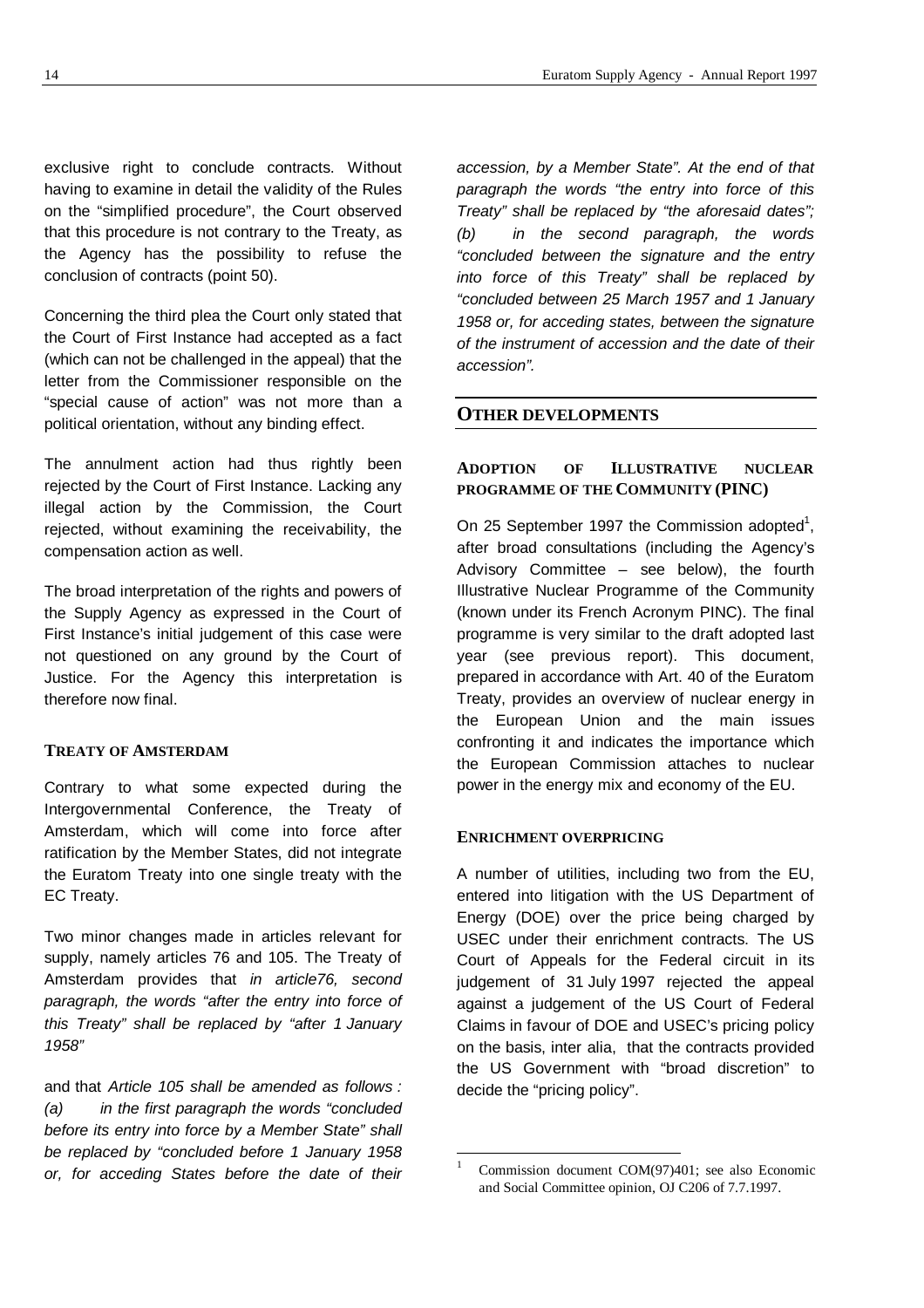The Agency and the Commission expressed their deep concerns to the US government about the treatment of the two EU companies in this case.

# **RESEARCH REACTORS FUEL CYCLE**

The Agency continued to provide its support to research reactor operators and the industry and followed closely the supply of fresh fuel and the disposal of spent fuel.

The acceptance by the US Department of Energy of spent fuel of US origin for final disposal provided most reactor operators with a solution for fuel irradiated up to 2006. Cogema offered contracts for reprocessing and waste conditioning of spent research reactor fuels at its plant at La Hague. One reactor operator confirmed its option for direct disposal of its spent fuel in the Community.

Technical solutions are yet to be implemented in the EU for the reprocessing and conditioning of some types of low enriched uranium fuels. Final disposal of fuels or reprocessing waste irradiated after 2006 continues to give cause for serious concern, particularly for those countries which do not have a nuclear power generation programme of their own.

Long term security of supply of high enriched uranium poses some problems, but the on-going operation of the reactors requiring this type of fuel continued to be assured.

The European Nuclear Society organised for the first time an international meeting in Bruges, Belgium on research reactor fuel management covering supply, fabrication, operation and fuel safety and back-end options. A similar conference will be held in 1998 with the aim of providing a forum where progress reports can be presented and strategies for the back-end of the fuel cycle can be discussed.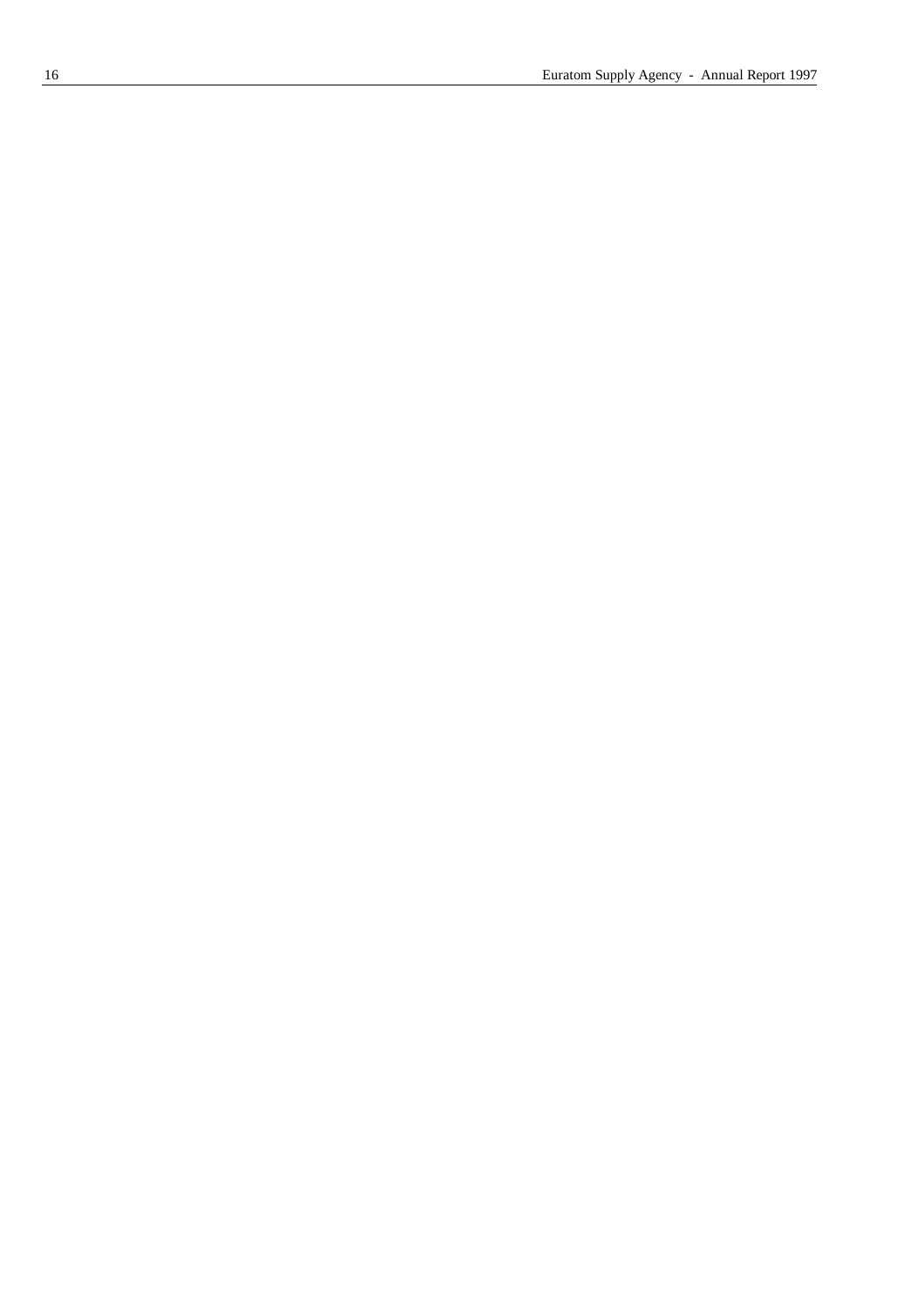# **CHAPTER II**

# **SUPPLY OF NUCLEAR MATERIALS AND ENRICHMENT SERVICES IN THE EUROPEAN UNION**

# **REACTOR NEEDS/NET REQUIREMENTS**

During 1997, 2 900 t LEU of fresh fuel were loaded in EU reactors containing the equivalent of 18 200 t of natural uranium and 11 000 t Separative Work (SW) - most tails assays were in the range of 0.25- 0.35%.

Future EU reactor needs and net requirements for uranium and separative work, based on data supplied by EU utilities, rounded to the nearest 100 tU and 100 tSW respectively, are estimated as shown in Table 1.

# **Table 1 - Reactor needs and net requirements for uranium and separative work**

| Year         | <b>Natural Uranium</b><br>(tU) |                       | <b>Separative Work</b><br>(tSW) |                       |
|--------------|--------------------------------|-----------------------|---------------------------------|-----------------------|
|              | Reactor<br>needs               | Net require-<br>ments | Reactor<br>needs                | Net require-<br>ments |
| 1998         | 21 700                         | 18 800                | 12 000                          | 10 300                |
| 1999         | 21 800                         | 20 300                | 12 100                          | 11 000                |
| 2000         | 21 200                         | 19 900                | 11 900                          | 10 900                |
| 2001         | 21 600                         | 20 600                | 12 200                          | 11 300                |
| 2002         | 22 200                         | 20 800                | 12 500                          | 11 500                |
| 2003         | 21 100                         | 19800                 | 11 900                          | 11 000                |
| 2004         | 22 300                         | 21 100                | 12 600                          | 11 600                |
| 2005         | 21 900                         | 20 900                | 12 400                          | 11 500                |
| 2006         | 21 100                         | 20 100                | 12 200                          | 11 200                |
| 2007         | 21 400                         | 20 300                | 12 300                          | 11 300                |
| <b>TOTAL</b> | 216 300                        | 202 600               | 122 100                         | 111 600               |
| Average      | 21 600                         | 20 300                | 12 200                          | 11 200                |

Net requirements are calculated on the basis of reactor needs less the contributions from currently planned uranium/plutonium recycling, and taking

account of inventory management as communicated to the Agency by utilities.

Average reactor needs for natural uranium over the next 10 years will be 21 600 tU/year, while average net requirements will be about 20 300 tU/year. Compared to last year's report, these figures show an increase in reactor needs of 900 tU/year and an increase in net requirements of 1 800 tU/year.

Average reactor needs for enrichment over the next 10 years will be 12 200 tSW/year, while average net requirements will be in the order of 11 200 tSW/year.

#### **NATURAL URANIUM**

#### **CONCLUSION OF CONTRACTS**

The number of contracts and amendments relating to ores and source materials (essentially natural uranium) which were dealt with in accordance with the Agency's procedures during 1997 is shown in Table 2.

Transactions involving natural uranium totalled 20 900 tU, some 10 500 tU of which were the subject of new purchase contracts by EU utilities. Some 10 400 tU transacted related to purchases by producers or intermediaries, as well as exchanges, loans, etc. In comparison with the figures reported in 1996, the total amounts contracted for have increased by 27%, the new purchases by utilities by 21% and the other contracts by 43%.

# **Table 2 - Natural uranium contracts concluded by the Supply Agency**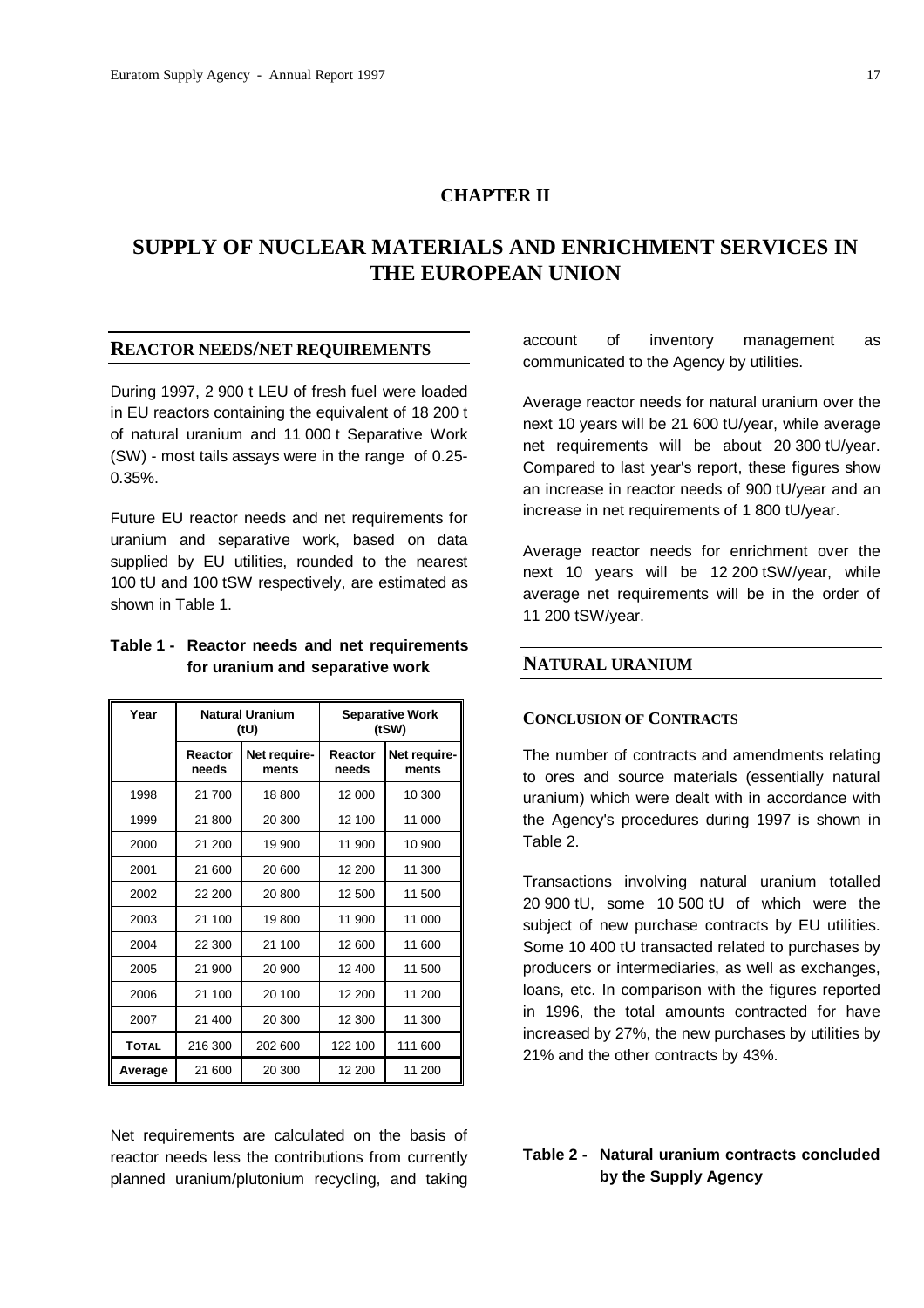| <b>Contract Type</b>                                                         |                      | Number Quantity (tU) (1) |
|------------------------------------------------------------------------------|----------------------|--------------------------|
| Purchase (by a EU utility/user)<br>- multiannual (2)<br>$-$ spot $(2)$       | 13<br>11             | 8 2 6 9<br>1618          |
| Sale (by a EU utility/user)<br>– multiannual<br>- spot                       | 0<br>9               | O<br>616                 |
| Purchase-sale (between two EU<br>utilities/users)<br>- multiannual<br>- spot | 1<br>$\mathfrak{p}$  |                          |
| Purchase-sale (intermediaries) (3)<br>– multiannual<br>- spot                | 2<br>10 <sup>1</sup> | 3 0 4 5                  |
| Exchanges (4)                                                                | 43                   | 5 3 7 8                  |
| Loans                                                                        | 1                    |                          |
| <b>TOTAL</b>                                                                 | 92                   | 20 932                   |
| Including contracts of less than<br>10 <sub>t</sub>                          | 8                    | 30                       |
| <b>CONTRACT AMENDMENTS</b>                                                   | 4                    | 2 4 8 8                  |

*Notes*

- *(1) In order to maintain confidentiality the quantity has been indicated only when there were at least 3 contracts of each type, but all quantities have been included in the total.*
- *(2) "Multiannual" contracts are defined as those providing for deliveries extending over more than 12 months, whereas "spot" contracts are those providing for either only one delivery or deliveries extending over a period of a maximum of 12 months, whatever the time between the conclusion of the contract and the first delivery.*
- *(3) Purchases/sales contracts between intermediaries both buyer and seller are not EU utilities/end users.*
- *(4) This category includes exchanges of ownership and U3O<sup>8</sup> against UF6. In contrast with previous Annual Reports, exchanges of safeguards obligation codes and international exchanges of safeguards obligations are not included.*

#### **VOLUME OF DELIVERIES**

During 1997, natural uranium deliveries under existing purchasing contracts amounted to approximately 15 100 tU compared to 15 900 tU in 1996. Deliveries under spot contracts represented about 12% of the total (4% in 1996).

The deliveries taken into account are those made under purchasing contracts to the EU electricity utilities or their procurement organisations; they include also the natural uranium equivalent contained in enriched uranium purchases. Deliveries under purchasing contracts and fuel loaded into reactors by EU utilities since 1980 are shown in Graph 1. The corresponding table is in Annex 1. The difference between deliveries and the amount of fuel loaded can be explained by the use of reprocessed uranium, MOX and drawdown of inventories.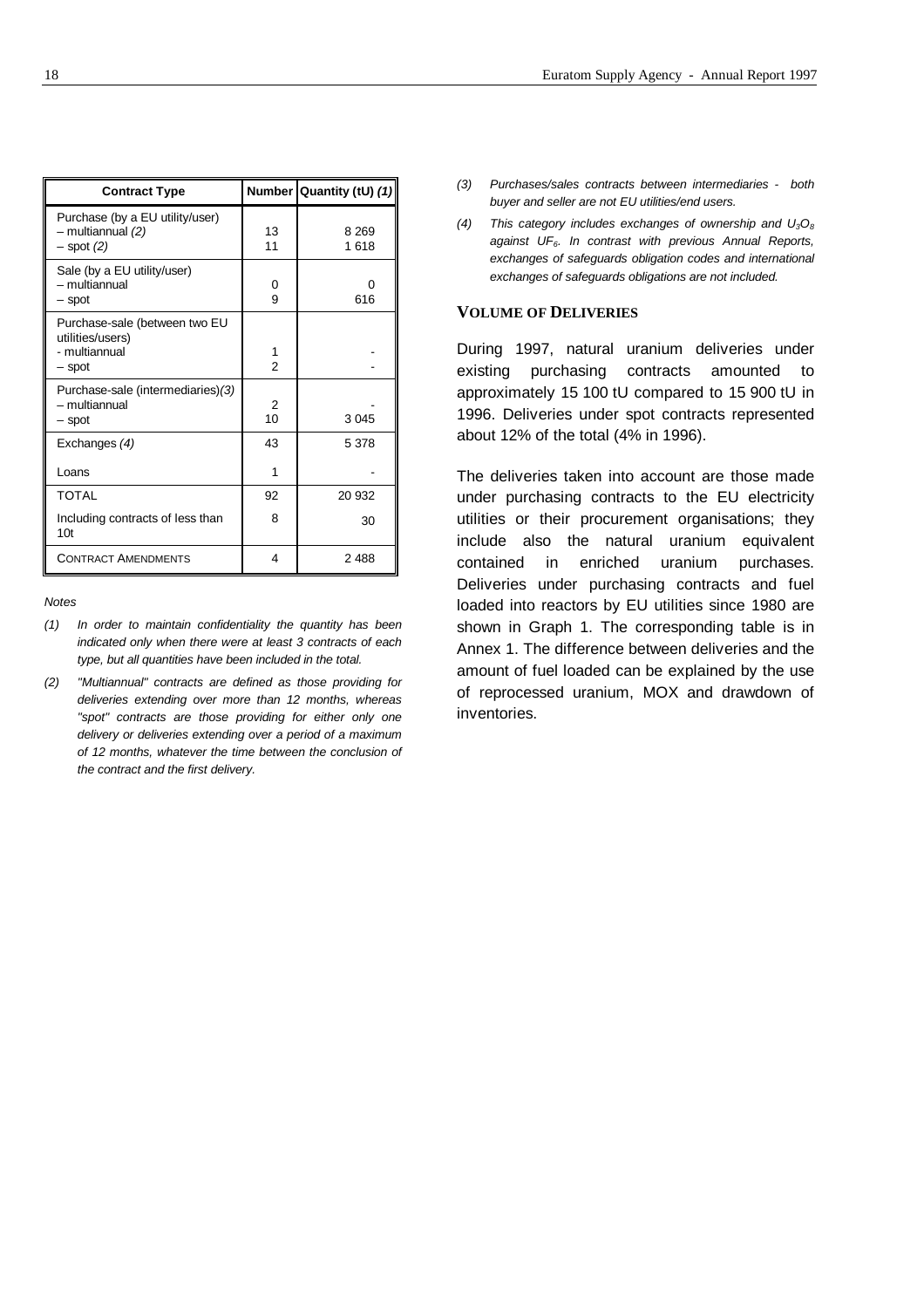# **Graph 1 Natural uranium feed contained in fuel loaded into EU reactors and natural uranium delivered to utilities under purchasing contracts (in tU)**



#### **AVERAGE PRICES OF MULTIANNUAL CONTRACTS**

Prices for deliveries under multiannual contracts were expressed in 5 different currencies. To calculate the average price, the original contract prices were converted into ECU and then weighted by quantity. For the conversion into ECU the Agency uses the average annual exchange rate of the respective currency as published by Eurostat . A very small number of contracts where it was not possible to establish reliably the price of the natural uranium component (e.g. in some cases of enriched uranium deliveries) were excluded from the price calculation.

The average price for 1997 rounded to the nearest ¼ ECU was as follows.

> ECU 34.75/kgU contained in  $U_3O_8$ (ECU 32.00 in 1996 )

#### **AVERAGE PRICES OF SPOT CONTRACTS**

The 1997 average price, calculated according to the same principles, of material delivered under spot contracts was as follows:

> ECU 30.00/kgU contained in  $U_3O_8$ (ECU 17.75 in 1996)

# **COMPARISON OF PRICES**

Graph 2 shows prices for deliveries under multiannual as well as spot contracts since 1980, expressed in ECU. For ease of reference, historical data on prices published in previous Annual Reports and variations in exchange rates are presented in Annex 2.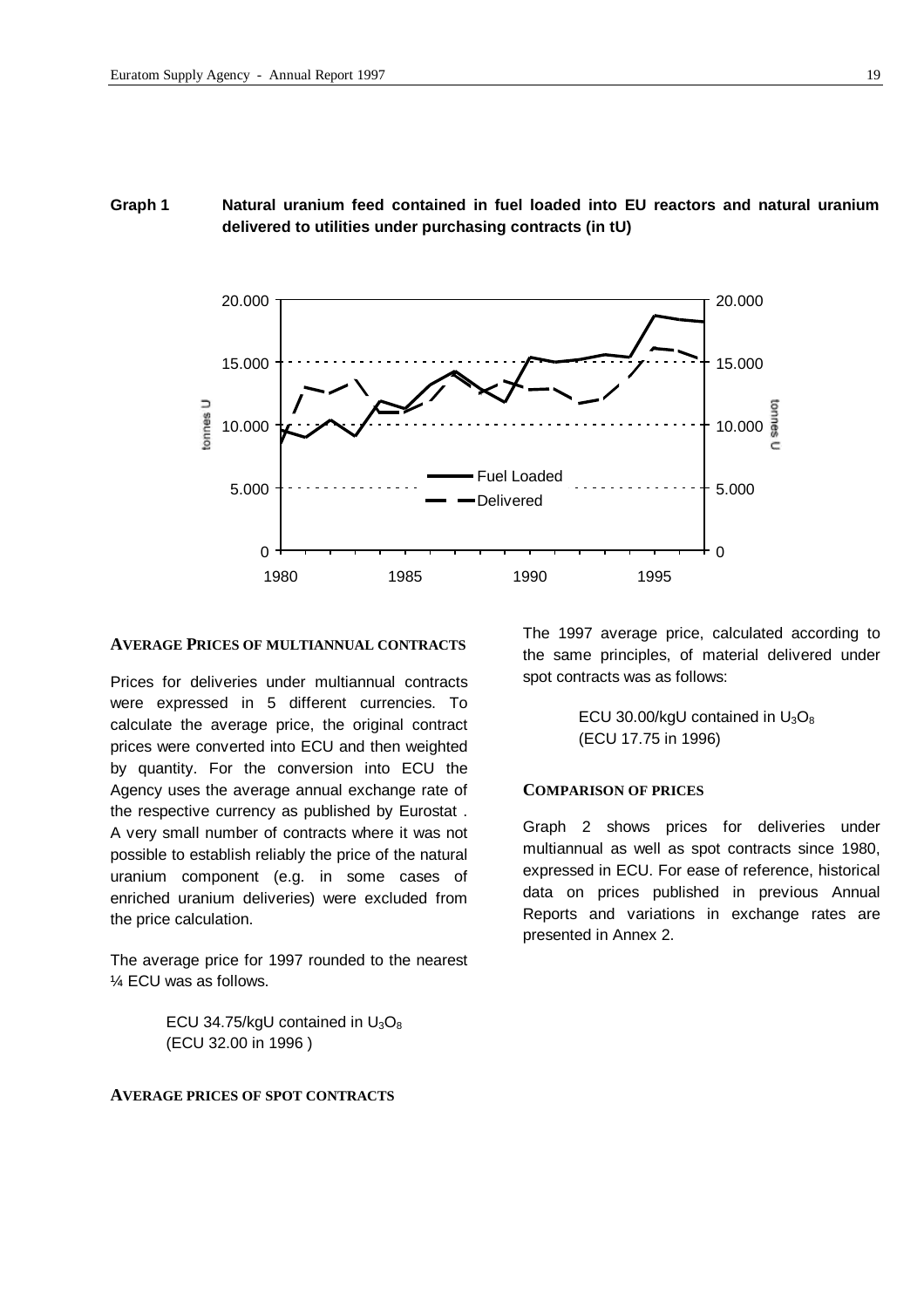

# **Graph 2 Average price for natural uranium delivered under spot and multiannual contracts (ECU/kgU)**

# **ORIGINS**

EU utilities or their procurement organisations obtained in 1997 approximately 92% of their supplies from 11 countries outside the EU (Graph 3). The largest single supplier was the Russian Federation, which represented some 25% of external supply under purchasing contracts and 23% of total supply under purchasing contracts.

Acquisitions of NIS origin natural uranium by EU utilities since 1990 are shown in Graph 4, which is provided for reference purposes and brings together information already published in previous Annual Reports.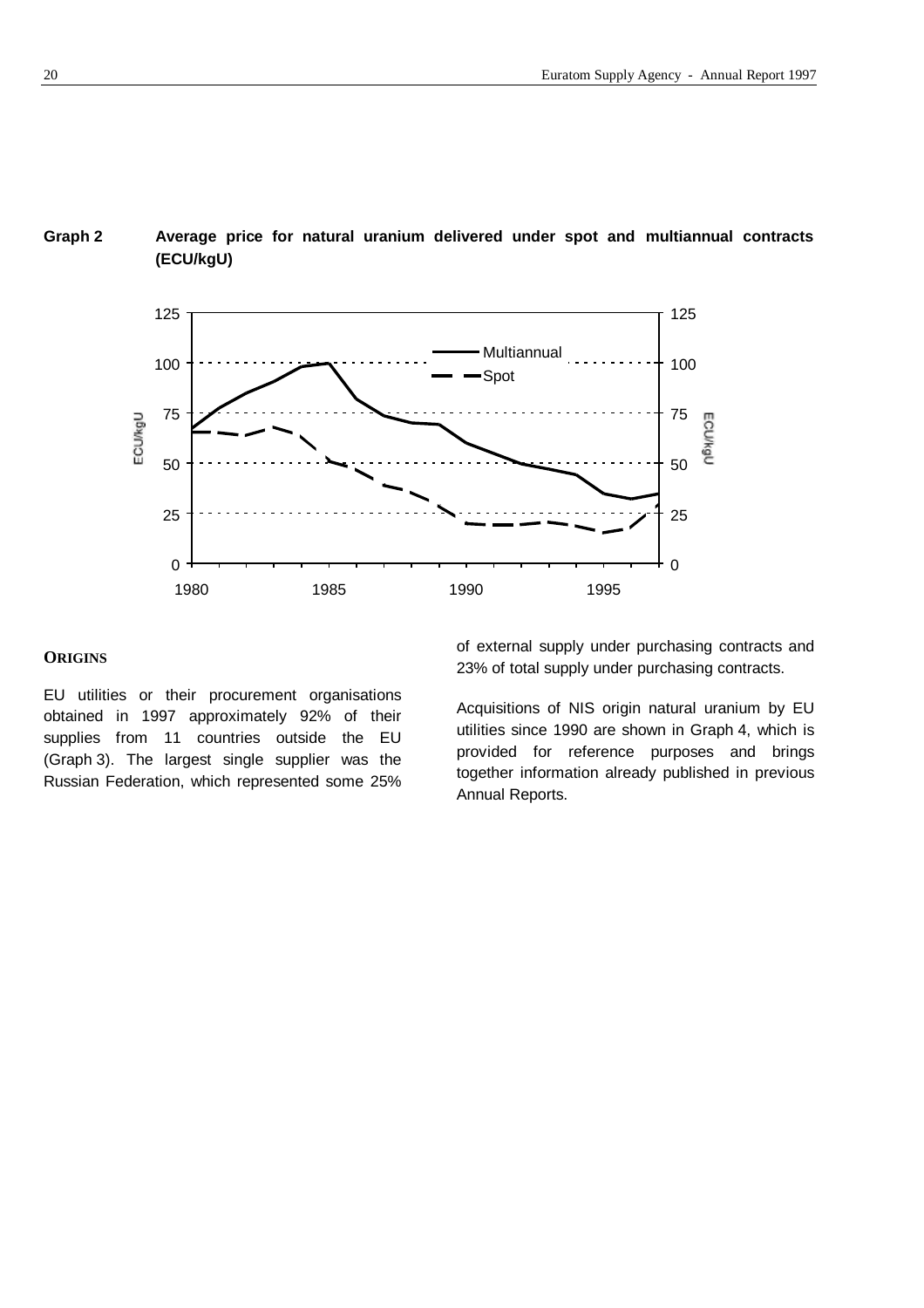**Graph 3 Origin of the natural uranium delivered to EU utilities under purchasing contracts**

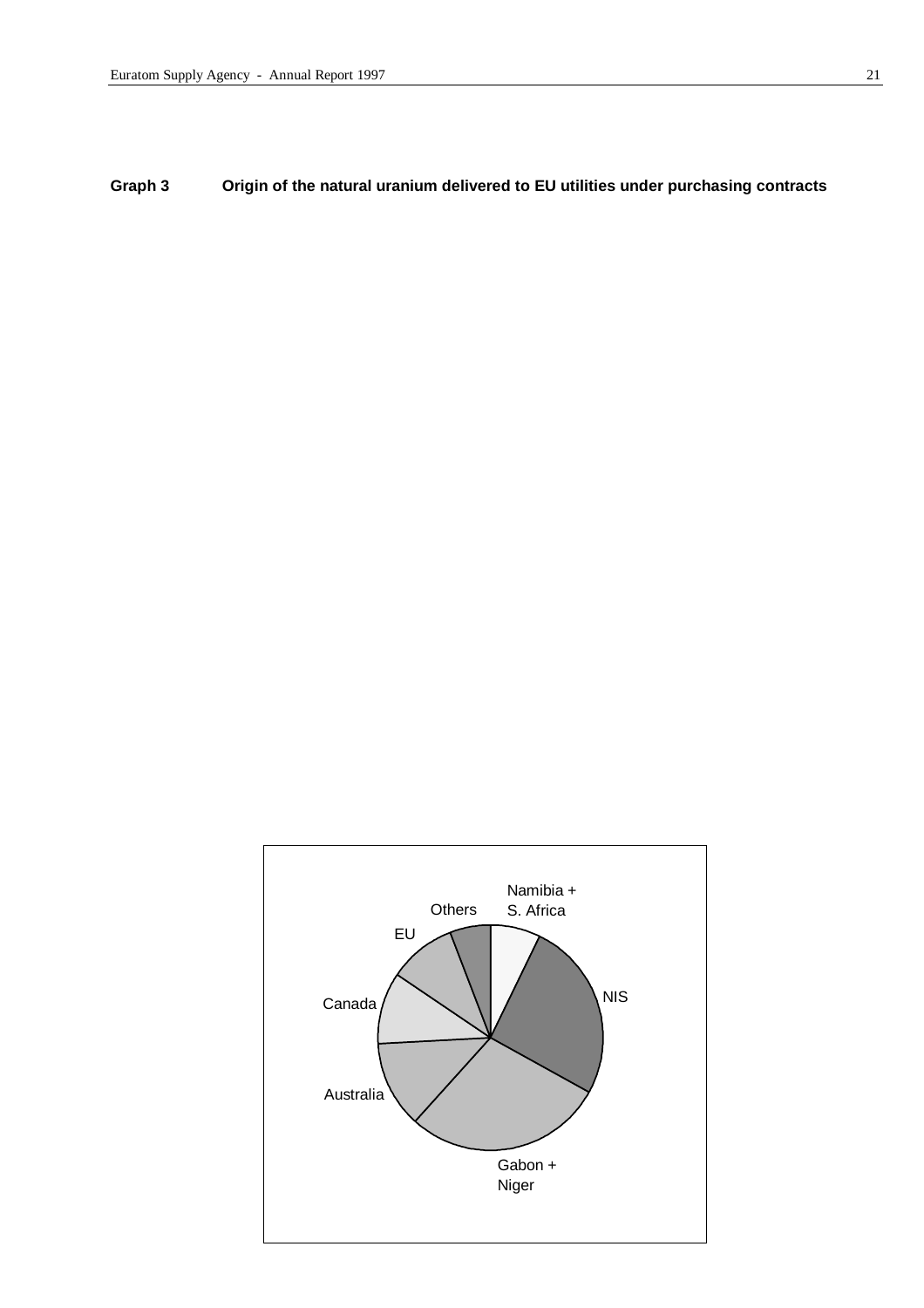

# **Graph 4 Acquisitions of NIS origin natural uranium by EU utilities (in tU)**

# **SPECIAL FISSILE MATERIALS**

#### **CONCLUSION OF CONTRACTS**

The number of contracts and amendments relating to special fissile materials (enrichment, enriched uranium and plutonium for power and research reactors) which were dealt with during 1997 in accordance with the Agency's procedures is shown in Table 3.

## **DELIVERIES OF LOW ENRICHED URANIUM (LEU)**

In 1997, supply of enrichment services to EU utilities totalled approximately 10 100 tSW, delivered in 2 000 t of LEU which contained the equivalent of some 15 800 t of natural uranium feed. Some 74% of this separative work was provided by EU companies (Eurodif and Urenco). Some 5% of deliveries of separative work took place under spot contracts.

# **ENRICHED URANIUM FOR RESEARCH REACTORS**

Enriched uranium for research reactors is normally supplied in two enrichment assays: just under 20% (LEU) and about 90% (HEU).

Although the quantities involved represent a minor amount in terms of EU needs for enriched uranium, HEU supply is very important to the scientific community and is of high political significance.

Supply of LEU to research reactors continued unhindered. Reactor requirements for HEU were met, but the source of future supplies continued to be the object of considerable attention (see also Chapter I). The Supply Agency continued to provide support to reactor operators in the procurement of fuels.

#### **PLUTONIUM**

In 1997, transactions involving plutonium were again mainly related to its use for MOX fuel fabrication, and the Agency concluded 8 such contracts.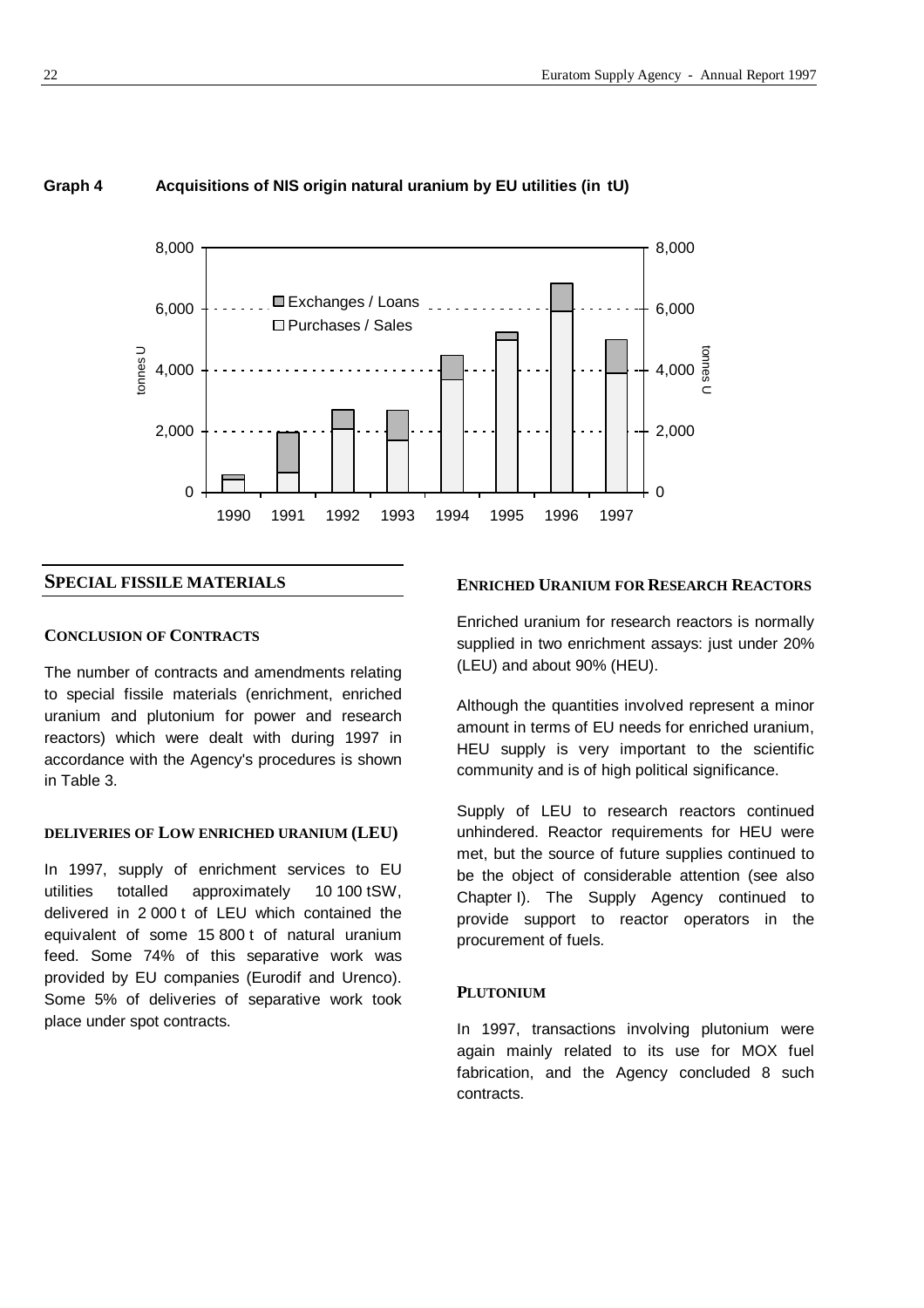# **Table 3 - Special fissile material contracts concluded by the Supply Agency**

| Contract Type (1)                                                                        | <b>Number</b>        |
|------------------------------------------------------------------------------------------|----------------------|
| <b>I. Special Fissile Materials</b>                                                      |                      |
| Purchase (by a EU utility/user)<br>- multiannual<br>- spot                               | 4<br>11              |
| Sale (by a EU utility/user)<br>- multiannual<br>- spot                                   | 4<br>20              |
| Purchase-sale (between two EU utilities/users)<br>- multiannual<br>- spot                | 0<br>6               |
| Purchase-sale (intermediaries)<br>- multiannual<br>- spot                                | 2<br>14              |
| Exchanges (swaps)                                                                        | 11                   |
| Loans                                                                                    | 5                    |
| TOTAL, including (2)<br>- Low enriched uranium<br>- High enriched uranium<br>- Plutonium | 77<br>61<br>11<br>10 |
| <b>CONTRACT AMENDMENTS</b>                                                               | 3                    |
| II. Enrichment Contracts (3)                                                             |                      |
| - multiannual<br>- spot                                                                  | 8<br>1               |
| <b>CONTRACT AMENDMENTS</b>                                                               | 14                   |

#### *Notes*

- *(1) See explanations under Table 2, as appropriate.*
- *(2) Some contracts may involve both LEU and plutonium or HEU and plutonium.*

*(3) Contracts with primary enrichers only.*

# **COMMISSION AUTHORISATIONS FOR EXPORT**

Under the provisions of Article 59(b) of the Euratom Treaty (and Article 62.1(c) in the case of special fissile materials), the authorisation of the Commission is required for the export of nuclear materials produced in the Community. Requests for these authorisations are introduced to the Commission by the Supply Agency.

During 1997, 3 authorisations for export were granted by the Commission for a total amount of 132.5 t LEU with enrichments below 5%. A further authorisation was granted for the export of LEU for a research reactor with enrichment below 20%.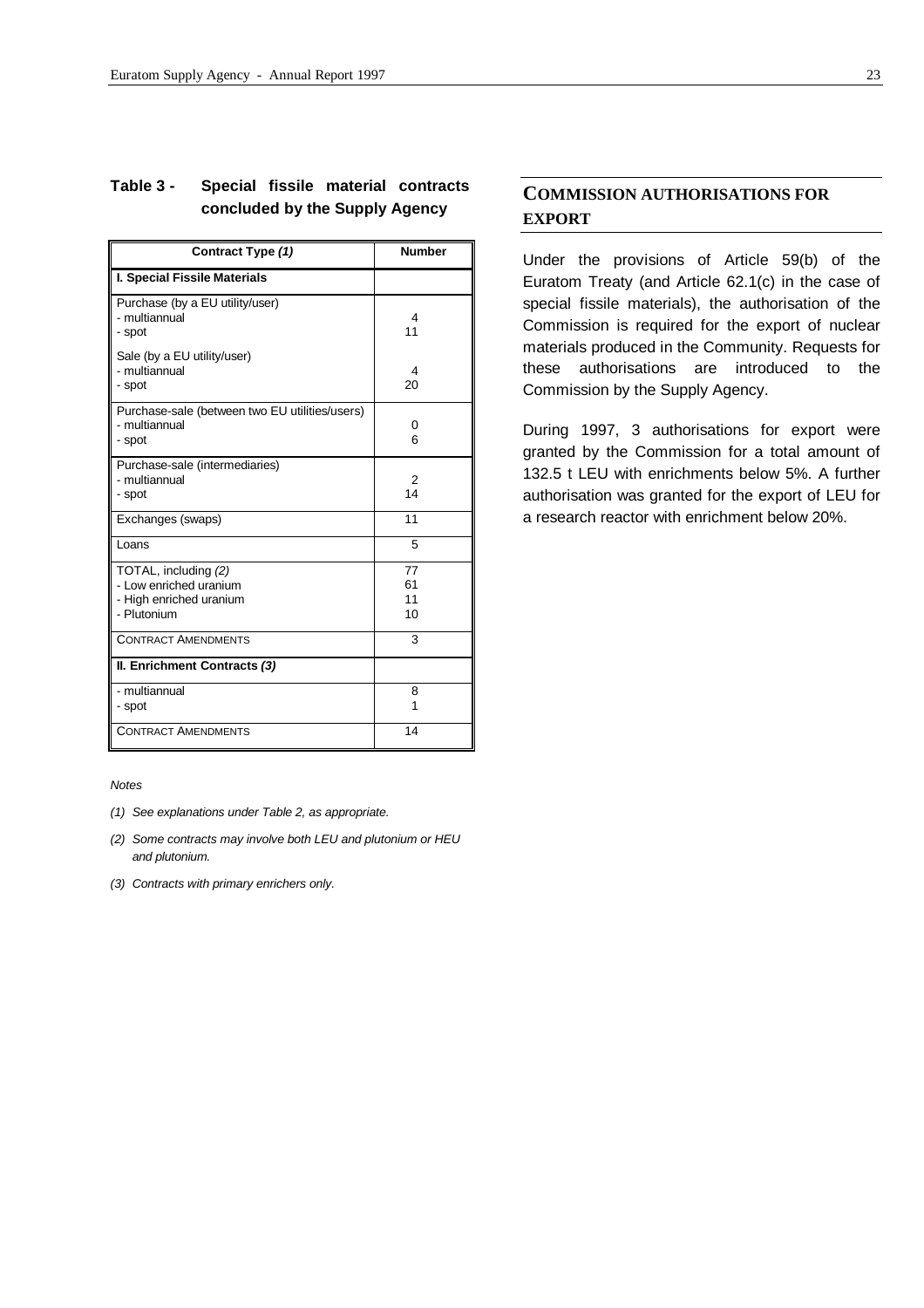# **CHAPTER III**

# **NUCLEAR ENERGY DEVELOPMENTS IN THE EUROPEAN UNION MEMBER STATES**

# **BELGIQUE/BELGIË – BELGIUM**

#### **ENERGY POLICY**

The law of 15 April 1994 concerning the protection of the population and the environment against the dangers of ionizing radiation and the creation of a Federal Agency for Nuclear Control is being gradually implemented by means of the following steps :

- putting some articles into force;
- nominating the Governing Board and the Government Commissioner of the Agency;
- promulgating in part the Royal Decree concerning the general rules of protection against ionizing radiation, especially the parts dealing with the transportation of radioactive materials and medical applications of ionizing radiation in order to translate into Belgian law several European directives;
- authorising the personnel of several ministerial departments and scientific institutions with activities in the nuclear field to ask for their transfer to the Agency.

The programme law of 12 December 1997 authorises Ondraf/Niras (the Federal Agency for the management of nuclear waste in Belgium) to establish an inventory of all nuclear installations and all sites containing radioactive materials. This inventory must include the location and the condition of these installations and sites, an estimate of their dismantling and rehabilitation costs and the evaluation of the existence of sufficient provisions for the financing of these operations.

#### **NUCLEAR ELECTRICITY GENERATION**

In 1997 Belgium's nuclear power stations (including the French share of Tihange 1) generated about 45.1 TWh. This is 9.6% more than in 1996. It represents about 60% of the country's total electricity production in 1997, which is almost 3.7% higher than in 1996. This positive development demonstrates the excellent performance of the Belgian nuclear power plants.

The Belgian electricity producers have a 25% participation in the two nuclear units of the Chooz power station in France. This station has a power rating of 2x1 452 MWe, of which the Belgian share is one quarter. The two units were connected to the grid in 1996 and 1997 respectively.

# **FUEL CYCLE DEVELOPMENTS**

Belgium produced 27 tonnes of natural uranium in 1997, derived from imported phosphates.

The production of MOX fuel by Belgonucléaire in its Dessel plant amounted to 36 tonnes in 1997, to be used in German, Japanese and Swiss nuclear power plants.

The recommendations of the resolution of Parliament, adopted on 22 December, 1993, concerning the use of MOX fuel in Belgium's nuclear power plants and the suitability of reprocessing spent fuel, have continued to be carried out as in previous years. In this context the following developments took place in 1997 :

• the drafting of the report to be submitted to Parliament in 1998 comparing the reprocessing and non-reprocessing options was initiated;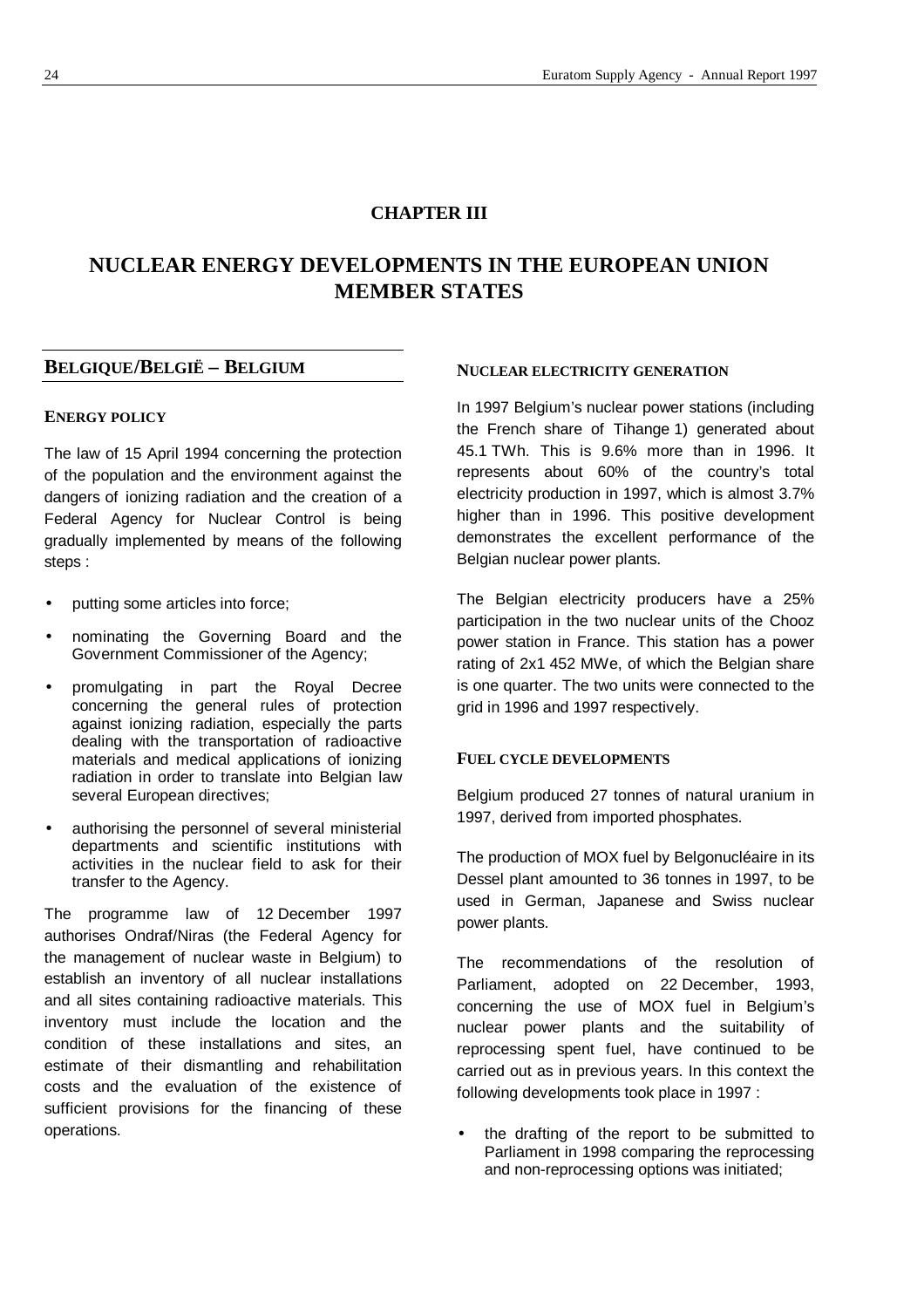- the execution of the reprocessing contract between Synatom and Cogema continued. The transport of spent fuel to La Hague took place according to schedule;
- 20 MOX fuel elements were loaded in 1997 in units Doel 3 (8 elements in March) and Tihange 2 (12 elements in June), which brings the total to 56;
- in the framework of Synatom's R&D programme for the encapsulation of spent fuel for direct disposal, the third phase, which is the conceptual design of the spent fuel conditioning plant, was almost finalised;
- the R&D programme on geological disposal of High-Level, Medium-Level and Long-Lived waste from spent fuel, mainly carried out by the Nuclear Research Centre at Mol, but coordinated and managed by Niras/Ondraf, continued. The excavation works for the extension of the underground laboratory for the research on the disposal of radioactive waste in clay started (collaboration between SCK/CEN and Niras/Ondraf within the Praclay Economic Interest Grouping). The drafting of the report SAFIR II, which will give an overview of the results presently obtained and indicating future orientations for the work, was initiated.

During the year 1997, 184 spent fuel elements were placed in 7 dry storage containers in the interim storage building constructed on the site at Doel. This brings the total to 296 spent fuel elements placed in 11 containers. At Tihange a new wet storage building has been put into operation. 77 spent fuel elements were placed there 1997.

On the site of Belgoprocess (100% subsidiary company of Niras/Ondraf), the part of the building where the high level waste glass canisters will be stored was maintained in good operating condition. The part which is to receive the other types of reprocessing waste was completed in 1997.

Around the middle of the year Niras/Ondraf presented to the government its report on low-level and short-lived waste. In this report a comparison is made between the different options for the long term management of this waste category. The

aspects of safety and price are compared. The options considered in the report are :

- a provisional solution consisting of a prolonged storage for at least 100 years,
- a definitive solution consisting of one of the two following possibilities : near surface disposal or deep disposal in geological formations.

The report recommends that first of all a strategic choice be made between the provisional and definitive solution. If this latter is retained, a choice will rapidly have to be made between the two disposal types.

Finally, it has been decided that the remaining fuel elements of the prototype reactor BR3 at CEN/SCK will be stored using a dry method in a small building adjacent to the existing reprocessing waste storage of the Belgoprocess site.

#### **RESEARCH REACTORS**

After a thorough refurbishment, the Nuclear Research Centre at Mol (CEN/SCK) restarted its materials testing reactor BR2. It is now working under a reduced operating regime which will gradually be increased in the future, in order to become more attractive for certain research projects. A contract for the removal and processing of spent BR2 fuel elements has been signed with Cogema.

# **DANMARK – DENMARK**

#### **RADIOACTIVE WASTE**

Denmark has no nuclear power plants and the amount of radioactive waste is therefore small. At Risø National Laboratory there are two reactors in operation: a research reactor, DR3, and a small homogeneous reactor, DR1, used for education. DR3 is operated at 10 MW and used for basic research, silicon doping and isotope production. Spent fuel is sent by ship to the United States according to the US policy for research reactor fuel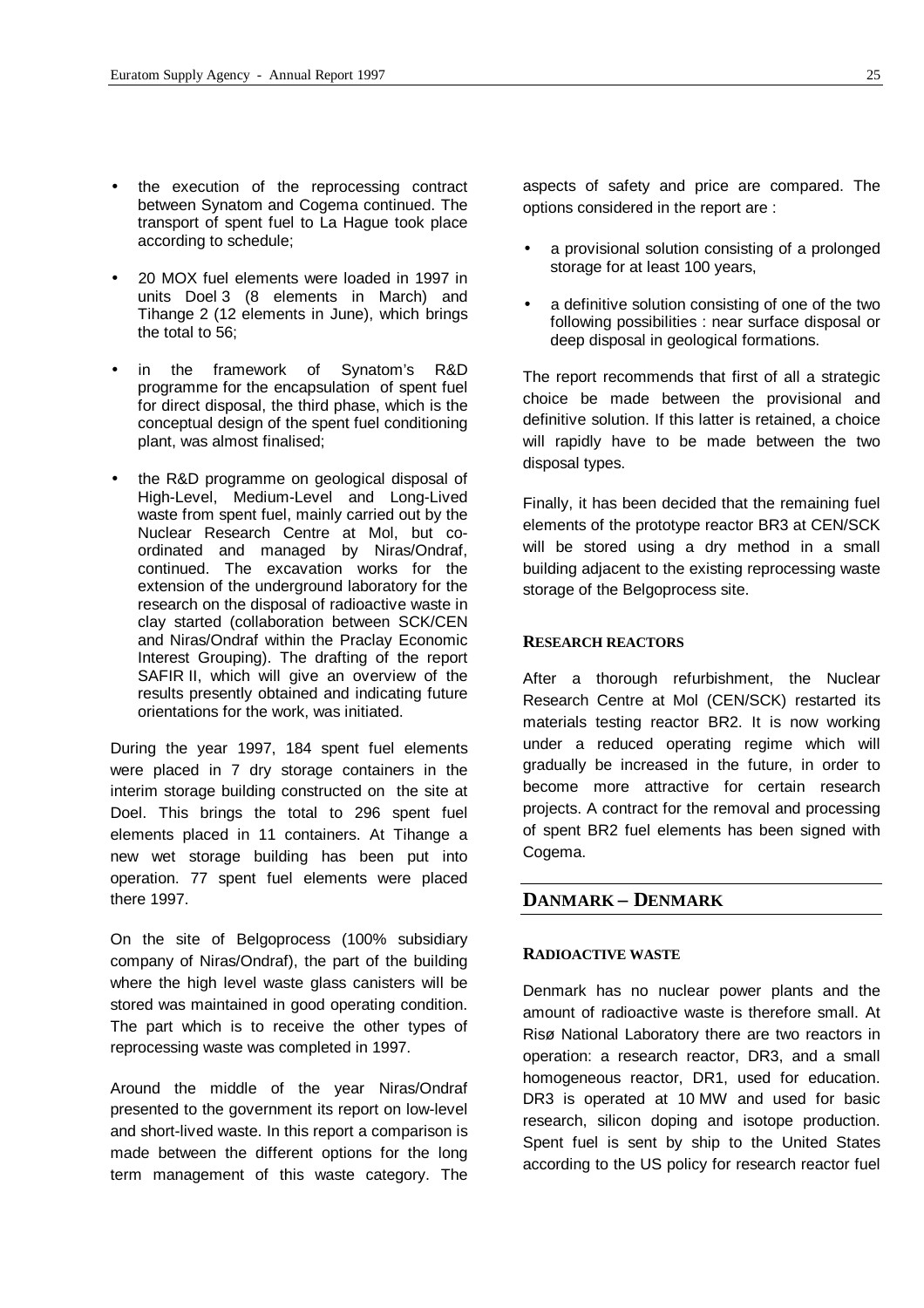of US origin. There are no plans for disposal of high level waste in Denmark.

Low-Level Waste (LLW) and Intermediate-Level Waste (ILW) are collected, treated and stored in two intermediate storage facilities on the site of Risø. A storage facility for LLW receives about 100-120 200L-drums per year. Two-thirds of the amount is produced by Risø National Laboratory, the rest comes from hospitals, industry, laboratories and other users of radioactive isotopes in Denmark. At the moment about 4 500 drums are stored in this facility, which has a total capacity of 5 000 drums. A storage facility for ILW receives about 0-5 drums per year. The amount is decreasing after the hot cell facility was closed in 1994. At the moment about 130  $m^3$  of long-lived LLW is stored in this facility.

Solid LLW is compacted in drums and liquid LLW is treated in an evaporator and a bituminization plant. The waste, embedded in bitumen, is then stored in drums. The ILW is not treated but stored in stainless steel containers or drums.

At the moment Denmark has no plans for construction of a repository for final disposal of LLW and ILW.

# **DEUTSCHLAND – GERMANY**

#### **NUCLEAR ENERGY GENERATION**

Germany's nuclear power plants generated about 169 TWh of electricity, 5.4% more than in the previous year. Nuclear power's share in electricity generation in Germany reached almost 35%.

Nuclear electricity generation has thus reached a new peak, beating that of 1996, since the commencement of commercial nuclear generation in Germany. This positive result is due, on the one hand, to the excellent level of availability of the nuclear power plants and, on the other hand, to the fact that their operation was not hampered by politically motivated interruptions.

Of Germany's 20 commercial power plants, 19 were connected to the grid, as in the previous year. Ever since September 1988, the Mühlheim-Kärlich nucler power plant has been out of operation for legal reasons. The appeal introduced by the operator RWE Energie AG against the revocation of the newly formulated first partial permit was the subject of a hearing in the Federal Administrative Court at the end of 1997. In early January 1998 the Federal Administrative Court, in a surprising ruling, confirmed the revocation of the first partial permit which, in the Court's opinion, had been granted without sufficient examination of the site's seismic suitability. As a consequence, the closure and dismantling of the Mühlheim-Kärlich nuclear power plant cannot be excluded.

#### **DEVELOPMENT OF REACTOR TYPES**

The completion of the basic design phase for the European Pressurized Water Reactor (EPR) provided in October 1997 the opportunity to inform a broad spectrum of the interested public of its development and the perspectives for this new type of reactor. The Franco-German common project was launched in 1992; it is being undertaken, on the German side, by the power plant operators and Siemens, and, on the French side, by Electricité de France (EdF) and FRAMATOME. The project is aimed at demonstrating the ability to respect the very strict safety standards introduced into the German Atomic Law in 1994 while at the same time generating electricity at costs comparable to those of a coal-fired station. The project developed during the basic design phase will be discussed, in the coming 18 months, with the authorities and their experts in order to prove the licensability of the project.

In parallel, but with a certain time difference, the utilities involved in nuclear power and Siemens are co-operating in the development of the BWR-1000, an innovative boiling water reactor project. It is intended that the required safety objectives will be met through the introduction of passively working components and systems to control failures and breakdowns.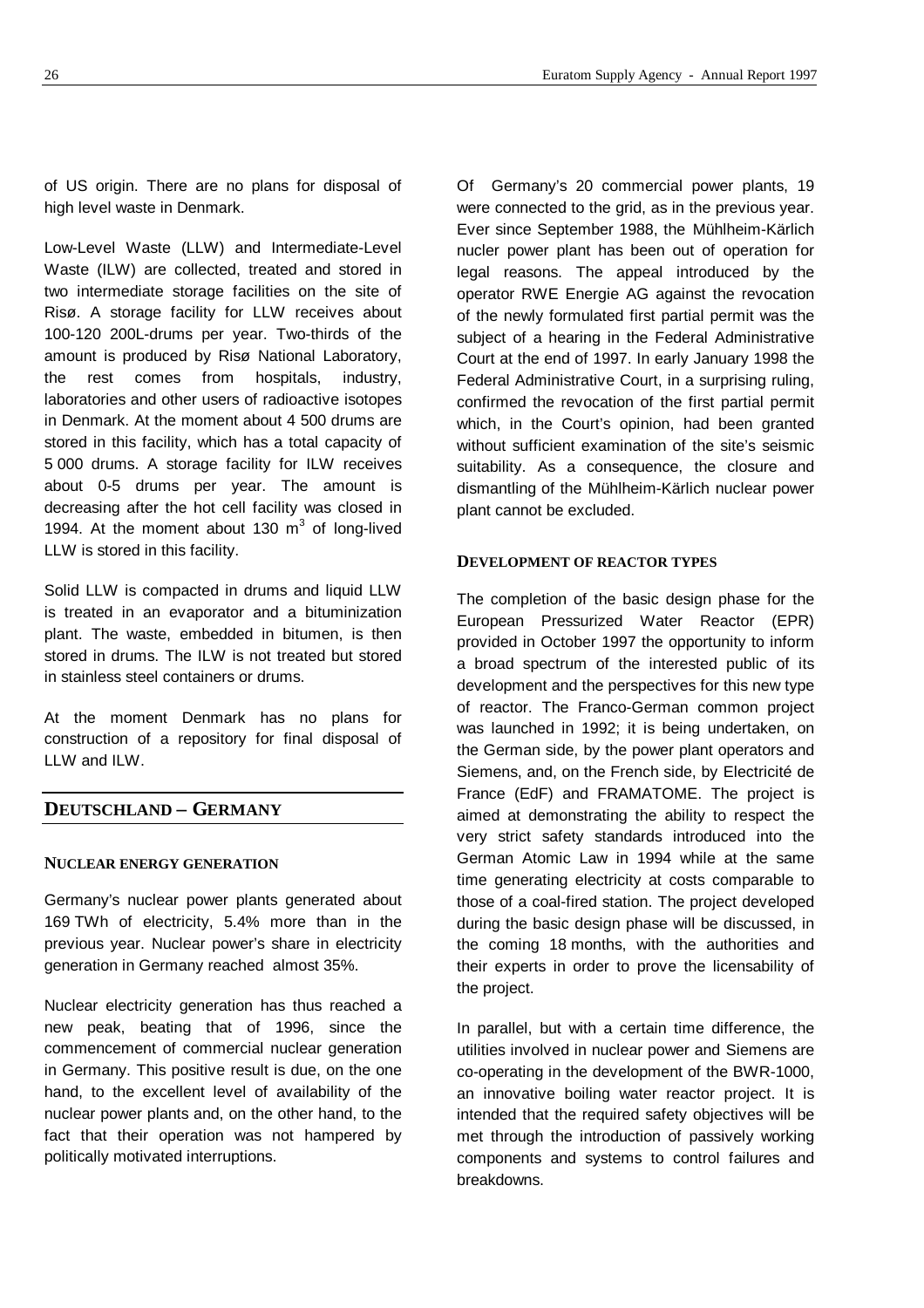#### **FUEL CYCLE DEVELOPMENTS**

Wismut produced in the order of 40 tU arising from mine decomissioning and clean-up activities.

The URENCO uranium enrichment plant in Gronau continues to operate at nearly 100% capacity and without interruption. With the start-up of additional cascades, the facility reached a capacity of 960 000 SWU/year in September. On 31 October 1997, URENCO Germany obtained the necessary licence for a capacity extension from 1 000 t - 1 800 tSW/year.

Siemens AG KWU covers its European fuel fabrication market share through the ANF facility at Lingen. In March, ANF obtained a licence to process an additional quantity of 250 t U/year in the form of fuel pellets for the purpose of fabrication of fuel rods and final assembly of fuel elements. The maximum processing capacity amounts to 650 t U/year

The usage situation of the interim storage facility in Ahaus (305 THTR/AVR Castor containers stored) remained unchanged in 1997. In November the operator obtained the licence for a capacity extension of the existing container storage from 1500 to 3960 t Heavy Metal. Earlier in March, three Castors V/19, one Castor 1c, all loaded with spent fuel elements, and two Castors HAW 20/288 containing vitrified waste blocs from reprocessing in France were placed in the identically constructed interim storage facility at Gorleben. That store now holds 8 full containers.

The pilot conditioning installation at Gorleben is approximately 85% completed. The "cold commissioning" operation has begun. An operating licence is expected for 1999.

Between the restart of the operation of the Morsleben final waste disposal facility on 13 January 1994 and the end of 1997, some 16.000m<sup>3</sup> of low and intermediate level waste have been deposited there. The licensing procedures for the planned Konrad final disposal site are reaching their final stage. The exploratory work on the

suitability of the saliferous rock at Gorleben as a final disposal site for all kinds of radioactive waste went according to plan. The infrastructural areas on the exploratory floor (840 m depth) have been further developed. In November, the shaft Gorleben 1 reached 933 m, its final depth.

In the decommissioning of the Karlsruhe reprocessing plant, the first part of the dismantling work has been completed through manual disassembly operations. In a second step, certain units within the hot cells will be dismantled through teleguided operations. In October, the first permit for the relevant preparatory work was obtained.

The decommissioning of Siemens AG KWU's fuel element fabrication plant in Hanau has made progress. The programme of uranium removal from the uranium processing section of the plant has been completed. Dismantling of the production installation will be the next step. The "evacuation" of the Mox-processing section requires the installation of comprehensive additional equipment in the plant. The conversion of the Pu-Nitratesolution was launched in October.

# **ELLAS – GREECE**

Greece has no nuclear power plants. Electricity is produced by plants fueled with lignite or oil and by hydroelectric plants. At the National Centre for Scientific Research (NCSR) "Demokritos", GRR-1, a 5 MW Research Reactor is in operation for basic and applied research, radioisotope production and other applications.

Two subcritical assemblies are used for education at the Athens Polytechnic University and at Thessaloniki University. Spent nuclear fuel is sent by sea to the US according to the policy of acceptance of research reactor fuel of US origin for permanent disponsal.

Low-Level and Intermediate-Level Waste are treated and stored at NCSR "Demokritos" site. Greece's nuclear policy objectives place a strong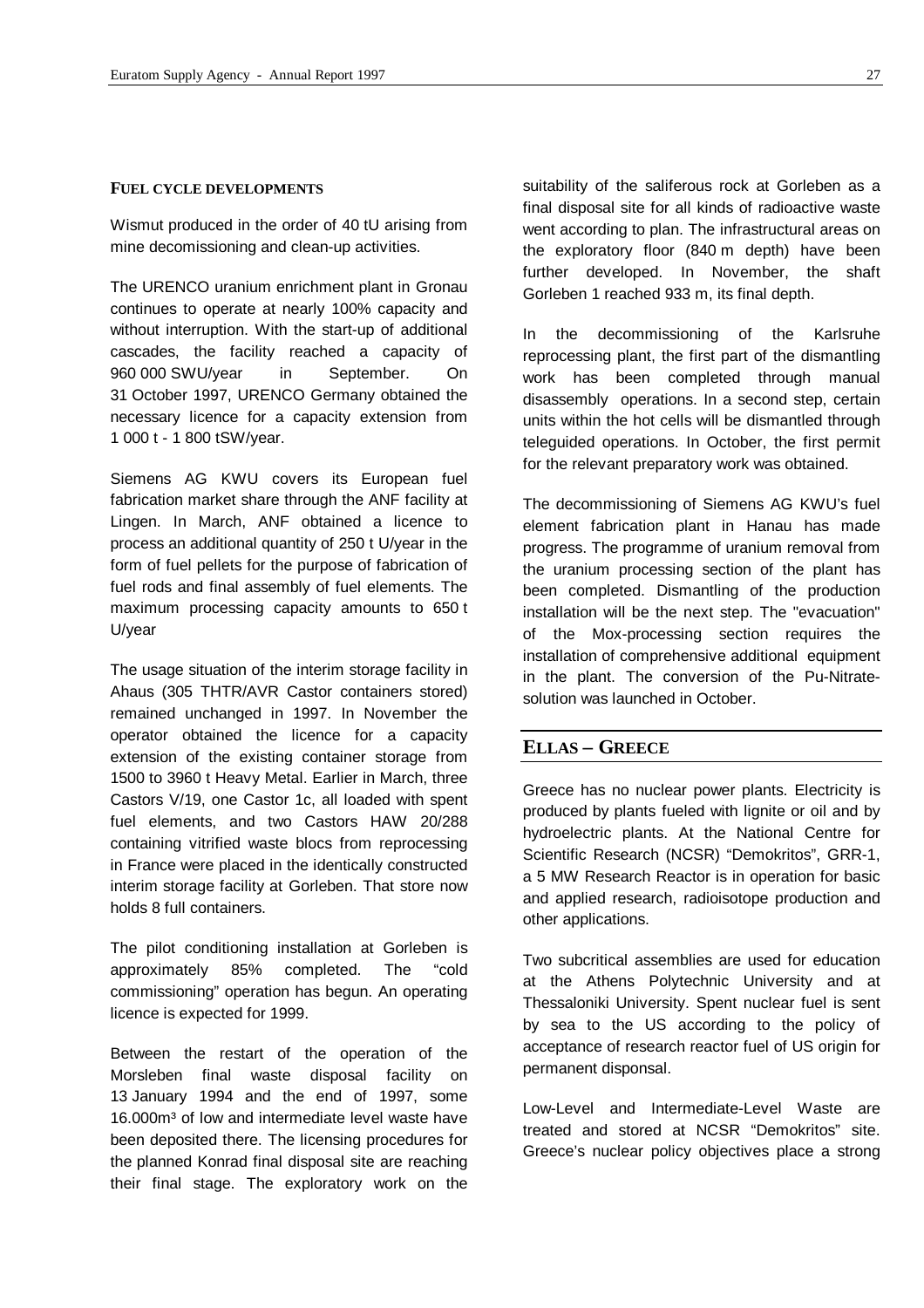emphasis on radiation protection and emergency preparedness.

# **ESPANA – SPAIN**

# **NUCLEAR ELECTRICITY GENERATION**

Gross production of electrical energy of nuclear origin in Spain during 1997 was 55.3 TWh, which represents approximately 32% of total national production. As in recent years, the performance of the nuclear park has been highly satisfactory, as reflected in the average load factor of 83.6%.

The following are the most significant developments which took place in 1997.

# **NUCLEAR INSTALLATIONS**

The vessel lid of the reactor of the José Cabrera nuclear plant was replaced;

The work programme related to the replacement of the steam generators and turbines of unit 1 and 2 of the Almaraz nuclear power plant and of Asco, which started in 1995, was completed in the first quarter of 1997. These changes have optimised the output of the two plants increasing their electrical power by 175 MWe (by 122.1 MWe in 1997) without having to increase the thermal power generated by the reactors.

In October, the Ministry of Industry and Energy authorised the Cofrentes plant to increase its thermal power from 102% to 104.2% of the nominal power which translates into a 63 MWe thermal power increase.

The preparatory work for the extraction and preprocessing of radioactive waste in the Vandellos 1 nuclear power plant was completed. The Nuclear Safety Council has already given the mandatory favourable report for the dismantling of the plant, and the Ministry of Environment has issued the Environmental Impact Report (in co-ordination with the Nuclear Safety Council). It is expected that the Ministry of Industry and Energy will be able to authorise simultaneously the dismantling of the plant as well as the transfer of ownership from HIFRENSA, which has operated the plant, to ENRESA which is in charge of the dismantling. This will be the first nuclear plant dismantling authorised in Spain.

The programme retained for the dismantling includes a first phase during which the buildings and structures of the plant, except the reactor vessel, will be dismantled and demolished. The reactor vessel will be completely insulated and all its fuel channels will be sealed. The environmental and radiological conditions inside the reactor vessel will continue to be monitored.

After the completion of the first phase approximately 80% of the plant's site will be available for other uses, and a waiting period of around 30 years will have to elapse before commencement of the second phase during which the remaining elements of the plant will be dismantled. Eventually the so-called level 3 will be reached and the former site of the plant could then be used without any limitations.

# **FUEL CYCLE**

On 25 April 1997, the Ministry of Industry and Energy granted the Empresa Nacional del Uranio S.A.. (ENUSA) the final official authorisation for the operation of the Quercus uranium concentrates production plant located in Saelices el Chico (Salamanca). During 1997, Quercus, which continues to operate below design capacity, produced 300.2 tonnes of  $U_3O_8$  (255 tU as  $U_3O_8$ ).

The Juzbado (Salamanca) fuel fabrication plant, owned by ENUSA, continued to manufacture PWR and BWR fuel elements both for Spanish nuclear plants and for various European countries. Its production in 1997 was 756 elements containing 230 t of U, of which 201 elements are for Spanish PWR, 192 for Spanish BWR and 363 for export to Germany, Sweden, France, Belgium and Finland.

The intermediate and low-level solid radioactive waste storage facility of the Empresa Nacional de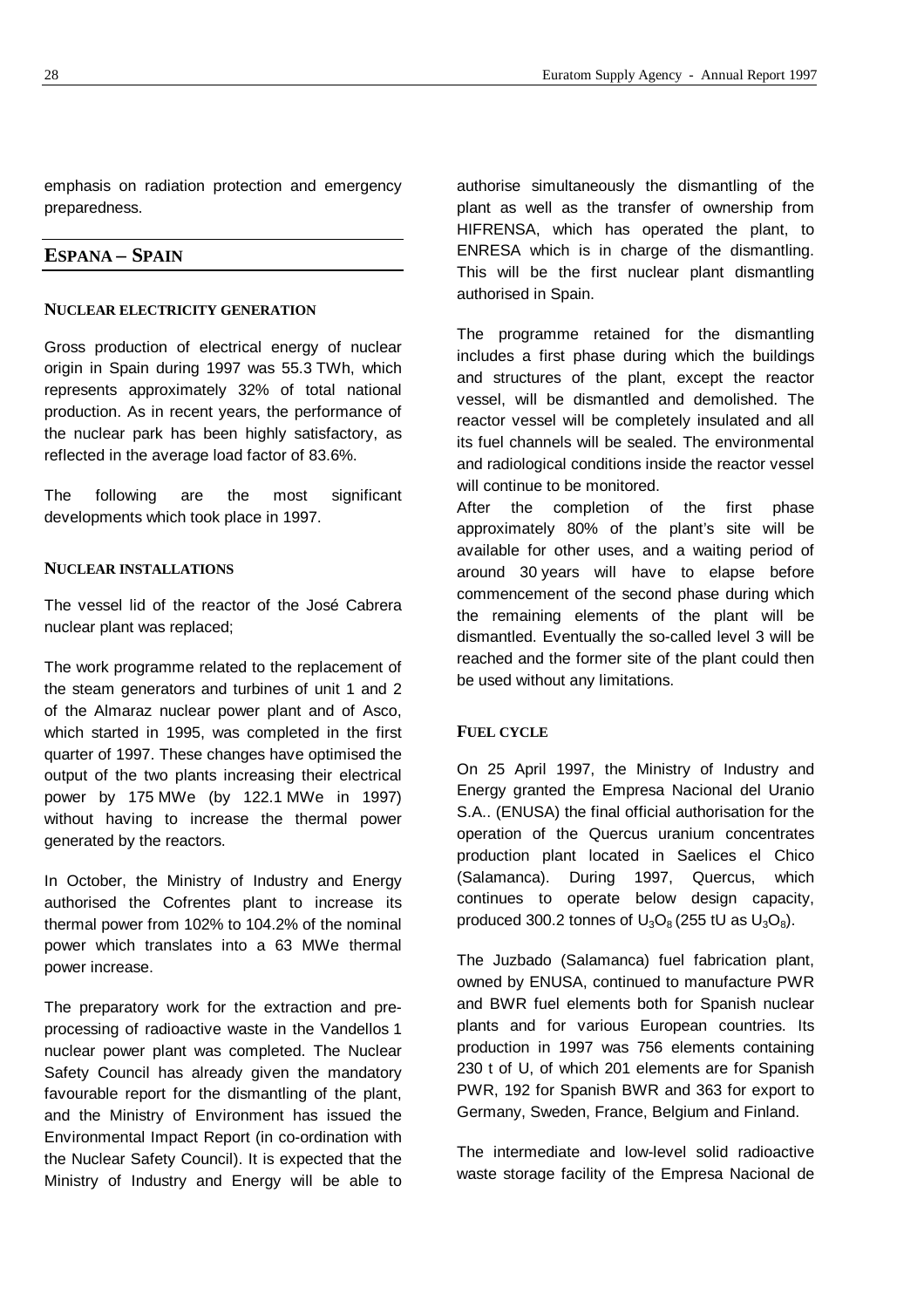Sierra Residuos Radioactivos (ENRESA) at Siera Albarrana (El Cabril) continued to operate satisfactorily. By 31 December 1997, 22.4% of the storage capacity had been filled. It is scheduled that the storage capacity will be completely filled up around the middle of the next decade.

With regard to the intermediate storage of spent fuel, the work to change the spent fuel pools in the Trillo, Vandellos 2 and Cofrentes plants was completed in 1997. The same work in the Jose Cabrera and Santa Maria de Garona plants is expected to be completed during 1998. It is scheduled that the capacity of the spent fuel pool at the Trillo plant will be filled in 2002, while the capacity of other spent fuel pools is expected to be filled after 2013. At Trillo, an additional building is planned for the storage of spent metal fuel containers.

The work on the dismantling and closure of ENUSA's Lobo G uranium ore processing plant at La Haba (Badajoz) was completed by mid 1997. The approval of the control and surveillance programmes related to the implementation of the plant dismantling is expected to take place in 1998. These programmes will come to an end with the official closure of the plant installation.

# **HIGHLIGHTS**

At 31 December 1997, the French nuclear facilities numbered 57 pressurized water reactors in operation (thirty four 900MW PWR, twenty 1 300MW PWR and three 1 450MW PWR) and two fast reactors (Phénix and Superphénix). The closure of Superphénix was announced by the French Prime Minister in July.

One reactor of 1 450 MWe is under construction for commissioning during 1998. Regarding the reprocessing-recycle programme, the MELOX plant reached its maximum licensed capacity.

Investigations with a view to setting up underground research laboratories continued in 1997. Following the outcome of this work, the French government authorised the National Radioactive Waste Management Agency (ANDRA) to file three documented applications for authorisation to set up and operate underground laboratories in the Gard and the Vienne departments and in eastern France (on the border between the Meuse and the Haute-Marne departments).

# **ELECTRICITY GENERATION, CONSUMPTION AND NUCLEAR POWER**

The total net production of electricity amounted to 481 TWh, i.e. 1.8% less than in 1996. 376 TWh were produced by nuclear power stations, representing approximately 78% of national production. Thermal production from fossil fuels was 38 TWh. Hydroelectric production decreased by 4.2% compared with 1996 and amounted to 67 TWh.

The gross national consumption of electricity amounted to 410.5 billion TWh, a decrease of 1.1% compared with 1996.

Industrial consumption was up by 1.1% compared with 1996. Tertiary industries and domestic consumption decreased by 3.9%. The export balance decreased also compared with 1996 and amounted to 65.3 TWh.

As regards nuclear operation in 1997 availability levels remained stable at 82.6% compared with 82.7% in 1996.

Two reactors were connected to the grid, namely CHOOZ B2 on 2 May 1997 and CIVAUX on 24 December 1997. CHOOZ B2 reached full power on 18 September 1997.

The daily peak of domestic consumption amounted to 68.9 GW which is close to the record of 70 GW reached on 4 January 1993.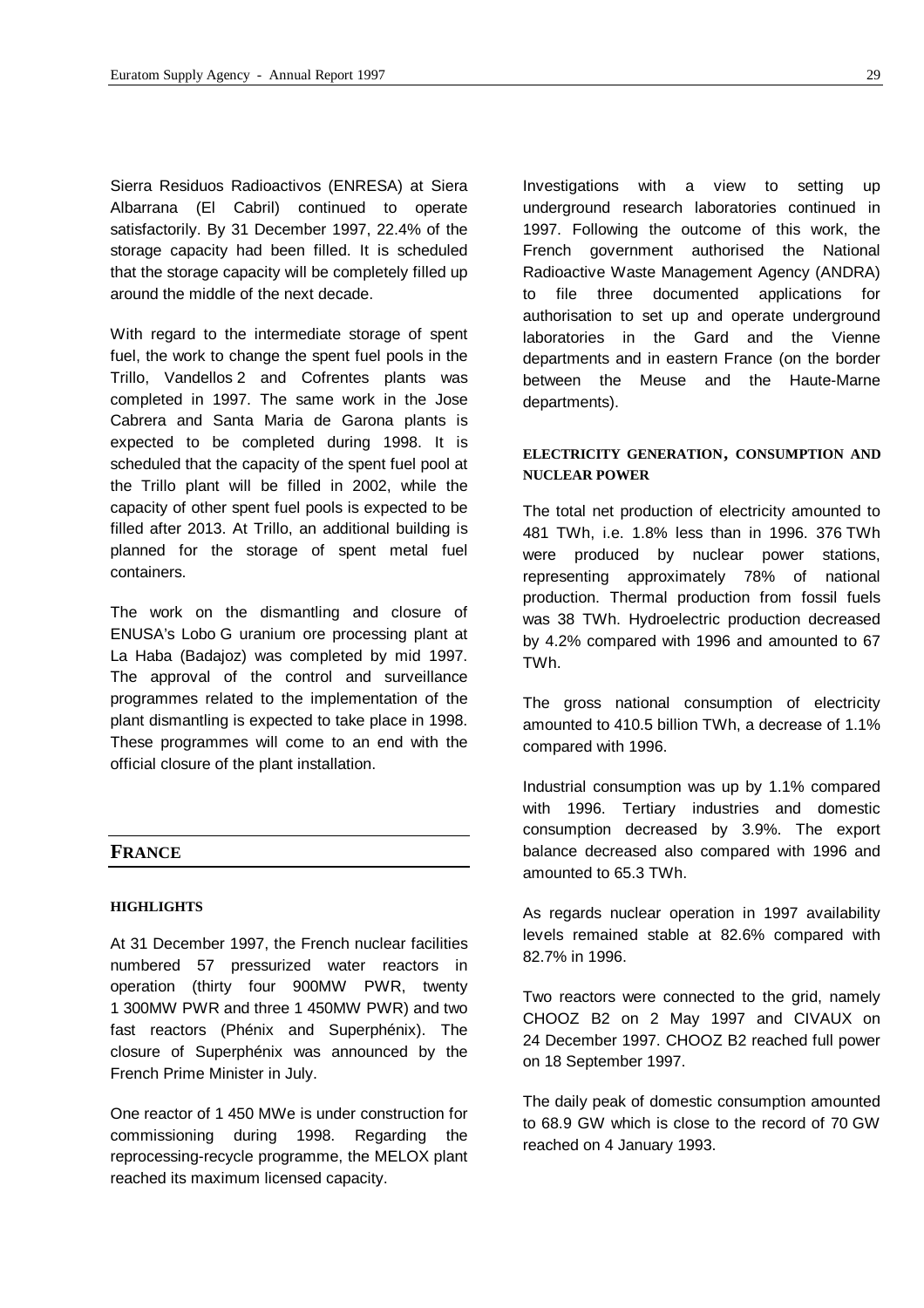The Creys-Malville Fast Breeder Reactor (FBR) did not operate this year.

The programme of testing and removing vessel heads was continued. Since 1994, 24 vessel heads out of the 54 in operation have been replaced. Also, 5 removals of steam generators have been completed since 1995.

At the end of 1997, 13 reactors were operating with MOX fuel.

# **URANIUM MINING**

Uranium production in France amounted to 733 tU in concentrates, around 21% down as compared with 1996.

Production came mostly from SMJ (Société des Mines de Jouac) in Limousin and from the mining division of Hérault where uranium was extracted for the last year.

In Canada the first production of the McClean project originally scheduled for the third quarter of 1997 was delayed due to administrative authorisations. It is now expected to be launched around mid 1998.

In Niger, production reached 3 497 tU in concentrates, a slight increase from the 1996 level.

In Gabon, the closure of COMUF facilities within the next two years has been announced.

# **URANIUM CONVERSION**

In 1997, the two Comurhex plants of Malvési and Pierrelatte operated very satisfactorily, reaching a good level of production.

# **URANIUM ENRICHMENT**

The Georges Besse facility at Pierrelatte ran extremely well, with seasonal adjustment of the production being made in order to optimise the electricity consumption.

# **REPROCESSING**

The UP2 and UP3 plants operated satisfactorily during 1997. More than 295 spent fuel casks were received for reprocessing. 820 tonnes of oxide fuel were reprocessed in 1997 in UP3 (reaching the nominal capacity of the plant).

UP2 reprocessed 850 tonnes of oxide fuel.

A total of 1 670 tonnes of oxide fuel was reprocessed in 1997 bringing the cumulative quantity to 11 905 tonnes since 1976.

# **IRELAND**

Ireland does not have a nuclear power industry and there are no plans for such. Ireland's nuclear policy objectives place a heavy emphasis on the enhancement of nuclear safety, radiation protection and emergency preparedness world-wide. Ireland remains opposed to the operation and expansion of the nuclear industry. In the implementation of its nuclear policy, the Irish Government is advised and assisted by the Radiological Protection Institute of Ireland.

# **ITALIA – ITALY**

#### **NUCLEAR REACTORS DECOMMISSIONING**

ENEL is engaged in decommissioning its four Nuclear Power Plants (NPP) following a strategy which is consistent with that adopted by most countries.

Such a strategy schedules the decommissioning in three phases. At the end of the first phase, the power plant reaches a passively safe condition. During the second phase, which lasts for some decades, the power plant will be held in a passively safe condition requiring a minimum of maintenance on systems and structures. In the third phase, systems and structures still contaminated will be removed in order to release the site unconditionally for non-nuclear purposes.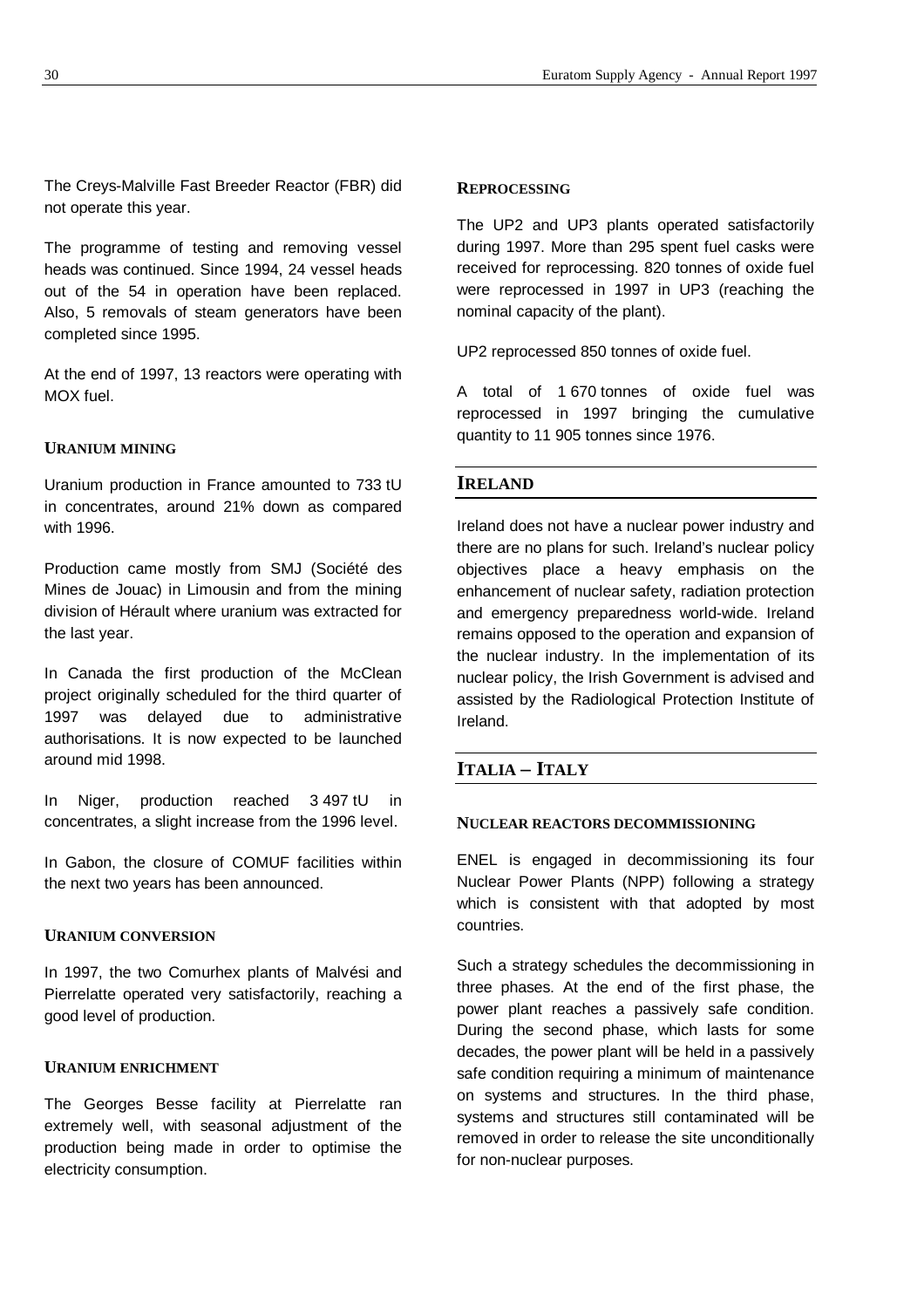According to the programme, the first NPP which will reach a safe state by the end of 2000 will be Garigliano power station, followed by Latina and Trino power stations. During 1998, the fuel of Caorso power station will be transferred from the vessel to the plant fuel pools so that also for this plant the first phase of decommissioning will start.

# **BACK END OF THE FUEL CYCLE AND WASTE MANAGEMENT**

ENEL's strategy for the irradiated fuel has changed from reprocessing to interim storage. However ENEL will complete the existing Service Agreement with BNFL by shipping a residual amount of spent fuel. All the remaining fuel currently in Trino and Caorso NPP and in the "Avogadro" independent spent fuel pool will be stored in dry containers.

ENEA is carrying on an action plan on radioactive waste and spent fuel elements still stored in its fuel cycle pilot plants (EUREX, ITREC, Plutonium plant, Hot Cells for post-irradiation examination). The main results achieved in 1997 include :

- treatment and conditioning by cementation of all (approximately 80m<sup>3</sup>) low level liquid radiation waste at the ITREC plant,
- start-up of contract for the design and construction of a vitrification unit, based on the new CEA technology of the "cold crucible", for all liquid radioactive waste at the EUREX plant  $(200 \, m^3)$ , with the presentation of the Preliminary Safety Report (PSR) to Agenzia Nazionale Protezione Ambiente (ANPA), the national safety authority,
- transfer to the United States DOE of the 150 irradiated MTR fuel elements still stored at the EUREX plant pool.

A second national Conference on Radioactive Waste, following the first one held in 1995, was organised and convened by ANPA in November 1997. It proved to be an important turning point in promoting a governmental policy act defining institutional and financial arrangements as well as a comprenhensive national plan on radioactive waste and spent fuel management, which is expected to

be issued in 1998, in the framework of a national Conference on Energy and the Environment.

#### **INTERNATIONAL COOPERATION**

Research activity on passively safe reactors will be terminated in 1998.

# **NEDERLAND – NETHERLANDS**

# **ENERGY POLICY CONSIDERATIONS**

No major new developments took place in the Netherlands during 1997 compared with the situation reported for 1996.

At the moment the main objective of the Dutch energy policy is the liberalisation of both the electricity market and the market for natural gas. A new electricity bill is under discussion in Parliament.

No increase in nuclear capacity is expected for the foreseeable future. The governmental policy is that the nuclear option will be kept open in order "to board the train" sometime in the next century whenever that would be desirable. Within this context the Netherlands participates in international nuclear research projects in the field of nuclear safety (including reactor development), decommissioning and nuclear waste. Key words in this respect are : development of nuclear reactors of the second and third generation (passively safe and inherently safe), partition and transmutation of actinides (as a technological contribution to the solution of the radio-active waste problem) and research on advanced materials. Another example of international research co-operation in which the Netherlands is very active is the research of a small High Temperature Reactor (HTR) concept (40MWth), which aims at a more inherently safe reactor concept which also may have attractive economic characteristics.

#### **NUCLEAR ELECTRICITY GENERATION**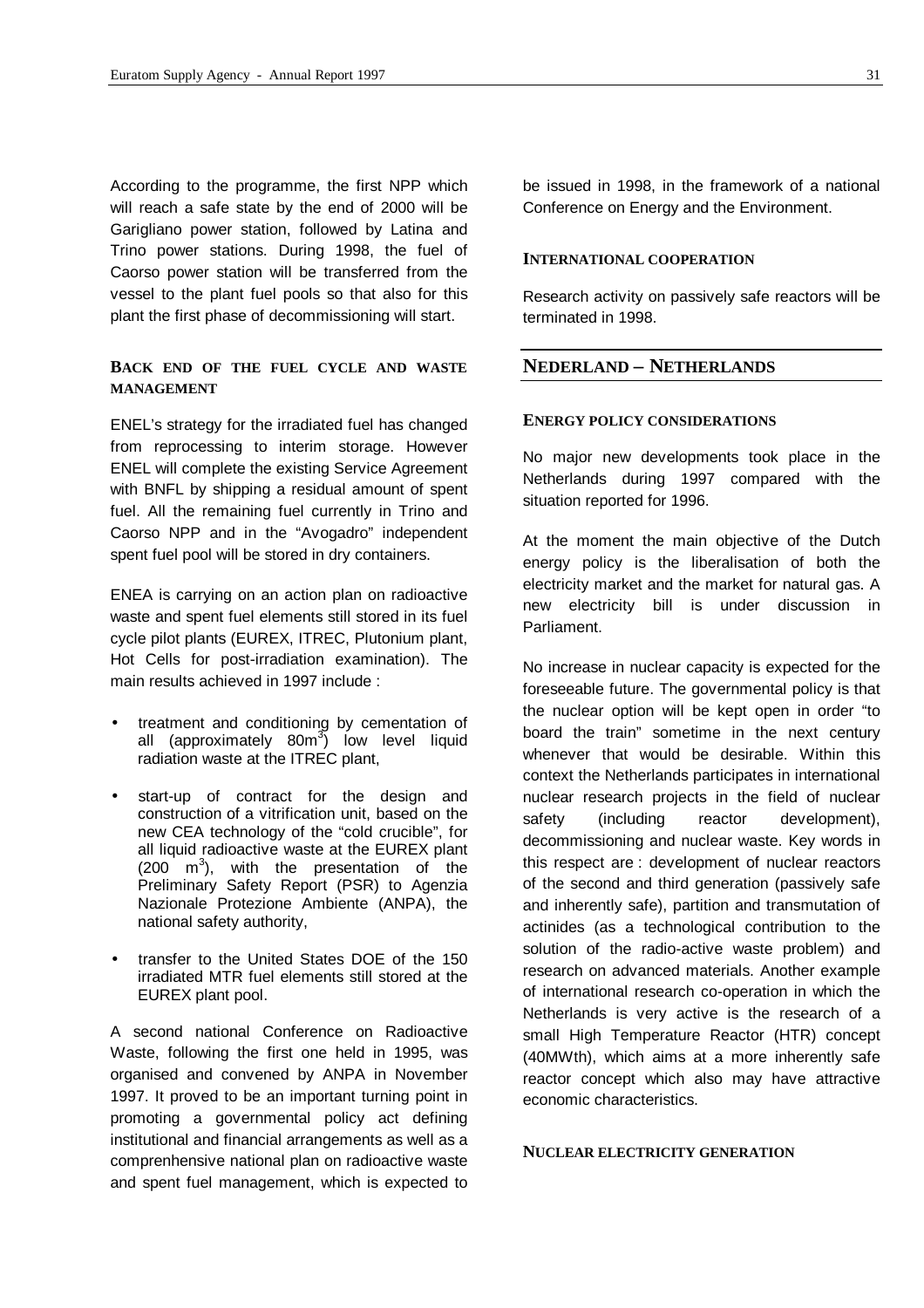As was announced in the Annual Report for 1996, the nuclear power station of Dodewaard stopped producing electricity on 26 March. This nuclear power station is a BWR with a capacity of 57 MWe. The decision of the SEP (electricity producers) was taken mainly for economic reasons triggered by electricity market liberalisation. The reactor will be decommissioned.

The nuclear power station of Borssele (PWR, 459 MWe) will stay in operation until the end of 2003. In 1997 major refurbishments were performed in order to improve its performance at a total cost of \$ 230 million.

At the end of 1996 the nuclear operator of Borssele (EPZ) obtained a licence to increase the maximum degree of enrichment of the nuclear fuel from 3.3% to 4.6% U-235.

The percentage of total generated electricity through nuclear power in 1997 was 4%.

#### **FUEL CYCLE DEVELOPMENTS**

A new building for capacity extension has been erected at the Almelo uranium enrichment plant.

For the handling and storage of high level waste the construction of a naturally cooled storage vault is needed. In this storage vault different types of waste would be stored such as high level waste arising from the reprocessing of the fuel from the nuclear power plants at Borssele and Dodewaard, spent fuel from the research reactors at Petten and Delft and other high level waste originating from research activities. The licence process for this vault is ongoing.

# **RESEARCH REACTORS**

Nuclear Research and Development (R&D) is mainly executed by the Technical University of Delft as well as by the Netherlands Energy Research Foundation (ECN). A reorganisation is being undertaken, as the nuclear units of ECN are being merged with those of the R&D institute KEMA (Arnhem).

The High Flux Reactor (HFR, 45 MWth, MTR type) of Petten which is owned by the European Commission remains a major tool for the Netherlands and the European nuclear research and has become the main supplier of medical radio-isotopes in Europe.

ECN has its own Low Flux Reactor (30 KW) and a Laboratory for Radiation Research (LSO).

# **ÖSTERREICH – AUSTRIA**

# **ENERGY POLICY PRINCIPLES**

The Austrian energy policy, based on the principles of the International Energy Agency of the OECD is laid down in the Energy Report of the Austrian Government, 1996.

The implementation of this policy was continuously pursued giving special attention to changing energy and environment policy requirements, both on the national and international level, and with a view to meeting the following challenges :

- the European integration continues to progress and requires constructive co-operation as well as mutual legal adaptations;
- the anticipated global climate change necessitates  $CO<sub>2</sub>$  reduction measures on a national basis;
- the far-reaching changes in the economies of Central and Eastern Europe open up new challenges and co-operation possibilities.

Taking into account these challenges the most important objectives of the Austrian long-term energy policy remain satisfying energy requirements, security of supplies, environmental compatibility, conservation of energy resources, social acceptance, utmost priority to energy efficiency, increased utilisation of renewable energy resources, reduction of oil consumption and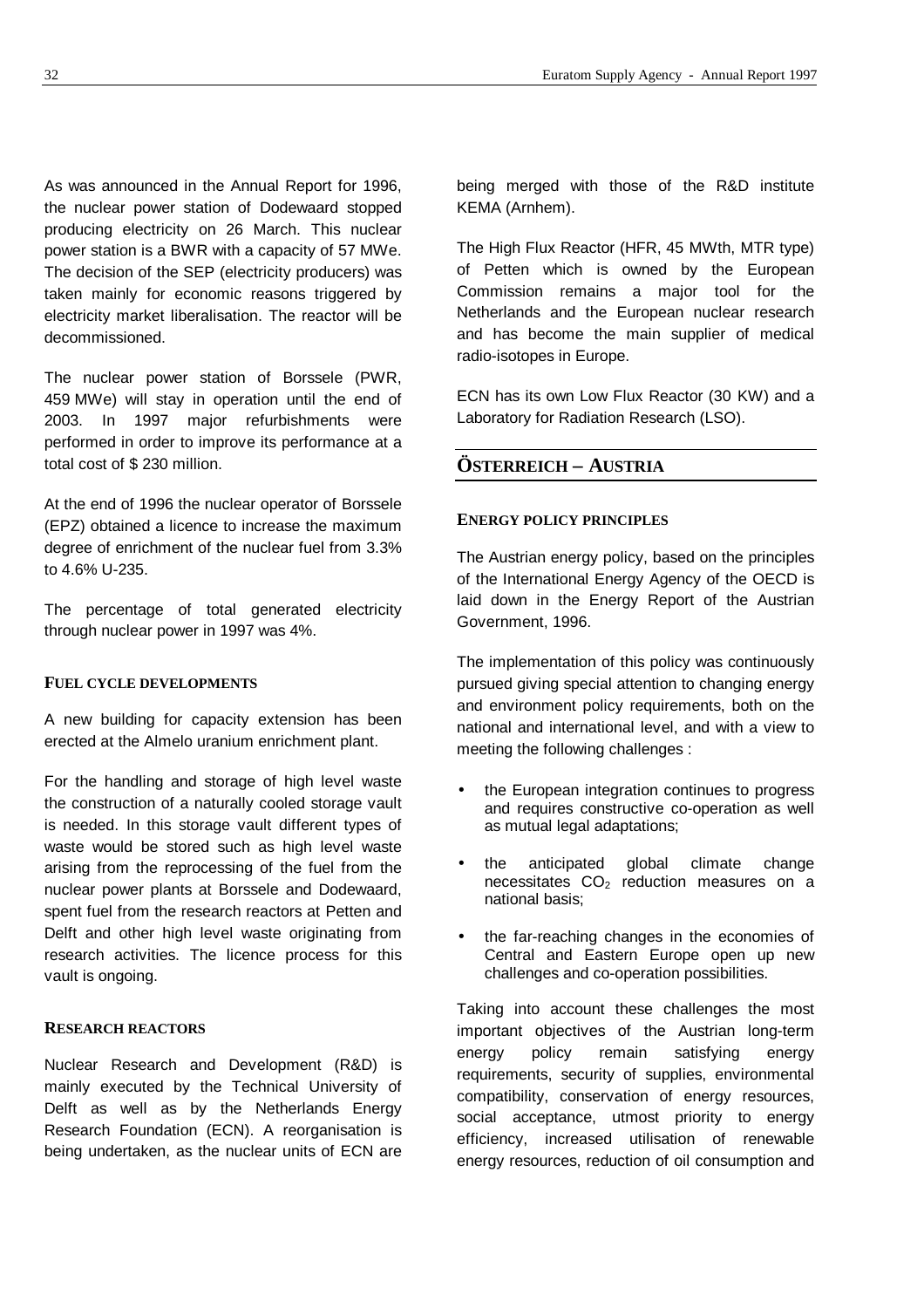oil import dependency as well as of energy imports in general.

The production of electricity by nuclear fission is prohibited in Austria by a federal law (Law Gazette No 676/1978), as result of a referendum.

#### **ENERGY POLICY ACHIEVEMENTS**

The following figures about the development of energy and oil consumption show that Austrian energy policy has proved very successful.

- Energy intensity defined as Primary Energy Supply (PES) per unit of Gross Domestic Product (GDP) expressed in 1 000 Austrian Shillings (ATS) decreased in real terms from 895.1 MJ/1000 ATS GDP in 1980 to 735.2 MJ/1 000 ATS GDP in 1996, i.e. by 17.9%.
- The share of oil in energy supply fell from 49% in 1980 to 38% in 1996. The share of renewable energies increased from 20% in 1980 to 26% in 1996. The overall carbon dioxide emissions stabilised at the level of the early seventies.
- Specific energy demand in industry (industrial energy input per unit of industrial net product) further decreased by about one third in the last 15 years (recent data are not available).

Combined efforts of the Federal Government, the Länder (provinces), the producers and the consumers - the so-called social partners - will ensure that the common energy policy objectives will be achieved also in the future.

# **RESEARCH REACTORS**

Austria has no nuclear power plants. However three research reactors are in operation in Vienna, Seibersdorf and Graz.

# **RADIOACTIVE WASTE**

Austria does not produce large amounts of high level radioactive waste since there is no nuclear power. Therefore there are no plans to build

intermediate or final storage facilities. During the next decade, the small quantities of high level waste produced in research reactors will be shipped to the United States, according to the renewed policy for fuel of US-origin.

The overall situation, as already reported in the annual report 1996, remains unchanged.

# **PORTUGAL**

#### **ENERGY POLICY CONSIDERATIONS**

The dependence on imported energy remains at a high level, of the order of 90%.

In 1995 the Total Primary Energy Supply (TPES) amounted to 19 165 x 10<sup>3</sup> toe which represented an increase of 6% compared with the previous year.

Imported oil and coal contributed 71% and 18.6% respectively, to the TPES in that year.

In order to diversify energy supply and reduce the growth of  $CO<sub>2</sub>$  emissions, Portugal is introducing natural gas which comes from Algeria. The first deliveries took place in early 1997, and since October natural gas is being used to fuel the dual fired power plant of Carregado (6x125 Mwe).

Also, the construction of the gas fired power plant of Tapada de Outeiro (3x330 MWe) is on schedule and the first unit should start operation in March 1998.

# **NUCLEAR ELECTRICITY GENERATION**

Portugal has no plans at present to use this source of energy.

# **FUEL CYCLE DEVELOPMENTS**

Uranium (yellow cake) production remains at a very low level and amounted to 17 tU (20 t of  $U_3O_8$ ) in 1997.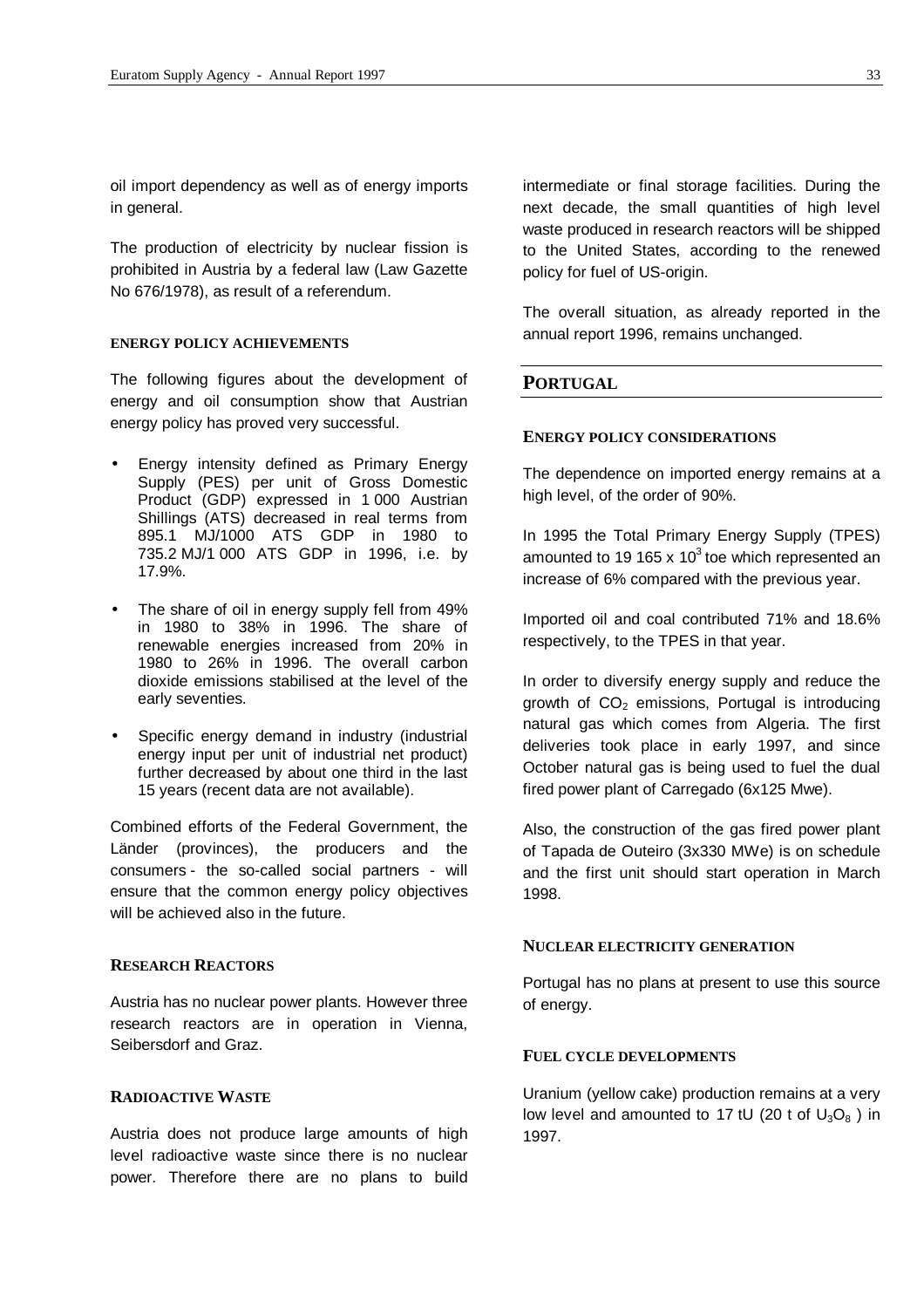An increase in production to 45 t in 1998 is expected through the experimental exploitation of a new small deposit, the aim of which is to obtain more data which could be useful to achieving improved efficiency in the future exploitation of the Nisa uranium ore deposit.

# **SUOMI/FINLAND – FINLAND**

#### **ENERGY POLICY CONSIDERATIONS**

In June 1997 the Finnish government submitted to the national Parliament a White Book on Energy Policy, "The Finnish Energy Strategy". According to this report "the objective of energy policy is, by utilising economic means of steering and market mechanisms, to create circumstances that support both economic and employment policies. These circumstances should ensure the availability of energy, keep the price of energy competitive, and enable Finland to meet her international commitments with respect to emissions into the environment".

The report also states that a "radical increase in the use of natural gas is an important precondition for Finland's ability to meet her international contractual obligations to restrict the emissions of greenhouse gases without jeopardising the economic and employment objectives. Because of the strict international obligations, Finland should, however, be prepared to consider the option in which the proportion of other forms of energy generation that fulfil the economic, employment and environmental criteria – such as nuclear power – is also increased in the generation of base load power. In particular, this applies to a situation where supply of natural gas would prove inadequate to offset the coal capacity".

# **NUCLEAR ELECTRICITY GENERATION AND CONSUMPTION**

During the year 1997 each of the four nuclear power units was run for several months at a power level exceeding the licensed rate in order to test the modifications needed to make it possible to permanently raise the power level. As a result of the successful modifications made during the annual fuel loading operations, the total amount of electricity (20.0 TWh) produced by these plants in 1997 was 7% higher than in 1996. The production covered 27% of the electricity consumption in Finland.

# **RADIOACTIVE WASTE POLICY AND DEVELOPMENTS**

The construction of a repository for low and medium-level nuclear waste on the site of the Loviisa power plant was concluded, and the preparations for the issuance of an operating licence had already been undertaken by the end of 1997.

Posiva Oy has continued its programme of selecting a site for the final disposal of spent nuclear fuel produced in Finland. At the end of the year the company was completing an environmental impact assessment plan covering four prospective sites.

# **SVERIGE – SWEDEN**

#### **ENERGY POLICY CONSIDERATIONS**

On 4 February 1997 an Inter-party Agreement between the Social Democrats, the Centre Party and the Left Party was presented. The three political parties have agreed on a number of measures to reduce electricity consumption and develop new methods of electricity production during the next few years. A new, long-term transformation programme is being started to develop an ecologically sustainable energy system.

The Government Bill 1996/97:84, "En uthållig energiförsörjning" (A sustainable energy supply) is based on the agreement and was adopted in the Parliament on 10 June 1997.

The two nuclear reactors at Barsebäck are to be taken out of service, the first before 1 July 1998,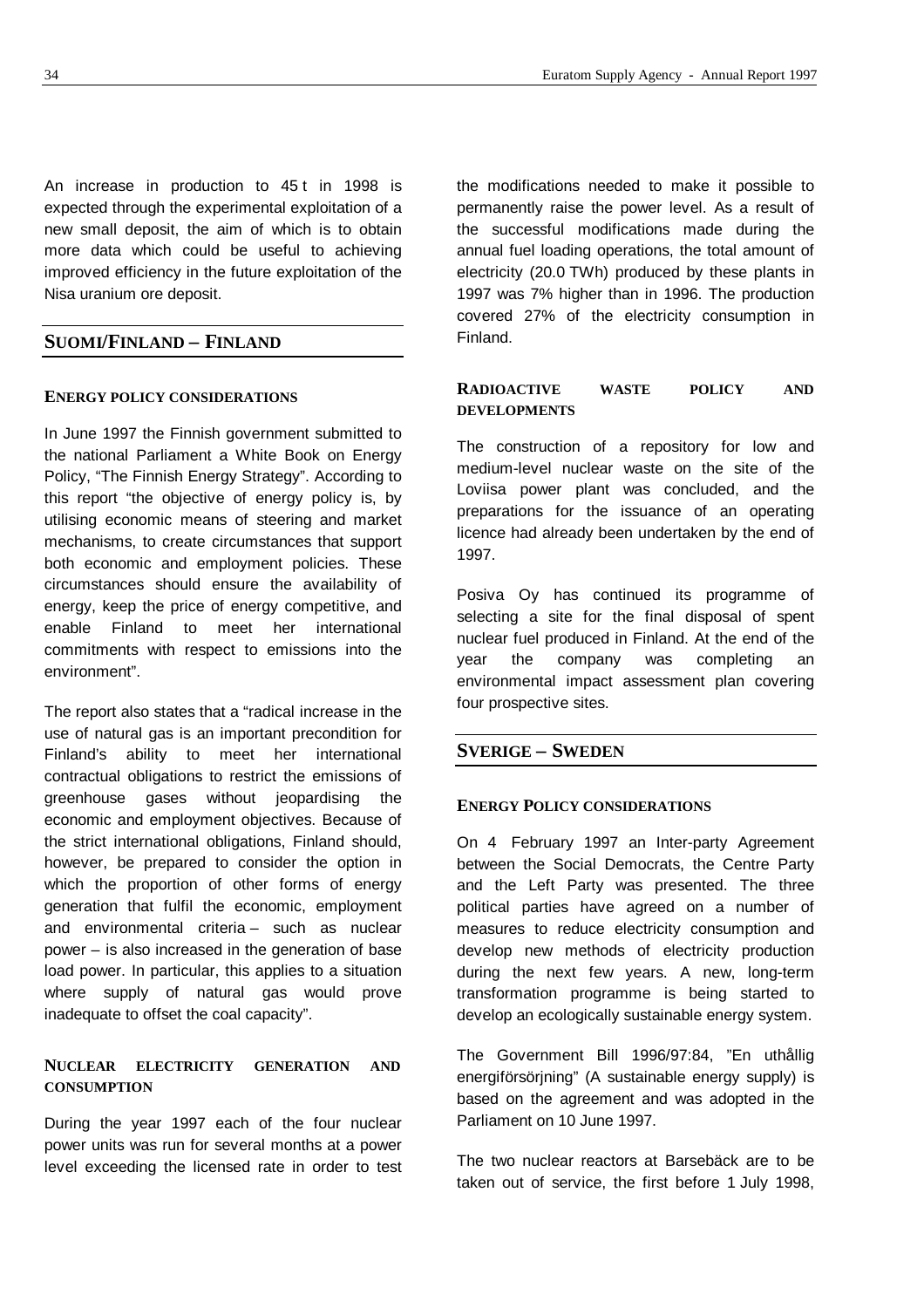and the second before 1 July 2001. One condition for the closure of the second reactor is that the electricity production loss can be compensated by new production and a decrease in electricity consumption. A law on the decommissioning of nuclear power plants was passed in December 1997.

According to the Agreement, no final date should be set for the closing down of the last nuclear reactor in Sweden. Thereby, a sufficiently long period is granted for the transformation of the energy system.

The energy policy programme will give rise to state expenditure of SEK nine billion over a seven-year period. The result of the energy policy programme and the consequences of the closure of the Barsebäck plant will form the basis for future decisions on the transformation of the energy system.

#### **ELECTRICITY GENERATION AND CONSUMPTION**

The electricity balances for 1995, 1996 and 1997 were:

|                            | 1995<br>(TWh) | 1996<br>(TWh) | 1997<br>(TWh) |
|----------------------------|---------------|---------------|---------------|
| Hydro electric power       | 67.0          | 50.9          | 68.1          |
| Nuclear power              | 67.0          | 71.4          | 66.9          |
| Wind power                 | 0.1           | 0.1           | 0.2           |
| Combined Heat and<br>Power | 9.1           | 10.1          | 9.1           |
| Condensing/Gas<br>turbine  | 0.5           | 3.6           | 0.5           |
| Total production           | 143.1         | 136.1         | 144.8         |
| Net export/import          | 1.7           | $-6.0$        | 2.4           |
| Net consumption            | 142.0         | 142.1         | 142.2         |

Balances for all three years are shown because they illustrate well the impact of hydro power on the Swedish electricity balance.

1995 and 1997 could be said to represent rather normal electricity balances (slightly better than

mean hydro years) with net exports of about 2 TWh. The 1995 and 1997 balances are almost identical. The year 1996, however, was extremely dry with a hydro production 12.5 TWh lower than in a mean hydro year. The 1996 balance therefore differs very much from those for 1995 and 1997.

#### **NUCLEAR ELECTRICITY**

Availability of Swedish reactors was on average 80% in 1997, compared with 84% in 1996.

The difference can be credited to the very long 1997 revision periods of Ringhals 1 and Forsmark 1.

The revision of Ringhals 1 (BWR) lasted 7 months. A large number of tube connections and parts of the primary system of the reactor were exchanged. This was done to avoid future problems. Ringhals 1 also had an outage of about a fortnight in December caused by a damaged fuel element.

The Forsmark 1 (BWR) revision period was extended to 3½ months due to complicated repairs of a crack in a tube and a corroded metal sealing ring in the reactor containment.

The other 10 Swedish rectors had normal availability, the PWRs 87.6% and the BWRs (except Ringhals 1 and Forsmark 1) 85%.

# **FABRICATION**

At the ABB Atom fuel fabrication plant, 440 tonnes of uranium dioxide powder were converted and 260 t of fresh fuel were produced during 1997. About half of the production was for the export market.

In December 1997, ABB Atom received an ISO-14001 certification.

# **RADIOACTIVE WASTE**

Reprocessing at BNFL's THORP plant of 140 t fuel from Oskarshamn started during August 1997 and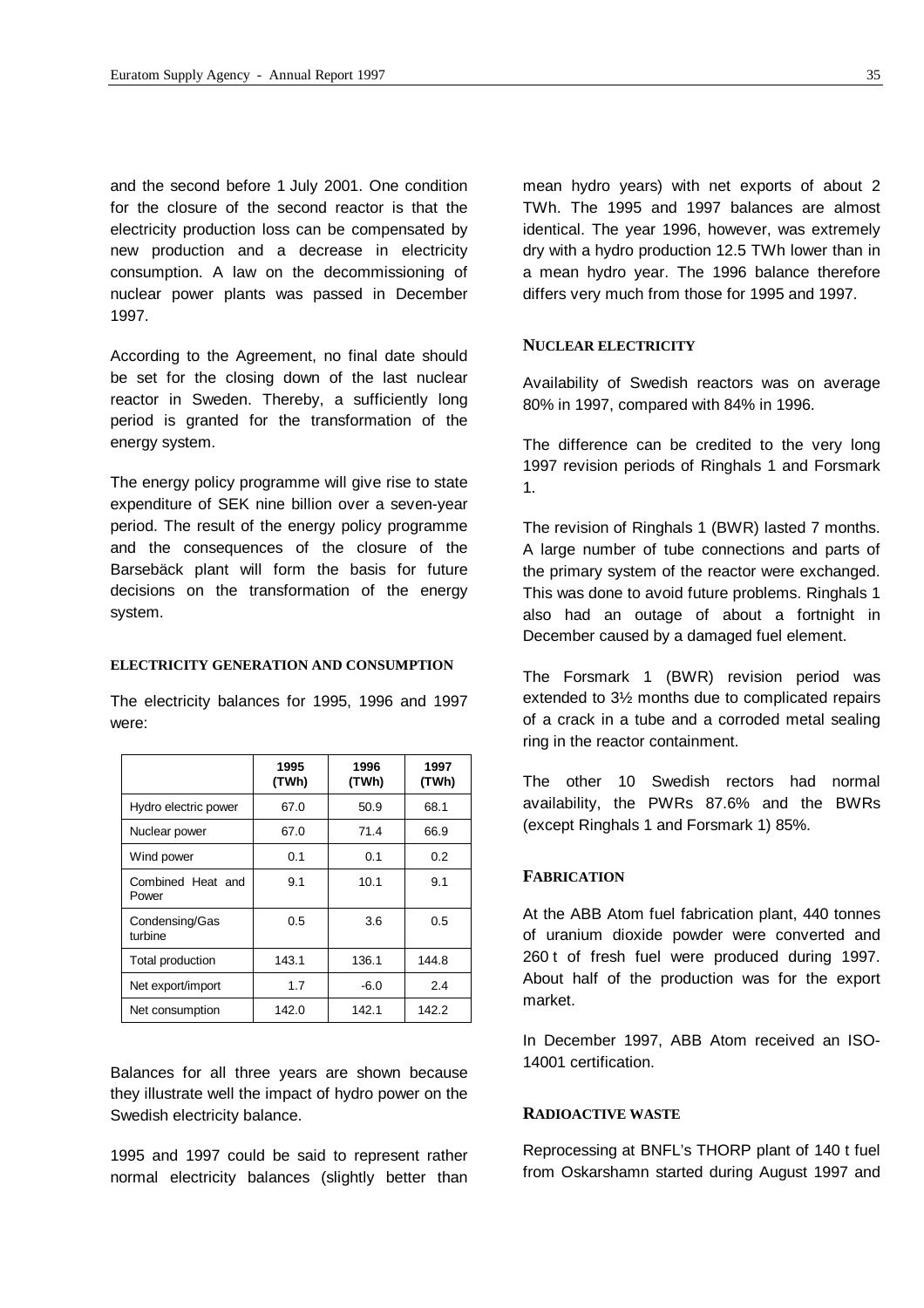is now completed. The contract was signed in 1969 and the spent fuel was shipped to England during the period 1975-1982, before Sweden opted for direct disposal of spent fuel. OKG AB's present plans are to recycle the recovered plutonium as MOX fuel, but this would first require the approval of the Swedish government.

Interim storage of spent fuel and disposal of operational waste is proceeding as planned. Today 2800 t of spent fuel are stored in the CLAB facility.

The fee for "back-end" has been lowered and is today on average 0.01 SEK per kWh corresponding to 5% of the production cost for nuclear electricity or less than 2% of the consumption price of electricity.

The Swedish programme for deep disposal progresses as planned in a rather stable way but needs more time than previously anticipated. The deep disposal method as the accepted option as well as the process for siting was again confirmed by Government decisions in late 1996.

The step-wise siting of the deep repository is the crucial issue. Feasibility studies carried out in two municipalities and another three in process together with the municipalities confirm possibilities from a safety and technical point of view.

A local referendum was held in the mining municipality of Malå on 22 September. The question was whether SKB should be allowed to continue to search for a possible deep repository in Malå. The result was 53% against and 45% in favour. This was not enough to form a stable majority but a significant step forward in building trust. It is likely that only 10-20% of the inhabitants originally supported the study. In an earlier referendum in the municipality of Storuman, the support was 27%.

The programme on siting is now being carried on in three municipalities with nuclear facilities. Decision on the next step - the choice of two and eventually one municipality - will take place at the earliest in 1999.

# **UNITED KINGDOM**

#### **ENERGY POLICY CONSIDERATIONS**

The objective of UK energy policy is to ensure secure, diverse and sustainable supplies of energy at competitive prices. The present UK government was elected in May 1997 on a manifesto that saw no economic case for the building of any new nuclear power stations, and it currently sees no justification for using public funds for this purpose. The option to build new nuclear stations remains, but it would be for the private sector to decide on commercial grounds whether or not to do so. Both government and the private sector see a clear advantage in producing electricity from existing nuclear stations for as long as it is safe and economic to do so.

Following the successful privatisation of the UK's seven AGR stations and one PWR station in British Energy plc in July 1996, the six operating and three decommissioning civil magnox stations were retained in the public sector in Magnox Electric plc. The government had announced its intention to merge Magnox and BNFL after the privatisation of British Energy and, following discussions with the companies, the detailed proposals for this merger were announced in December 1997.

The aim of the merger is to improve the arrangements for managing public sector nuclear liabilities by ending the mismatch where BNFL has responsibility for dealing with the majority of magnox liabilities while Magnox meets the costs. The merger is taking place in two key stages, the first of which, transfer of the government's shares in Magnox to BNFL, took place in January 1998. The second stage, full merger of the combined businesses of the two companies, is expected to be completed about twelve months after share transfer, subject to the companies meeting the requirements of the relevant regulators.

# **NUCLEAR ELECTRICITY GENERATION**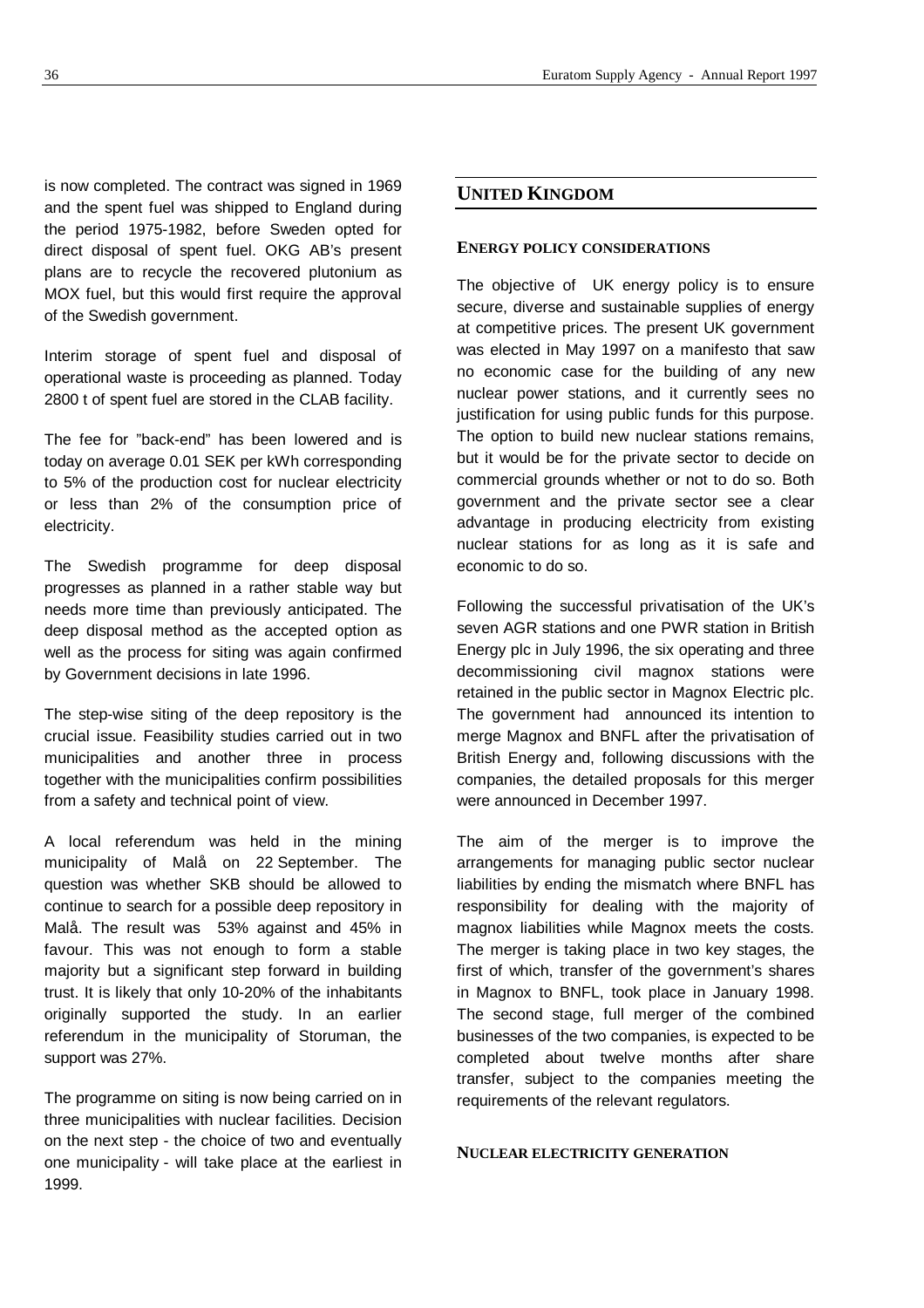The UK's nuclear power stations generated 89 TWh in 1997, some 4% more than in 1996, and representing about 26% of the electricity generated in the UK in 1997.

# **FUEL CYCLE DEVELOPMENTS**

Urenco, the UK based British-Dutch-German centrifuge enricher, continued to increase its order book in 1997 through new and extension contracts. To support its expanding order book Urenco brought the first cascade of its new enrichment plant at Capenhurst into operation during December 1997. Urenco is well on schedule to complete this plant by 1999, when it will represent a 30% increase in site capacity.

British Nuclear Fuels plc (BNFL) began construction of the Sellafield MOX Fuel Plant (SMP), which will fabricate mixed oxide (MOX) fuel from a blend of plutonium and uranium, in April 1994. Operation is expected to commence in 1998 and will have a capability to produce 120 tonnes/year.

The Oxide Fuels Complex (OFC), at BNFL Springfields near Preston, supplied the initial and first reload of fuel for the UK's first PWR at Sizewell B and is currently assembling its first AGR fuel for UK stations. There is a planned gradual closedown programme for the old AGR fuel plants.

BNFL's Thermal Oxide Reprocessing Plant (Thorp) at Sellafield in Cumbria began operation in March 1994. Thorp's commissioning was completed when it received the final consent to operate from the Health and Safety Executive's Nuclear Installations Inspectorate in August 1997. The increase of the plant's throughput continues on schedule – with approximately 1100 tonnes sheared and dissolved as at November 1997. Thorp has an order book valued at £15 billion over 15 years, with 65% of the business from overseas.

In March 1997, the then Secretary of State for the Environment rejected Nirex application to construct an underground rock characterisation facility at the site adjacent to BNFL's Sellafield works which it was investigating for its proposed deep disposal facility for intermediate level radioactive waste. Consideration is currently being given to the consequences of this decision for intermediate level waste disposal policy and its implementation.

The UK currently has one operating civil nuclear research reactor, belonging to Imperial College London. Others await decommissioning, are in the process of being decommissioned, or have been fully decommissioned.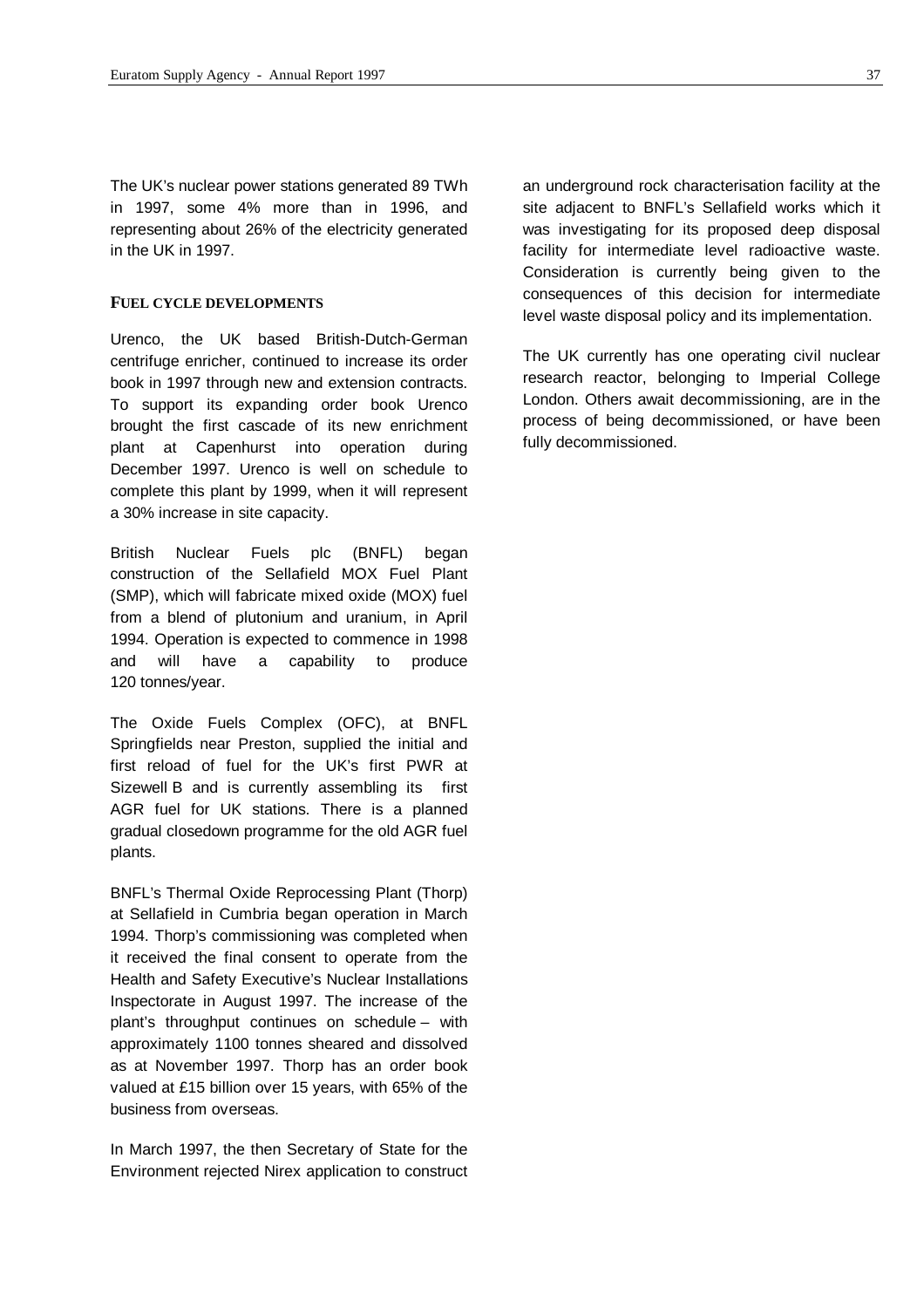# **CHAPTER IV**

# **INTERNATIONAL RELATIONS**

European Union (EU) operators acquire nuclear materials and services from a number of external supplying countries. Moreover, some EU operators also process materials on behalf of foreign clients. While in the European Union, nuclear materials in the civil fuel cycle are subject to the safeguards provisions of the Treaty establishing the European Atomic Energy Community (Euratom or the Community) and, as appropriate, also to the agreements entered into by the Community, its Member States and the International Atomic Energy Agency. In addition, nuclear materials received from three non-Community countries – Australia, Canada and the USA – are subject to international agreements concluded between the Community and the country concerned. These agreements provide for some additional conditions which apply to such materials. Furthermore, supplies of nuclear materials from some other countries are or may become covered under agreements with the European Community and Euratom of a more general nature.

In accordance with the provisions of the Euratom Treaty, international agreements are negotiated on behalf of the Community by the European Commission in accordance with directives issued by the Council of Ministers. Where these agreements relate to the supply of nuclear materials, the Euratom Supply Agency takes part in the Commission's negotiating team and in any ongoing consultations with the authorities of the countries concerned. Developments in relation to these agreements during the year relevant to nuclear fuel supplies are reported below.

The Agency has compiled a compendium of agreements to which the European Atomic Energy Community is a party and which relate specifically to nuclear fuel supply. This document is published by the Office for Official Publications of the European Communities Luxembourg under reference n° ISBN 92-828-0091-1.

# **BILATERAL NUCLEAR CO-OPERATION AGREEMENTS**

# **EURATOM/AUSTRALIA**

Informal consultations with Australian authorities concerning nuclear transfers under the Euratom/Australia agreement took place during the year. Following these and earlier discussions, an agreement was reached with Australia in October 1997 whereby it grants generic prior consent under certain conditions for retransfers of plutonium obligated to Australia only from Euratom to Japan. The agreement will enter into force through an exchange of letters between the European Commission and the Australian Government expected to take place in early 1998.

Prior generic consent for retransfers from the EU to Japan of plutonium subject to both the Euratom/Australia and Euratom/USA agreements was agreed previously in 1993.

# **EURATOM/CANADA**

Routine contacts took place during the year. The European Commission again requested the Canadian authorities to include Russia on the list of countries for which Canada has given generic prior consent for retransfers of non sensitive materials obligated to it under the Euratom/Canada agreement.

The next round of consultations provided for under Art XIII of the Euratom/Canada agreement is scheduled for the first part of 1998.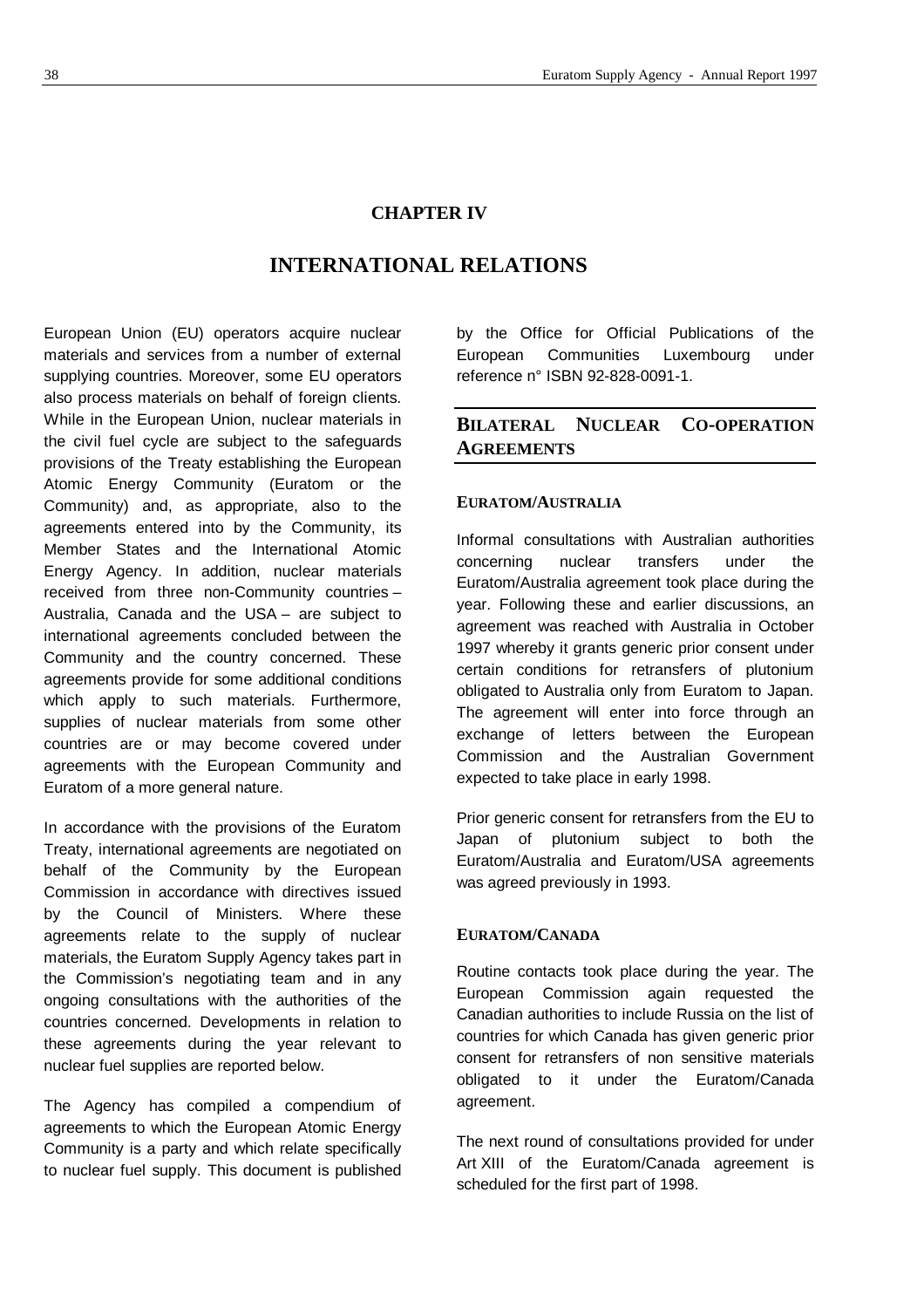# **EURATOM/USA**

The new Euratom/USA agreement came into force on 12 April 1996. The first meeting of the Joint Committee set up by the new agreement under Art XII took place in Washington on 16 and 17 June 1997. Both parties reviewed the first year of operation of the agreement and exchanged views on a variety of issues. These included, inter alia, questions relating to the sale of the natural uranium component of the Low Enriched Uranium (LEU) derived from High Enriched Uranium (HEU) from Russia's military programme and US legislation relating thereto, and also arrangements for transfers of US obligated material to Switzerland once the new nuclear co-operation agreement between the USA and that country enters into force.

Also at that meeting the European Commission and the Supply Agency raised the issue of the pricing of enrichment services under contracts concluded with certain EU companies by the US Department of Energy before the creation of the US Enrichment Corporation (USEC). The Commission side stressed, inter alia, the potential for damage to the good trade relations between the US and Euratom and the reliability of the US as a supplier of enrichment services. In addition the Commission has continued to make representations to the US Government in order to help reach a fair solution between the companies concerned and the US side.

#### **EURATOM/ARGENTINA**

An agreement between Euratom and Argentina was signed on 11 June 1996 and entered into force on 30 October 1997. The agreement covers cooperation in such areas as research on reactor safety, radioactive waste management, decommissioning and safeguards, but excludes trade in nuclear materials except within the defined scope of this co-operation.

#### **RETRANSFERS**

Under the terms of the Community's agreements with Australia, Canada and the USA, these supplier countries retain the right of consent, albeit often in a long-term programmatic framework, over the retransfer from the Community of nuclear materials subject to those agreements to other countries outside the Community.

Under the Euratom/Canada agreement, simplified procedures relating to retransfers of certain Canadian-obligated nuclear items are in place for most of the Community's nuclear trading partners. In the case of the Euratom/Australia agreement, retransfers from the Community of Australian obligated material can take place, subject to certain notification conditions, to countries with which Australia has a co-operation agreement in place for activities for which Australia has accepted those countries as a destination. Again, this includes most of the Community's nuclear trading partners.

Under the Euratom/US agreement, a mechanism providing for advance generic consent for retransfers of nuclear items subject to the agreement is in place based on a list of destinations outside the EU which includes most of the Community's nuclear trading partners. Advance generic consent for the retransfer to Japan of plutonium, including plutonium contained in mixed oxide fuel, is maintained under this agreement by reference to an exchange of letters of 1988 between the European Commission and the US Mission to the European Communities. The US has agreed to extend a similar mechanism to retransfers of this kind to Switzerland with which it concluded a new nuclear co-operation agreement on 31 October 1997, which is expected to enter into force in mid 1998.

Applications for retransfer consents falling outside the generic consents provided for under the above agreements are handled by the Supply Agency. During 1997, seven such retransfers were approved.

# **BILATERAL RELATIONS IN THE NUCLEAR FIELD WITH OTHER COUNTRIES**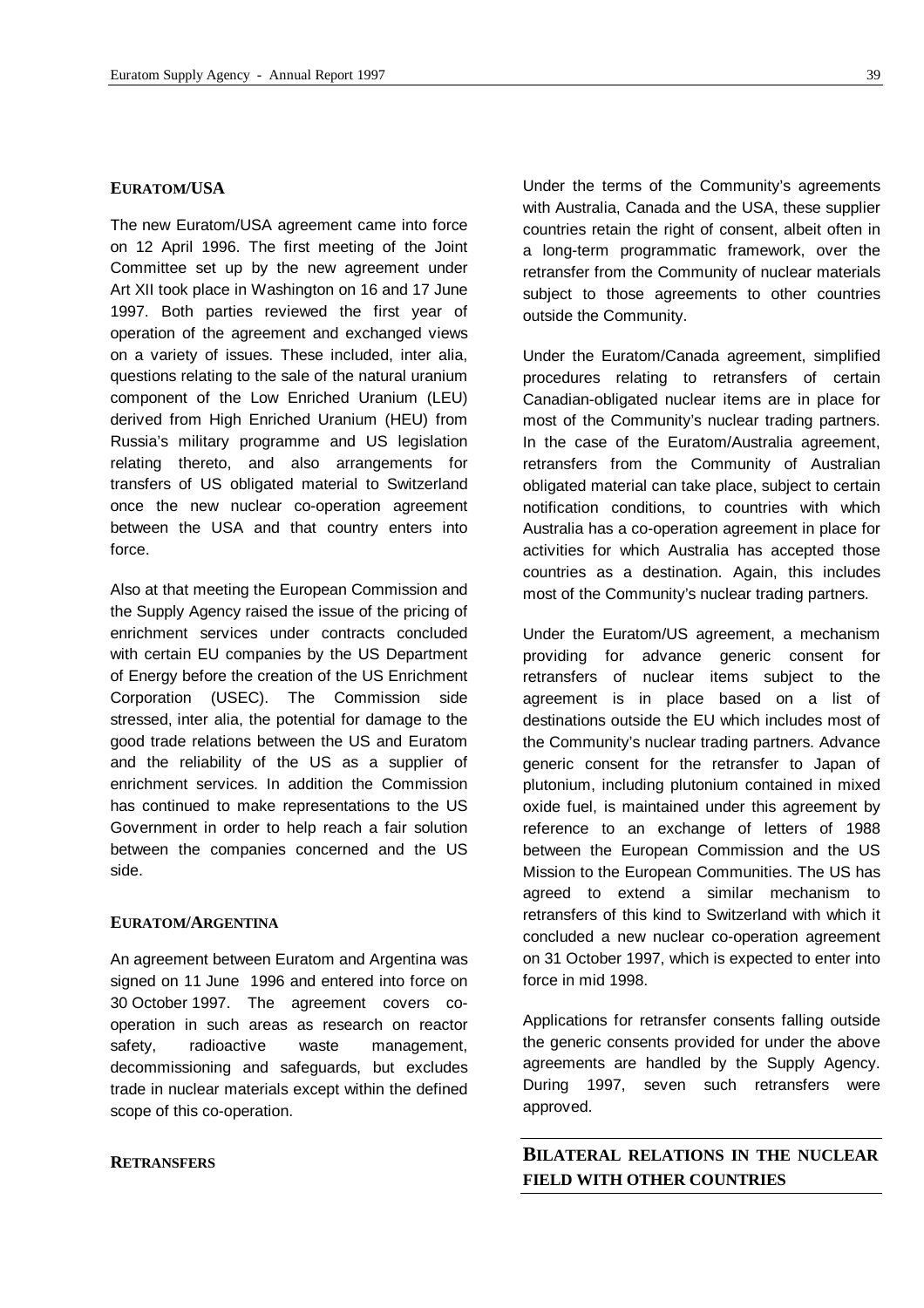# **THE RUSSIAN FEDERATION**

The Partnership and Co-operation Agreement (PCA) between the European Communities, including Euratom, and their Member States and the Russian Federation came into force on 1 December 1997. The trade provisions which had been in force under the Interim Agreement since February 1996 remained unchanged. Under Art 22 of the PCA the Parties agreed to take the necessary steps to establish an arrangement covering trade in nuclear materials by 1 January 1997. Contacts on this matter between the Commission services and Russian authorities commenced in 1996 and are still ongoing. Meanwhile the provisions of Art. 22 of the PCA continue to cover nuclear matters between Russia and Euratom.

# **OTHER NEW INDEPENDENT STATES (NIS)**

In September 1994 the Commission proposed to the Council directives for the negotiation of nuclear trade agreements between Euratom and the following countries of the New Independent States : Kazakhstan, Kyrgyzstan, Tajikistan, Ukraine and Uzbekistan.

At the end of 1997 these proposed negotiating directives were still before the Council.

The provisions of the Euratom Treaty apply automatically to uranium supplied from the NIS to the EU just as for supplies from any other country.

#### **JAPAN**

Further to discussions concerning the fabrication in the European Union of mixed oxide (MOX) fuel for final use in power reactors in Japan, an exchange of diplomatic notes between Japan and the European Commission took place on 10 February 1997 under which nuclear material owned by a Japanese undertaking may be fabricated into MOX fuel in Belgium.

The objective of the exchange of notes was to record the conditions under which these operations may take place in conformity with the international non proliferation framework and the provisions of the Euratom Treaty.

Informal discussions between the European Commission and Japanese officials continued during 1997 with a view to a possible opening of official negotiations of a Euratom/Japan agreement. It is expected, subject to approval by the Council of directives to the European Commission for the negotiation of a Euratom/Japan agreement on the peaceful use of nuclear energy, that negotiations will begin in the course of 1998.

# **MULTILATERAL AGREEMENTS IN THE NUCLEAR FIELD**

## **ENERGY CHARTER TREATY (ECT)**

At the December 97 Conference of the Energy Charter Treaty, 29 Signatories had ratified and deposited their instruments of ratification. The European Communities and 12 Member States deposited their instruments of ratification on 16 December 1997.

The entry into force of the ECT will take place 90 days after 30 signatories have deposited their instruments of ratification. In view of the scheduled deposit of instruments of ratification of Cyprus, Albania and Armenia in early 1998, the ECT is expected to enter into force in the course of 1998<sup>1</sup>.

With regard to the supplementary treaty and the trade amendment protocol, their respective final texts were agreed at the 1997 December Conference and are expected to be adopted officially during the 1998 April conference.

l

The deposit of the  $30<sup>th</sup>$  instrument of ratification by Cyprus occurred on 16 January 1998, therefore the Energy Charter Treaty will enter into force on 16 April 1998*.*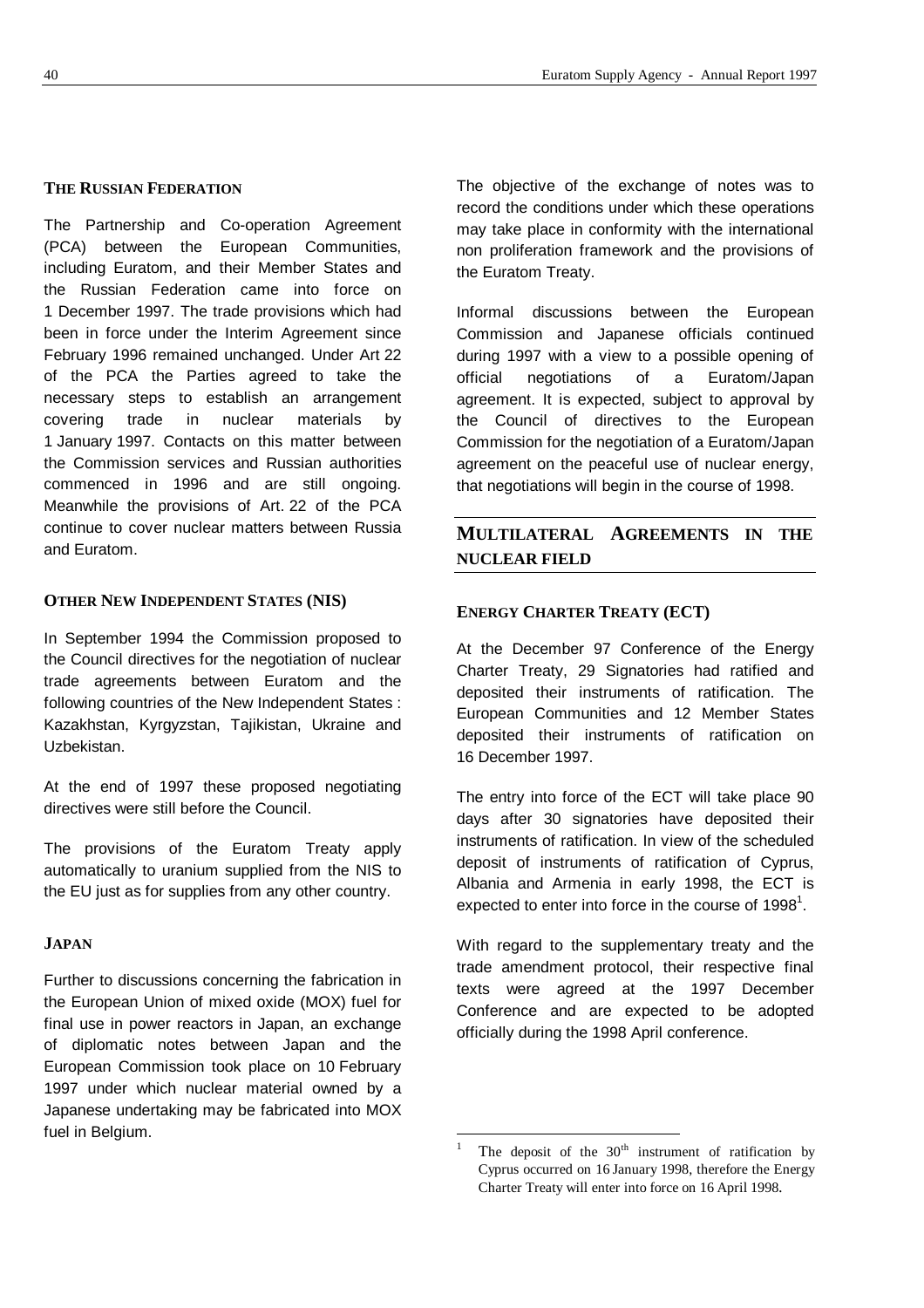The trade amendment protocol provides that trade in nuclear material between the European Union and the New Independent States will be covered by bilateral agreements between trade partners, as stated in the Final Act of the Energy Charter Treaty.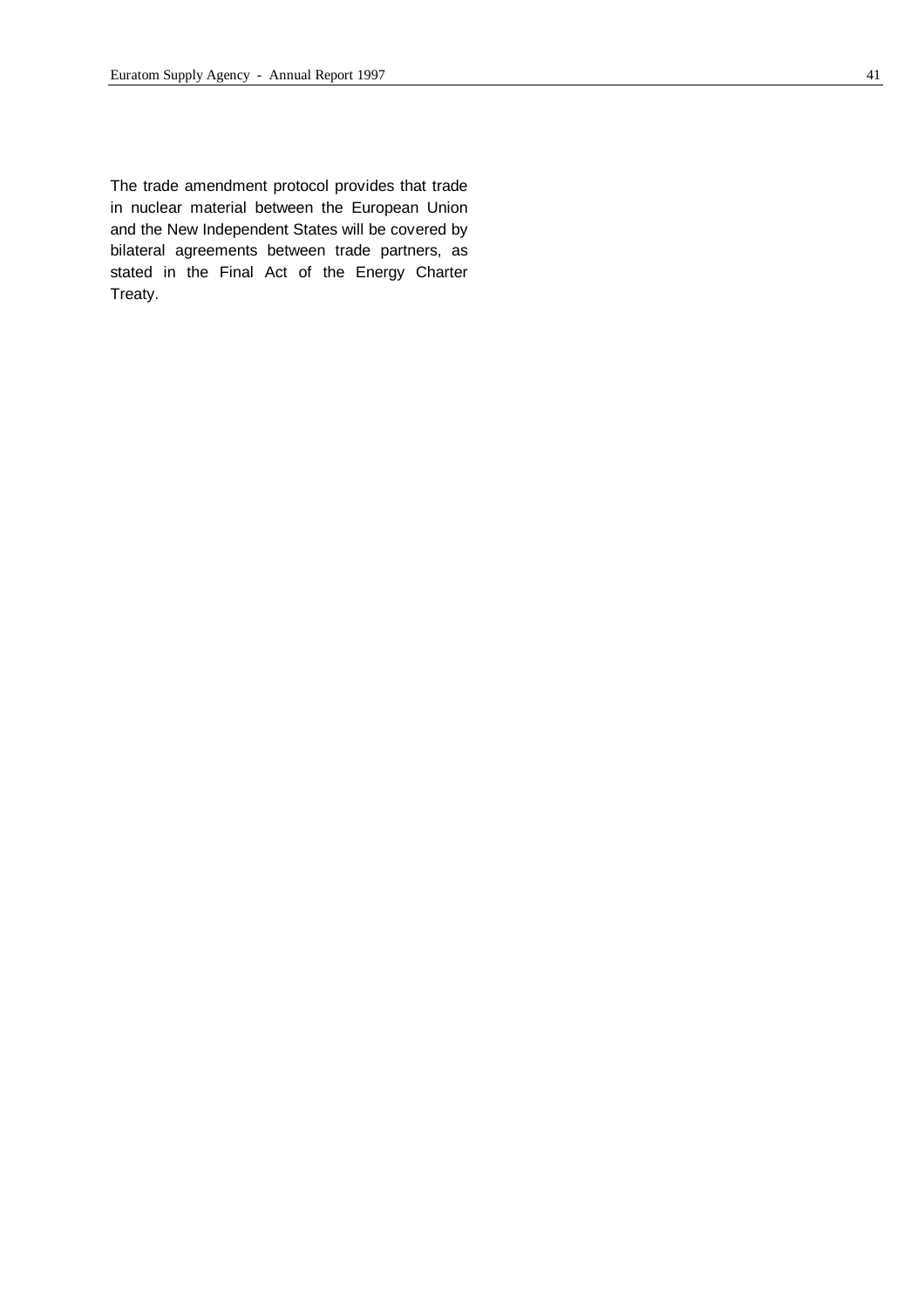# **CHAPTER V**

# **ADMINISTRATIVE REPORT**

# **PERSONNEL**

The staff establishment of the Agency at the end of 1997 was 24.

# **FINANCE**

The Agency's expenditure amounted to ECU 170 291.58 for 1997. This amount was financed principally from the budget of the Commission, as a result of a Council decision of 1960 to postpone the introduction of a charge on transactions to defray the operating expenses of the Agency as provided for by the Euratom Treaty.

# **ADVISORY COMMITTEE**

The Advisory Committee held two meetings in 1997. The Agency informed the Committee of developments related to supply policy in particular with regard to the disposition of ex-military High Enriched Uranium from Russia and supply from other New Independent States. Useful exchanges of views took place on market developments, levels of production and stockpiles in those countries.

As part of a wide-ranging consultation the Commission Services gave a presentation of its draft Illustrative Nuclear Programme of the Community. An exchange of views followed and points made by members were noted by the Commission.

The Agency briefed the Committee on the judgements of the European Courts concerning the KLE and ENU legal cases (see above – chapter I)

The Committee was briefed by the Commission services and the Agency on the status of and developments relating to existing and potential Euratom international agreements in the area of nuclear fuel supply.

The Agency's Annual Report and accounts for 1996, and its budget for 1998, received favourable opinions from the Committee.

The Committee's term of office routinely expired on 28 March 1997. Members of the Committee were re-appointed/newly appointed for a further two year term of office by the Council on 20 June 1997. No meetings of the Committee were held between that date and the year end.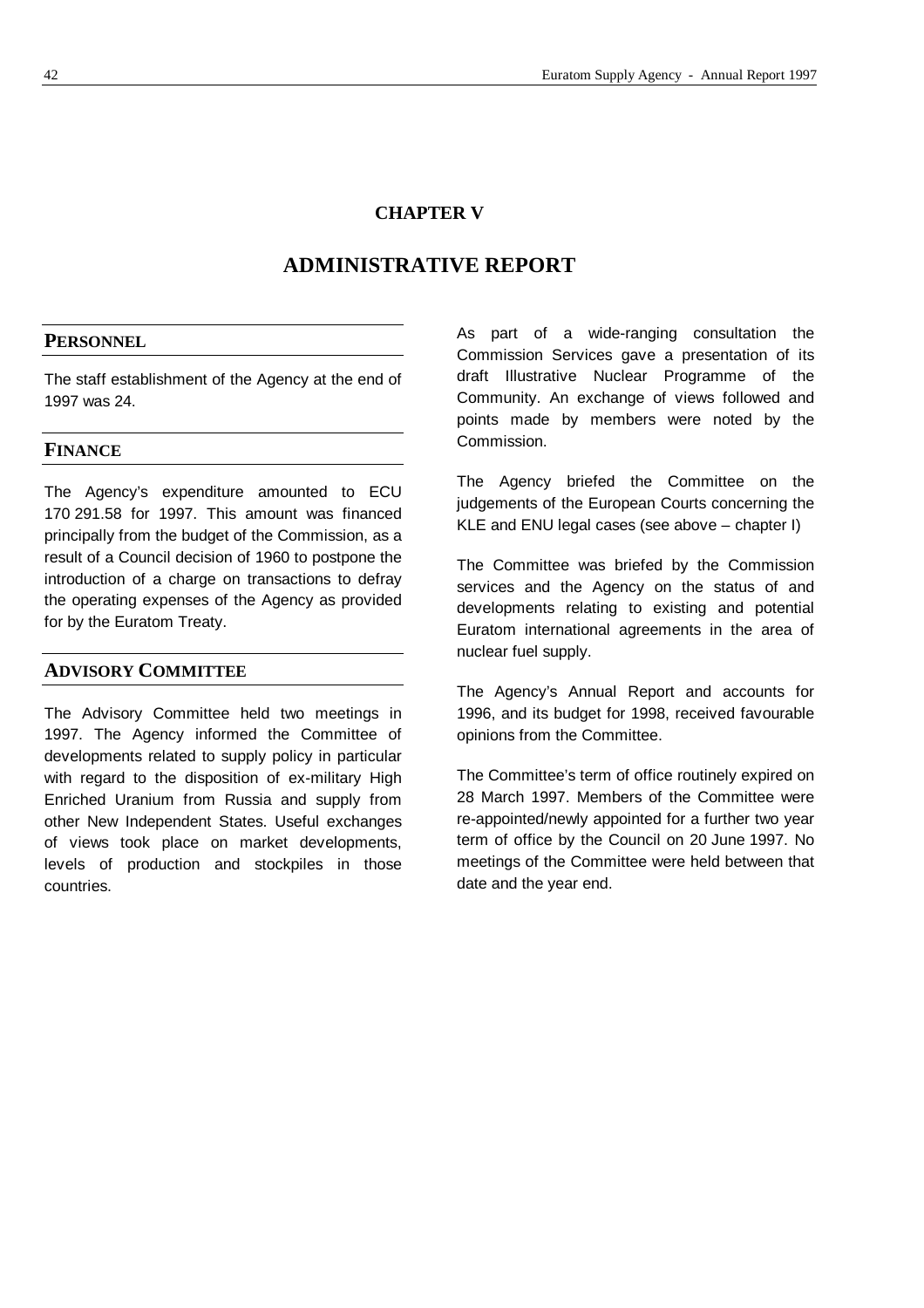# **ADDRESS FOR CORRESPONDENCE**

Euratom Supply Agency Rue de la Loi, 200 B – 1049 Brussels

# **OFFICE ADDRESS**

(as from mid-1998)

rond-point Schuman, 3 B – 1040 Brussels

# **TELEPHONE**

32 (2) 299.11.11

# **TELEX**

21977 COMEU B

# **TELEFAX**

32 (2) 295.05.27

#### **INTERNET**

http://europa.eu.int

FURTHER COPIES OF THIS REPORT ARE AVAILABLE ON REQUEST,

SUBJECT TO AVAILABILITY, FROM THE ABOVE ADDRESS.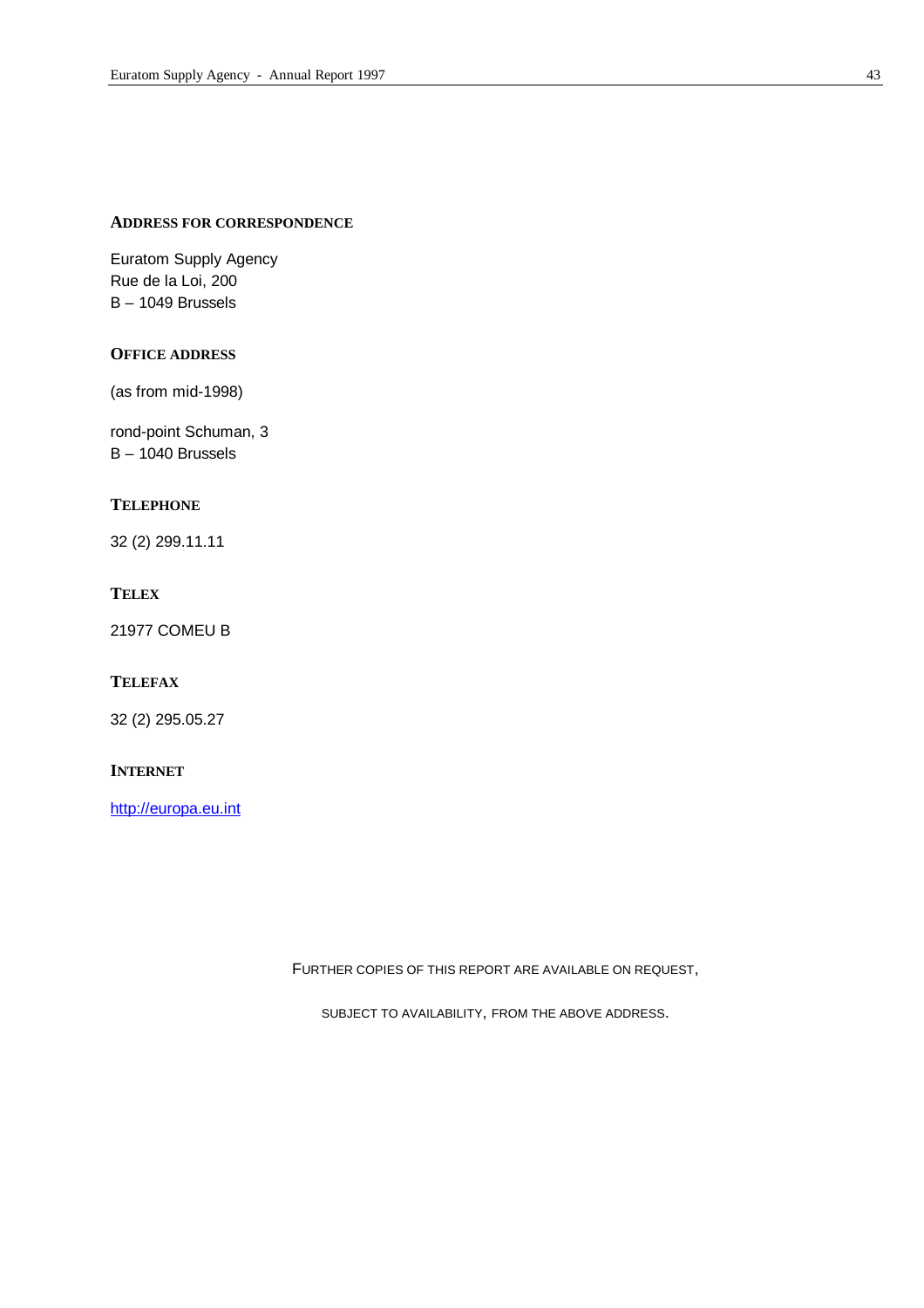# **ORGANISATIONAL CHART**

# **(AS AT 31 DECEMBER 1997)**

# **EURATOM SUPPLY AGENCY**

| Director General<br>Assistant to the Director General                  | M. GOPPEL<br>D. MONASSE (a.i.)          |
|------------------------------------------------------------------------|-----------------------------------------|
| Nuclear fuels supply contracts and research<br>$\bullet$               | J.C. BLANQUART<br>J. MOTA<br>A. BOUQUET |
| General Affairs; Secretariat of the Advisory<br>$\bullet$<br>Committee | D.S. ENNALS<br>P. MARTINEZ-VARGAS       |

# **ADVISORY COMMITTEE OF THE SUPPLY AGENCY (**UP TO 28 MARCH 1997**)**

Chairman Mr. J.L. GONZALEZ (ENUSA, Spain)

Vice-Chairmen Mr. S. SANDKLEF (Vattenfall Fuel, Sweden) Mr. B. GRESLEY (Urenco, UK)

#### **WORKING PARTY**

Chairman Mr. R. MOTTA GUEDES (ENU, Portugal)

Vice-Chairmen Mr. P. GOLDSCHMIDT (Synatom, Belgium) Mr. W. SCHOBER (Bayernwerk, Germany)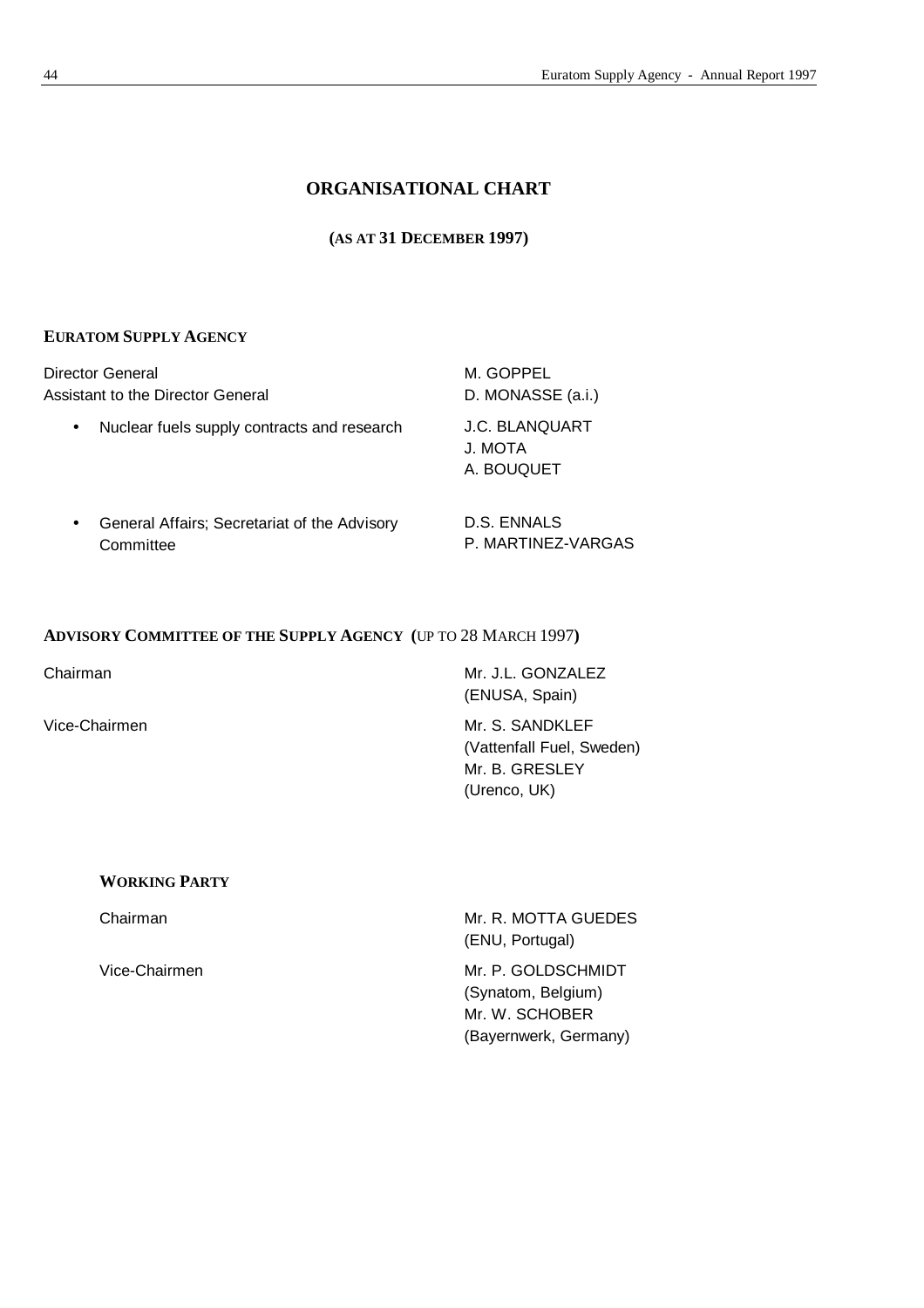# **ANNEX 1**

# **Natural uranium feed contained in fuel loaded into EU reactors and natural uranium delivered to utilities under purchasing contracts (in tU)**

| <b>YEAR</b>  | <b>FUEL LOADED</b> | <b>DELIVERIES</b> | % SPOT<br><b>DELIVERIES</b> |
|--------------|--------------------|-------------------|-----------------------------|
|              |                    |                   |                             |
| 1980         | 9600               | 8 600             | (4)                         |
| 1981         | 9 0 0 0            | 13 000            | 10.0                        |
| 1982         | 10 400             | 12 500            | < 10.0                      |
| 1983         | 9 100              | 13 500            | < 10.0                      |
| 1984         | 11 900             | 11 000            | < 10.0                      |
| 1985         | 11 300             | 11 000            | 11.5                        |
| 1986         | 13 200             | 12 000            | 9.5                         |
| 1987         | 14 300             | 14 000            | 17.0                        |
| 1988         | 12 900             | 12 500            | 4.5                         |
| 1989         | 11 800             | 13 500            | 11.5                        |
| 1990         | 15 400             | 12 800            | 16.7                        |
| 1991         | 15 000             | 12 900            | 13.3                        |
| 1992         | 15 200             | 11 700            | 13.7                        |
| 1993         | 15 600             | 12 100            | 11.3                        |
| 1994         | 15 400             | 14 000            | 21.0                        |
| 1995         | 18700              | 16 100            | 18.1                        |
| 1996         | 18 400             | 15 900            | 4.4                         |
|              |                    |                   |                             |
| 1997         | 18 200             | 15 100            | 12                          |
| <b>Total</b> | 245 400            | 232 200           |                             |